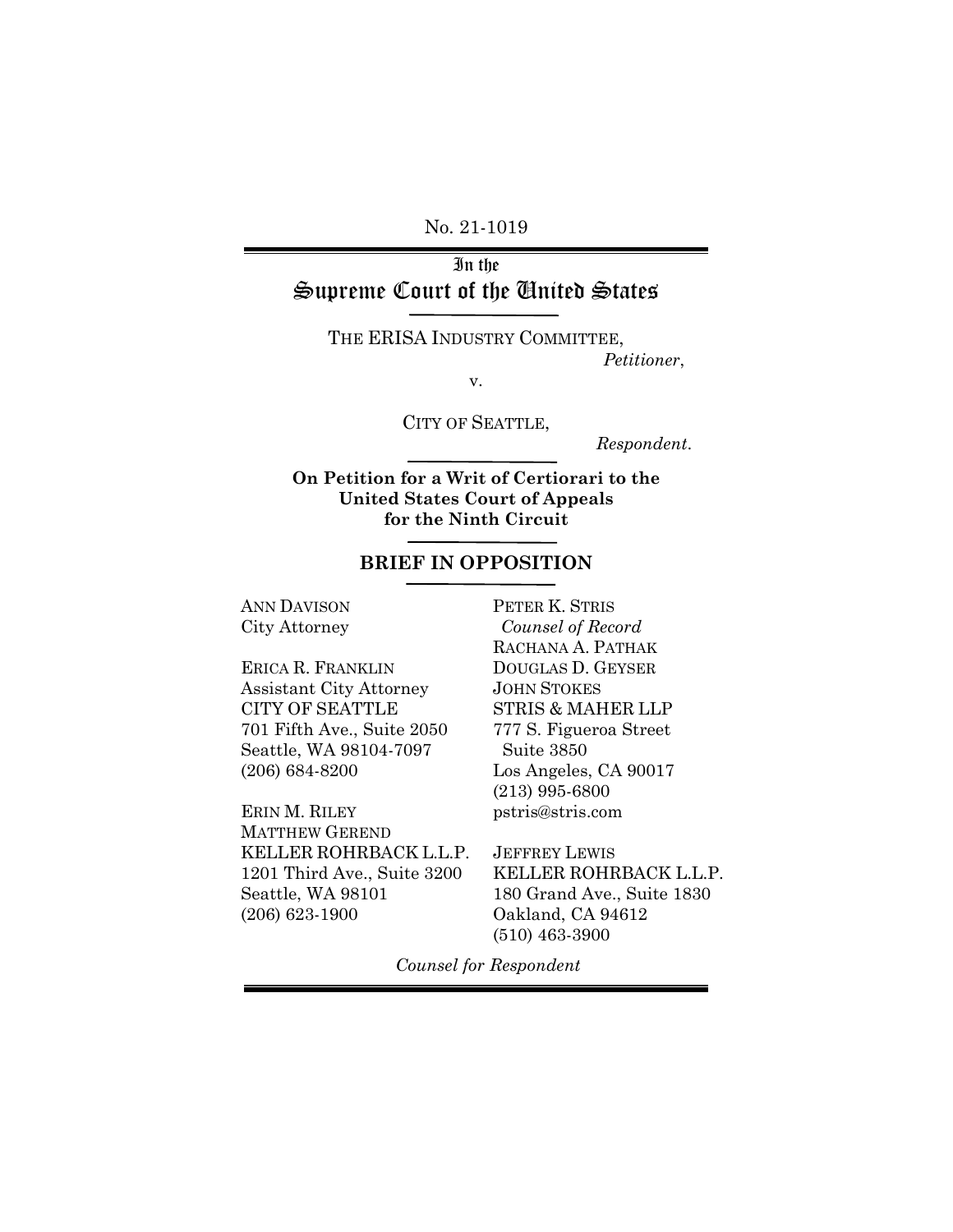#### **QUESTION PRESENTED**

The Employee Retirement Income Security Act of 1974 ("ERISA") preempts a state or local law if it "forc[es] [ERISA] plans to adopt any particular scheme of substantive coverage" or "acts immediately and exclusively upon ERISA plans or where the existence of ERISA plans is essential to the law's operation." *Rutledge* v. *Pharm. Care Mgmt. Ass'n*, 141 S. Ct. 474, 480–81 (2020); see 29 U.S.C. 1144(a).

Here the City of Seattle enacted an ordinance that requires hotel businesses to pay certain employees additional compensation. The ordinance gives those employers the option to comply by making expenditures through their ERISA health benefit plans instead of paying the additional cash directly to the employees.

The Ninth Circuit held that ERISA did not preempt that ordinance because an employer can satisfy the law through direct cash payments to employees, regardless of whether it has an ERISA plan and without changing a word in its plan if it does have one. That decision is consistent with thirty years of precedent rejecting preemption challenges to prevailingwage laws. No court of appeals has ever held that ERISA preempts a law that functions like the Seattle ordinance, *i.e.*, that does not require an employer to alter or create an ERISA plan.

The question presented is:

Whether the Ninth Circuit correctly concluded, consistent with this Court's precedent and the unanimous view of all courts of appeals, that ERISA does not preempt a local law requiring employers to pay employees additional compensation merely because it gives employers the option of complying by making contributions to ERISA plans.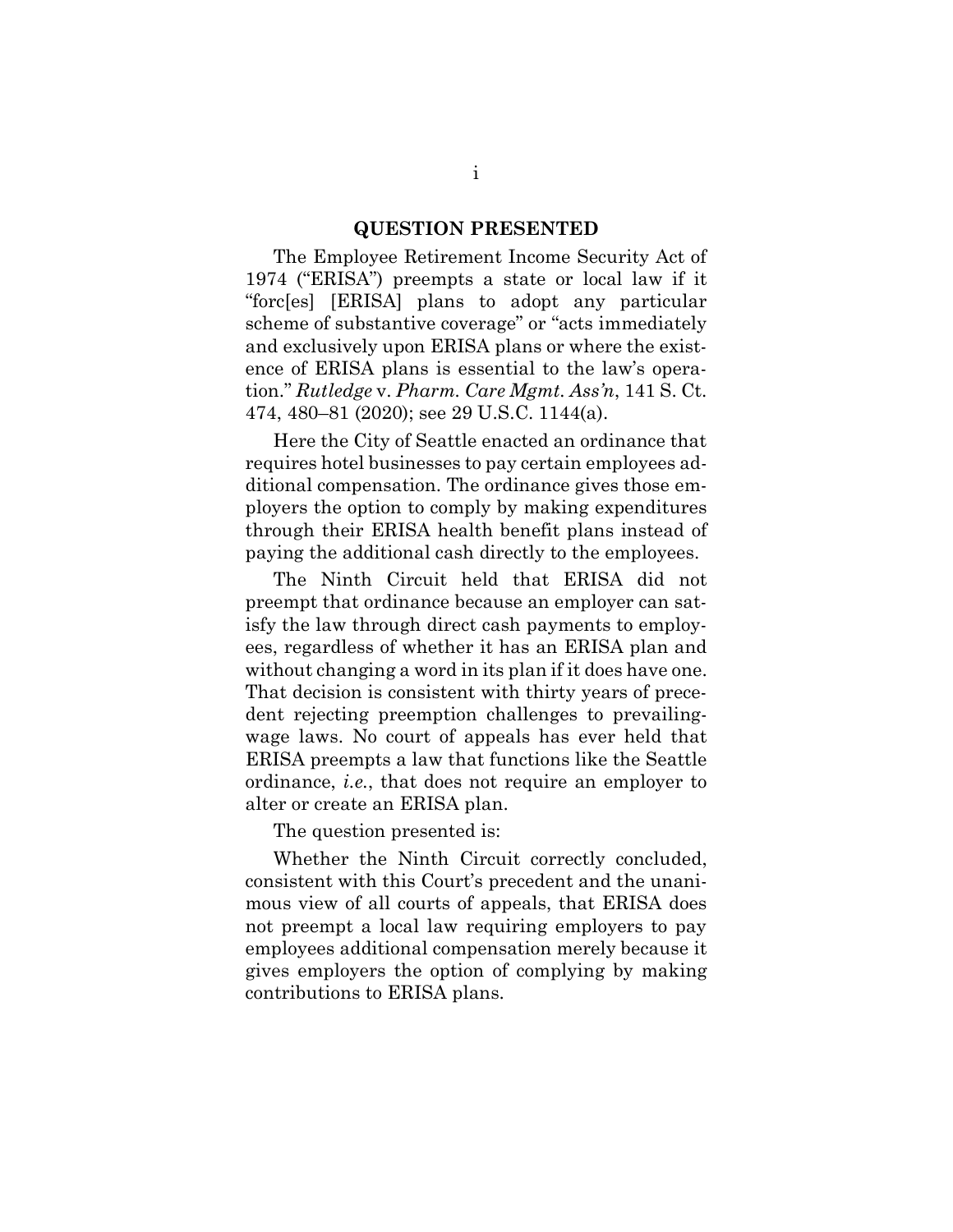## **TABLE OF CONTENTS**

|                              | А.                                                              |                                                                        |  |  |  |
|------------------------------|-----------------------------------------------------------------|------------------------------------------------------------------------|--|--|--|
|                              | <b>B.</b>                                                       |                                                                        |  |  |  |
|                              | $C_{\cdot}$                                                     |                                                                        |  |  |  |
| REASONS TO DENY CERTIORARI 9 |                                                                 |                                                                        |  |  |  |
| I.                           |                                                                 | THERE IS NO CIRCUIT CONFLICT 9                                         |  |  |  |
|                              | Α.                                                              | The Ninth Circuit Applied Basic<br>Principles About Which All Circuits |  |  |  |
|                              | <b>B.</b>                                                       | Fielder Is Not In Conflict 13                                          |  |  |  |
|                              | $\mathcal{C}$ .                                                 | <i>Merit Construction</i> Is Not In Conflict17                         |  |  |  |
| II.                          | THE NINTH CIRCUIT CORRECTLY<br>APPLIED THIS COURT'S PRECEDENT19 |                                                                        |  |  |  |
|                              | $\mathsf{A}$ .                                                  | The Ordinance Does Not Have An<br>Impermissible "Connection" With      |  |  |  |
|                              | В.                                                              | The Ordinance Does Not Impermissibly                                   |  |  |  |
|                              | C.                                                              | The Ordinance Does Not Require<br>Employers To Create ERISA Plans26    |  |  |  |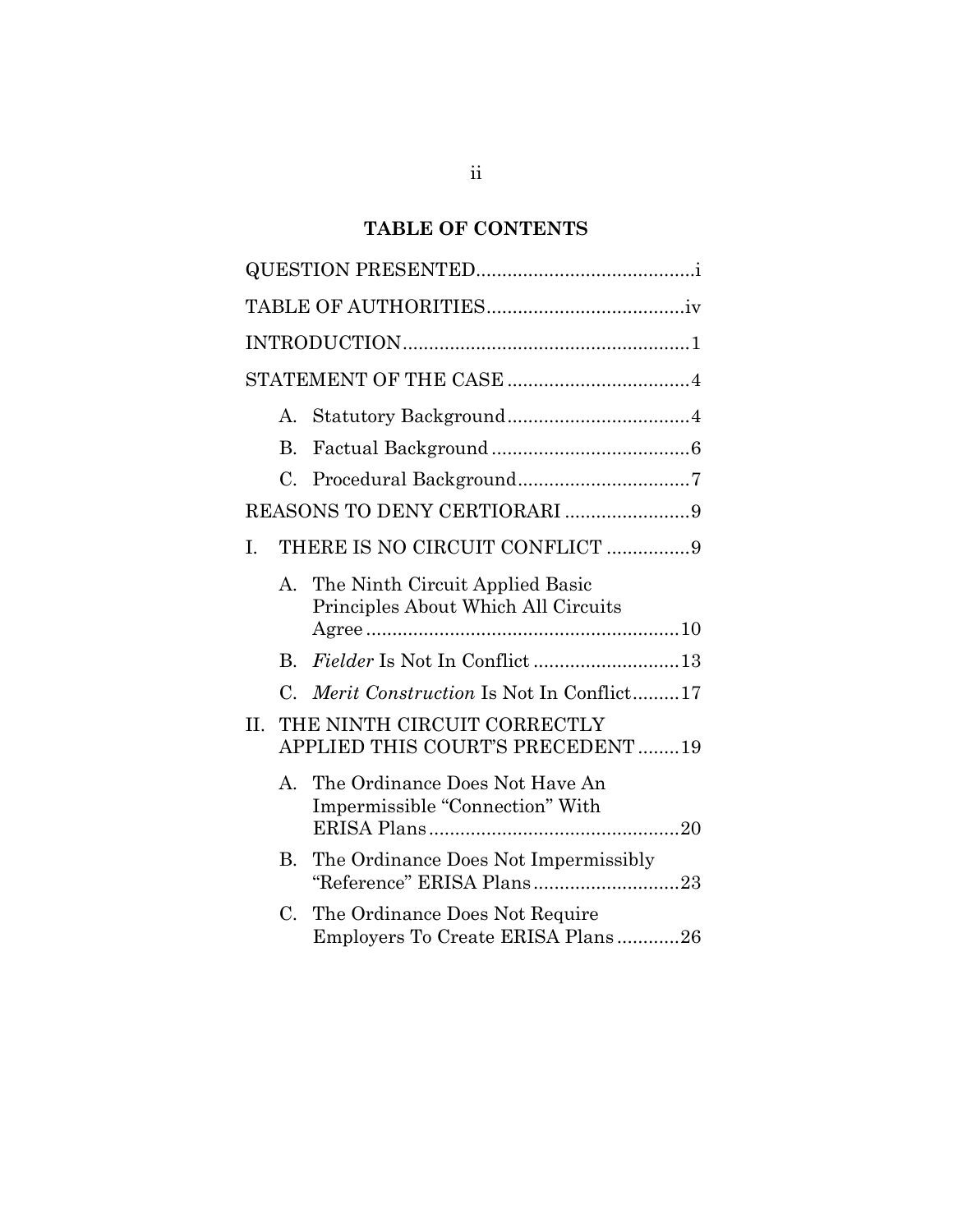# **TABLE OF CONTENTS—continued**

| D. The Ninth Circuit Correctly Applied<br>The Presumption Against Preemption,<br>Although Its Decision Would Have Been |  |
|------------------------------------------------------------------------------------------------------------------------|--|
| III. PETITIONER OFFERS NO REASON TO<br><b>UPSET THE CIRCUITS'</b>                                                      |  |
| LONGSTANDING, UNIFORM<br>INTERPRETATION OF ERISA30                                                                     |  |
|                                                                                                                        |  |
| IV. THIS CASE IS A POOR VEHICLE TO<br>DECIDE THE QUESTION PRESENTED 34                                                 |  |
|                                                                                                                        |  |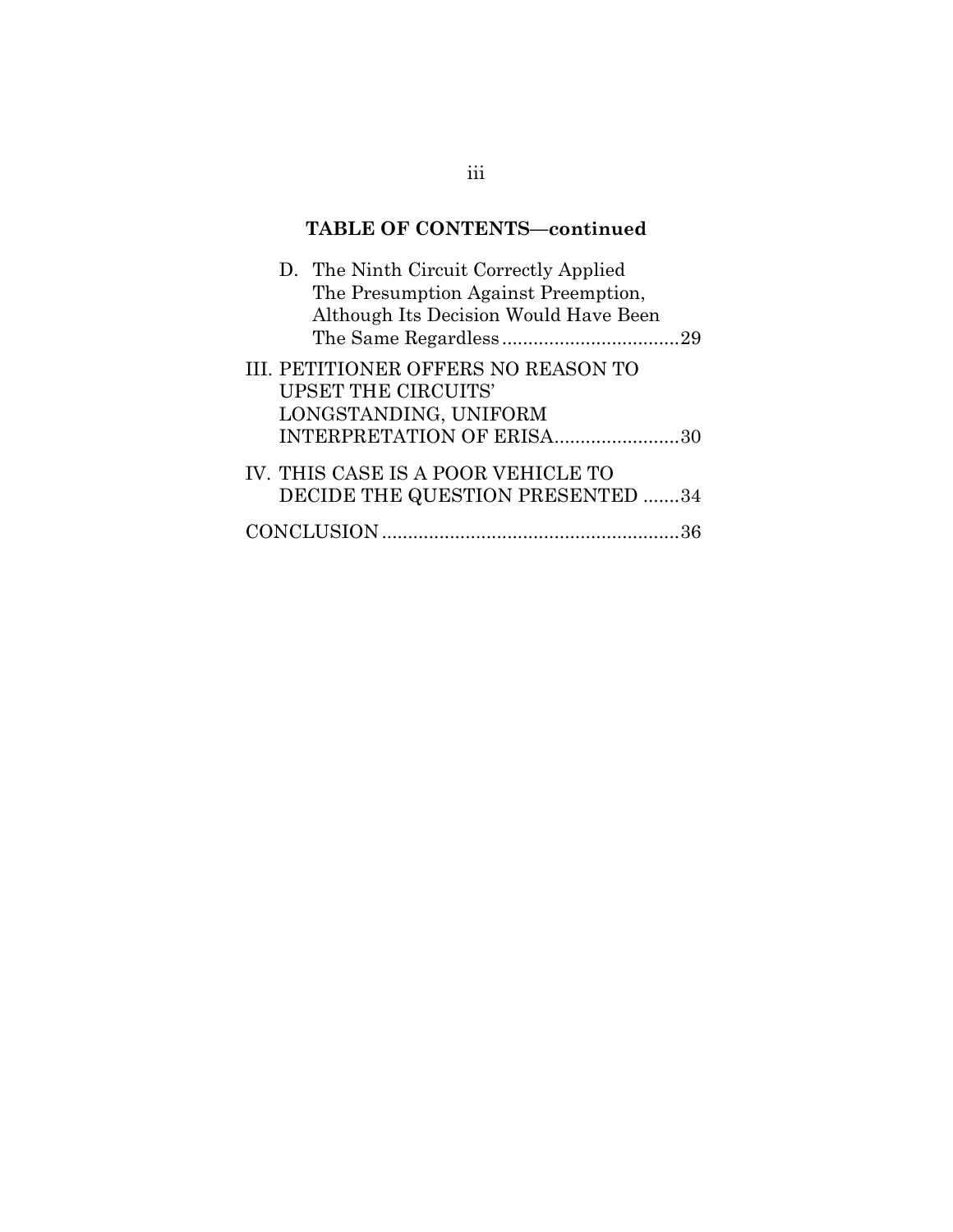# **TABLE OF AUTHORITIES**

## **CASES:**

| Associated Builders & Contractors,<br>Saginaw Valley Area Chapter<br>v. Perry, 115 F.3d 386 (6th Cir. 1997)12 |
|---------------------------------------------------------------------------------------------------------------|
| Burgio & Campofelice, Inc.<br>v. N.Y. State Dep't of Labor,                                                   |
| Cal. Div. of Lab. Standards Enf't<br>v. Dillingham Constr., N.A., Inc.,                                       |
| Cal. Hotels & Lodging Ass'n<br>v. City of Oakland,<br>393 F. Supp. 3d 817 (N.D. Cal. 2019)33                  |
| Concerned Home Care Providers, Inc.<br>v. Cuomo, 783 F.3d 77 (2d Cir. 2015) 12                                |
| District of Columbia<br>v. Greater Washington Board of Trade,                                                 |
| Egelhoff v. Egelhoff ex rel. Breiner,                                                                         |
| Fort Halifax Packing Co. v. Coyne,                                                                            |
| Gobeille v. Liberty Mut. Ins. Co.,                                                                            |
| Golden Gate Rest. Ass'n<br>v. City & County of San Francisco,                                                 |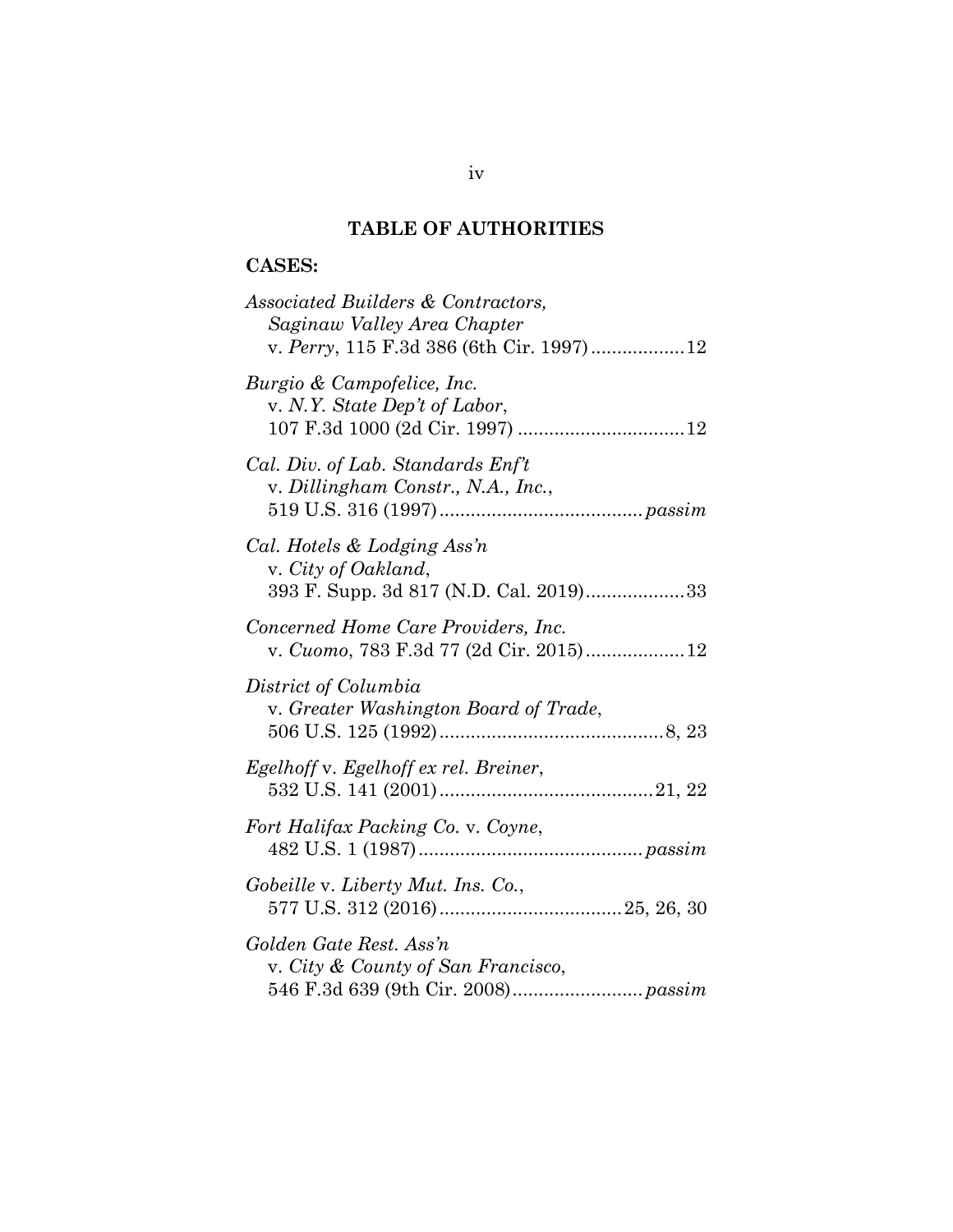| Golden Gate Rest. Ass'n<br>v. City & County of San Francisco,<br>558 F.3d 1000 (9th Cir. 2009)16                                              |
|-----------------------------------------------------------------------------------------------------------------------------------------------|
| Golden Gate Rest. Ass'n<br>v. City & County of San Francisco,                                                                                 |
| Ingersoll-Rand Co. v. McClendon,                                                                                                              |
| Keystone Chapter, Associated Builders<br>& Contractors, Inc. v. Foley,<br>37 F.3d 945 (3d Cir. 1994)  2, 11, 12, 34                           |
| Leavitt v. Jane L.,                                                                                                                           |
| Mackey v. Lanier Collection<br>Agency & Service, Inc.,                                                                                        |
| Merit Construction All. v. City of Quincy,                                                                                                    |
| Metropolitan Life Ins. Co. v. Massachusetts,                                                                                                  |
| Minnesota Chapter of Associated<br>Builders & Contractors, Inc.<br>v. Minnesota Dep't of Labor & Indus.,                                      |
| Minnesota Chapter of Associated<br>Builders & Contractors., Inc.<br>v. Minnesota Dep't of Pub. Safety,<br>267 F.3d 807 (8th Cir. 2001) 18, 19 |

v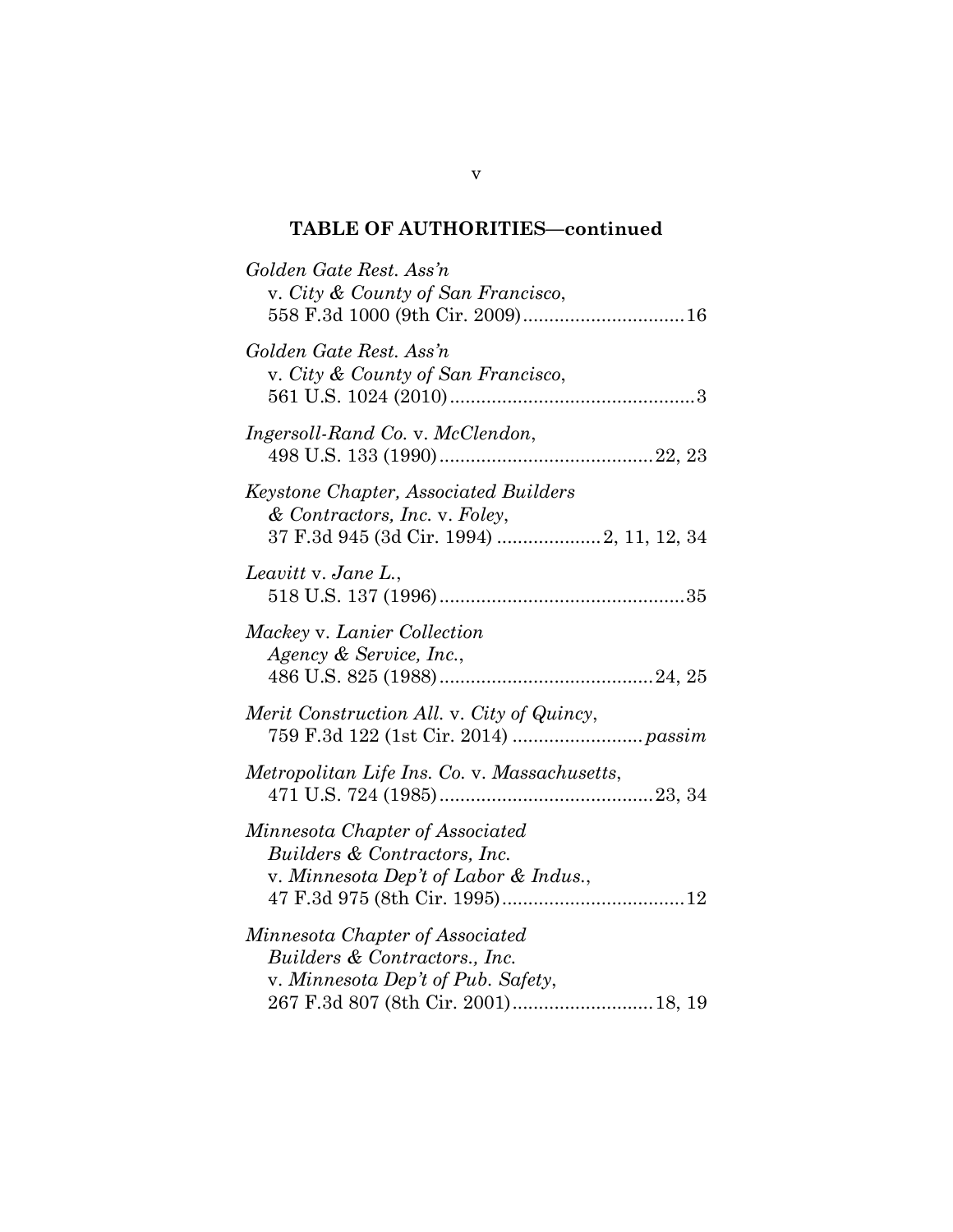| Massachusetts v. Morash,                                                     |  |  |
|------------------------------------------------------------------------------|--|--|
| N.Y. State Conf. of Blue Cross &<br>Blue Shield Plans v. Travelers Ins. Co., |  |  |
| Puerto Rico<br>v. Franklin California Tax-Free Trust,                        |  |  |
| Retail Indus. Leaders Ass'n v. Fielder,                                      |  |  |
| Retail Indus. Leaders Ass'n v. Suffolk County,                               |  |  |
| Rutledge v. Pharm. Care Mgmt. Ass'n,                                         |  |  |
| Self-Insurance Inst. of Am. v. Snyder,                                       |  |  |
| Shaw v. Delta Air Lines, Inc.,                                               |  |  |
| Standard Oil Co. v. Agsalud,<br>633 F.2d 760 (9th Cir. 1980)3, 10, 13        |  |  |
| WSB Elec., Inc. v. Curry,                                                    |  |  |
| <b>STATUTES:</b>                                                             |  |  |
|                                                                              |  |  |
|                                                                              |  |  |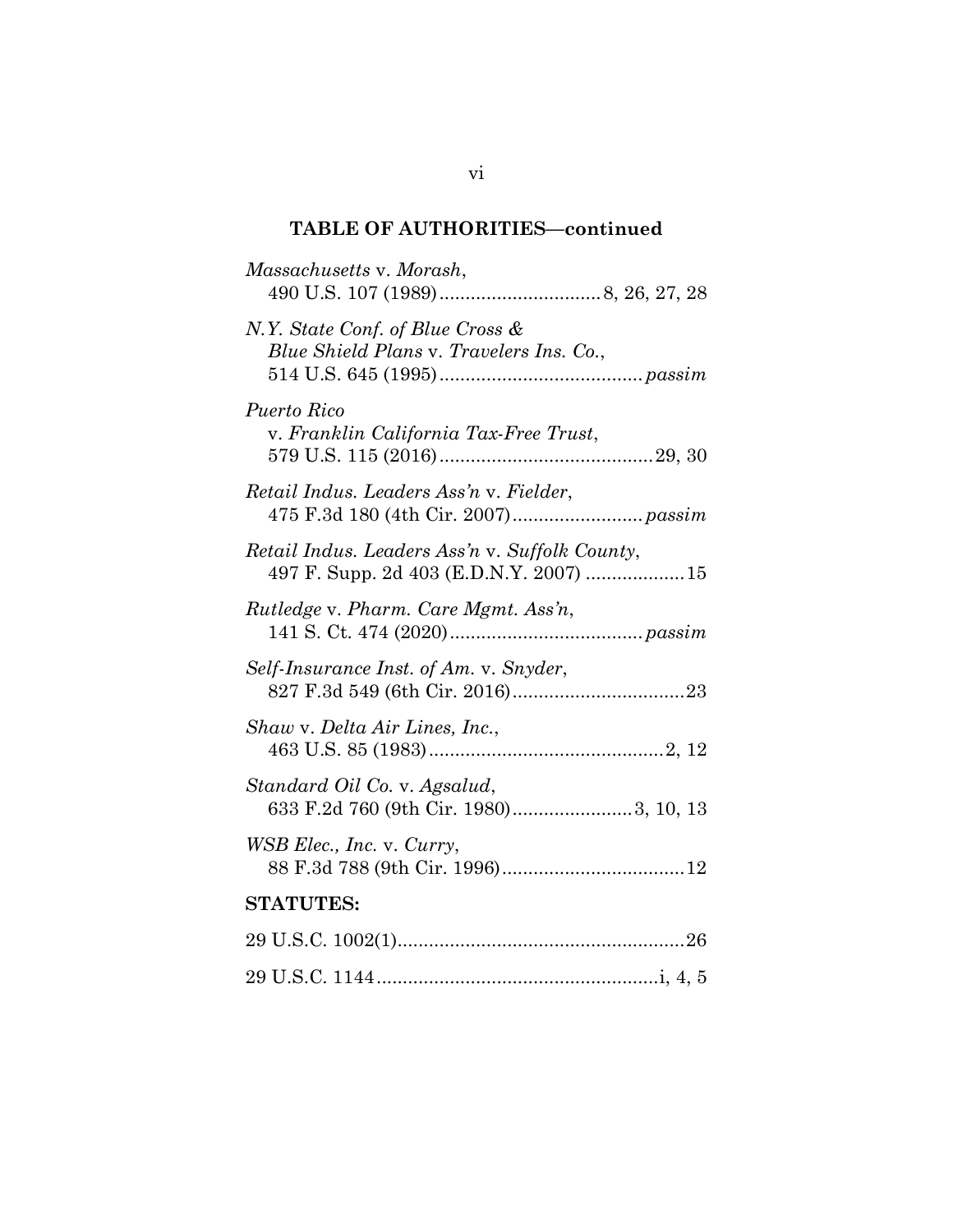| Albuquerque, N.M. Mun. Code § 13-12-3(b)32      |
|-------------------------------------------------|
| Berkeley, Cal. Mun. Code 13.27 32               |
| Bernalillo Cnty., N.M. Cnty. Code § 2-220(d) 32 |
| Marin Cnty., Cal. Admin. & Pers.                |
| Oakland, Cal. Mun. Code Ch. 2.2832              |
| Oakland, Cal. Mun. Code Ch. 5.93 33             |
| Richmond, Cal. Mun. Code Ch. 7.108.040(A)(5) 32 |
|                                                 |
| San Leandro, Cal. Mun. Code § 1-6-62532         |
|                                                 |
|                                                 |
|                                                 |
|                                                 |
|                                                 |
|                                                 |
|                                                 |
|                                                 |
|                                                 |
|                                                 |
|                                                 |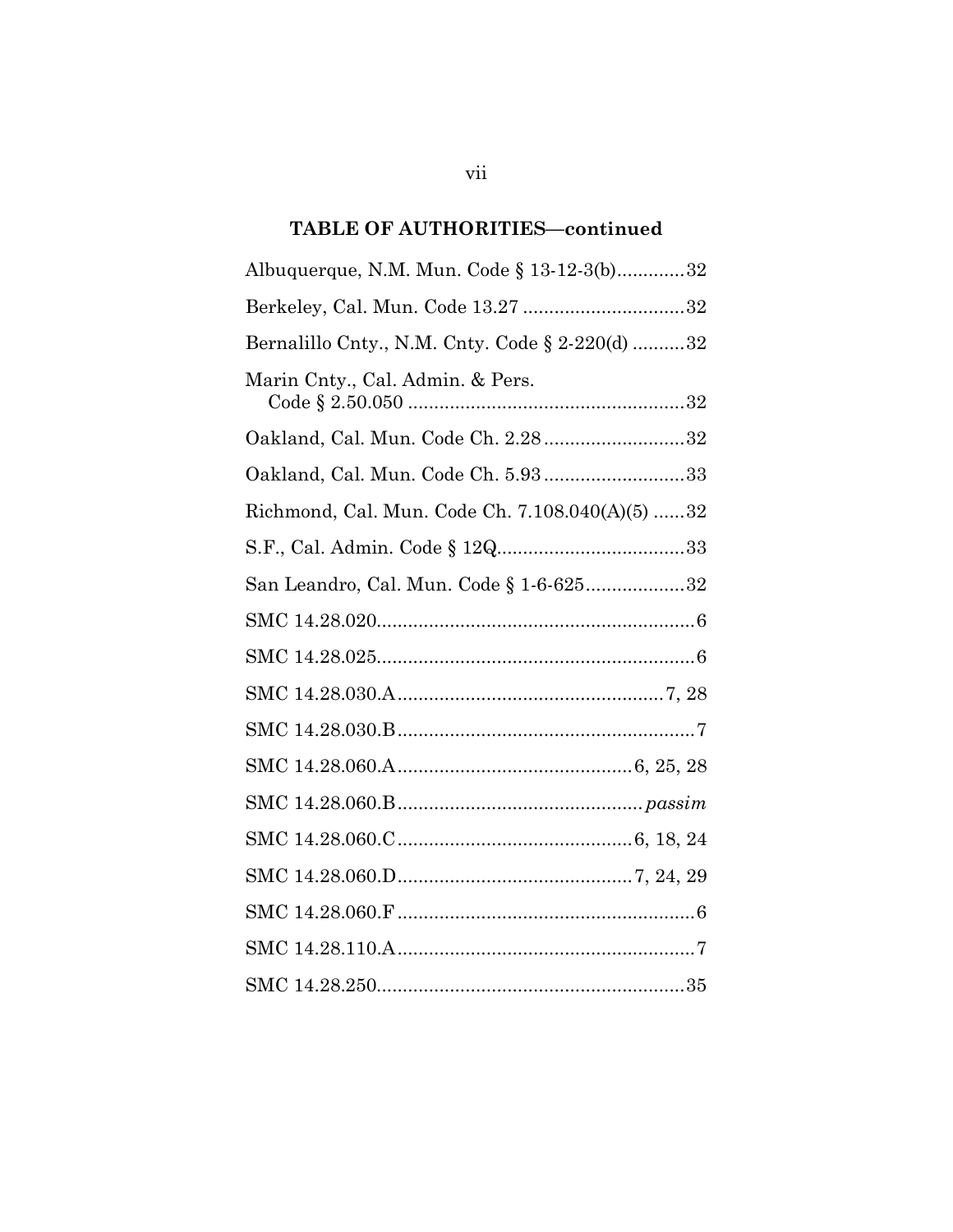| Sonoma, Cal. Mun. Code § 2-37732                                                                                                                                         |
|--------------------------------------------------------------------------------------------------------------------------------------------------------------------------|
| <b>RULES:</b>                                                                                                                                                            |
|                                                                                                                                                                          |
| <b>OTHER AUTHORITIES:</b>                                                                                                                                                |
| Br. for the United States, Golden Gate Rest.<br>Ass'n v. San Francisco, No. 08-1515                                                                                      |
| Glenn Daigon, Cities are Blazing the Trail<br><i>Toward Healthcare For All, Salon</i><br>(Feb. 10, 2019), https://bit.ly/37ydlfZ31, 32                                   |
| <i>Improving Access to Medical Care for Hotel</i><br>Employees Ordinance; Question and<br><i>Answers</i> , Seattle Off. of Lab. Standards,                               |
| Sarah Varney, Beyond Beltway's 'Medicare-for-<br>All' Talk, Democrats in States Push New<br>Health Laws, Kaiser Health News<br>(Feb. 14, 2019), https://bit.ly/3rKm31r32 |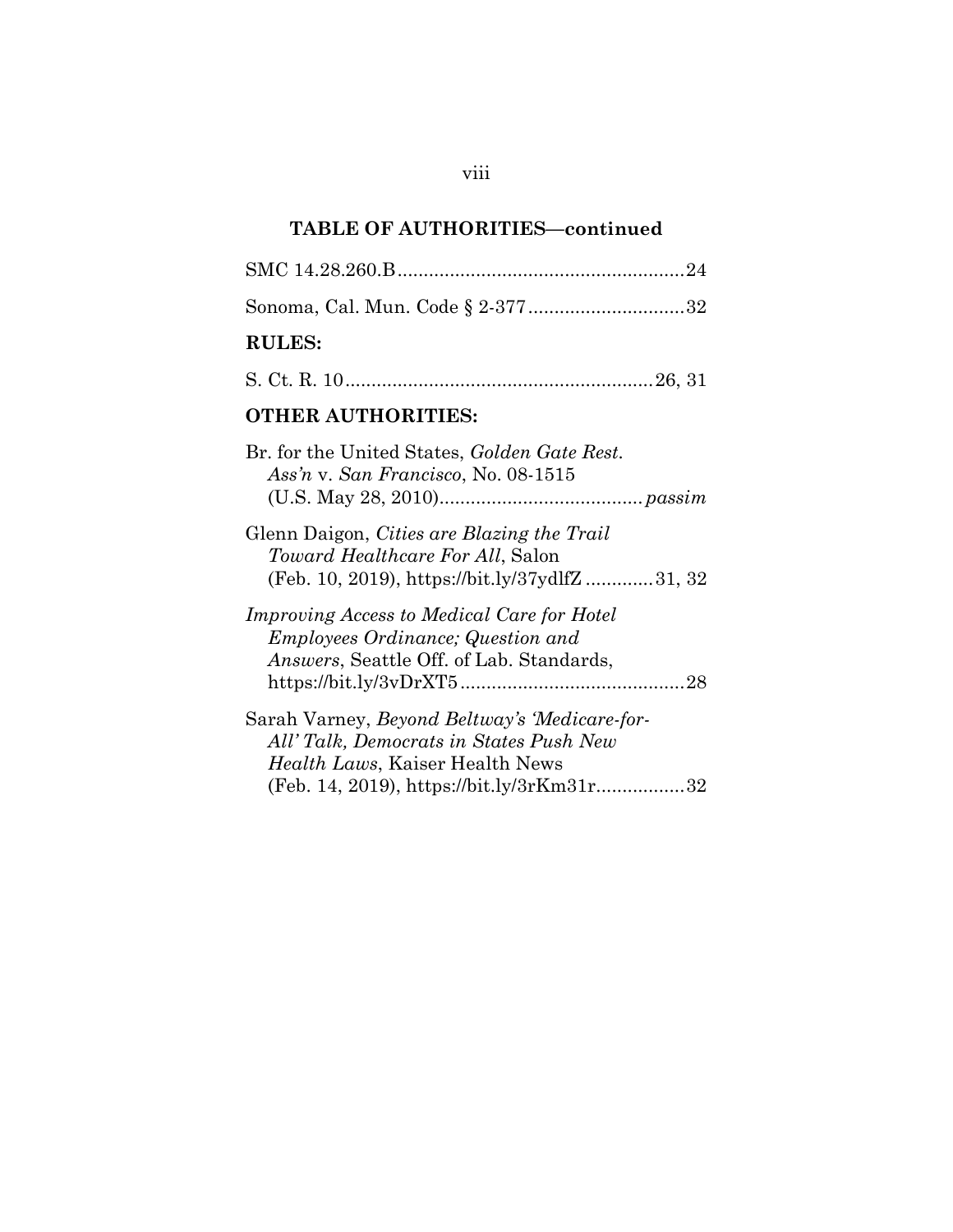#### **INTRODUCTION**

ERISA did not federalize employee compensation. This Court has recognized for decades that while ERISA's preemptive reach is broad, it is concerned only with the administration of "employee benefit *plans*." *Fort Halifax Packing Co.* v. *Coyne*, 482 U.S. 1, 7 (1987).

Accordingly, states and localities are free to impose minimum levels of compensation. Such laws may even "increase costs or alter incentives for ERISA plans" so long as they do not dictate an alteration of a benefit plan or make compliance depend exclusively on a plan's existence. *Rutledge* v. *Pharm. Care Mgmt. Ass'n*, 141 S. Ct. 474, 480 (2020). These well-settled precepts resolve this case.

What Petitioner derisively calls Seattle's "play-orpay" law is nothing more than a mandate to pay a certain wage that gives an employer the option of complying by making expenditures to an ERISA plan. Had Seattle simply required the direct payment of wages, there would be no serious preemption argument. Petitioner asserts the outcome should be different, however, because Seattle allowed employers, at their complete discretion, to meet their payment obligations through their health benefit plans.

The Ninth Circuit correctly rejected that argument. An employer can comply with Seattle's ordinance without changing or even looking at its ERISA plan—if it even has one. A simple cash payment to its employees suffices. It thus does not "forc[e] plans to adopt any particular scheme of substantive coverage." *Rutledge*, 141 S. Ct. at 480.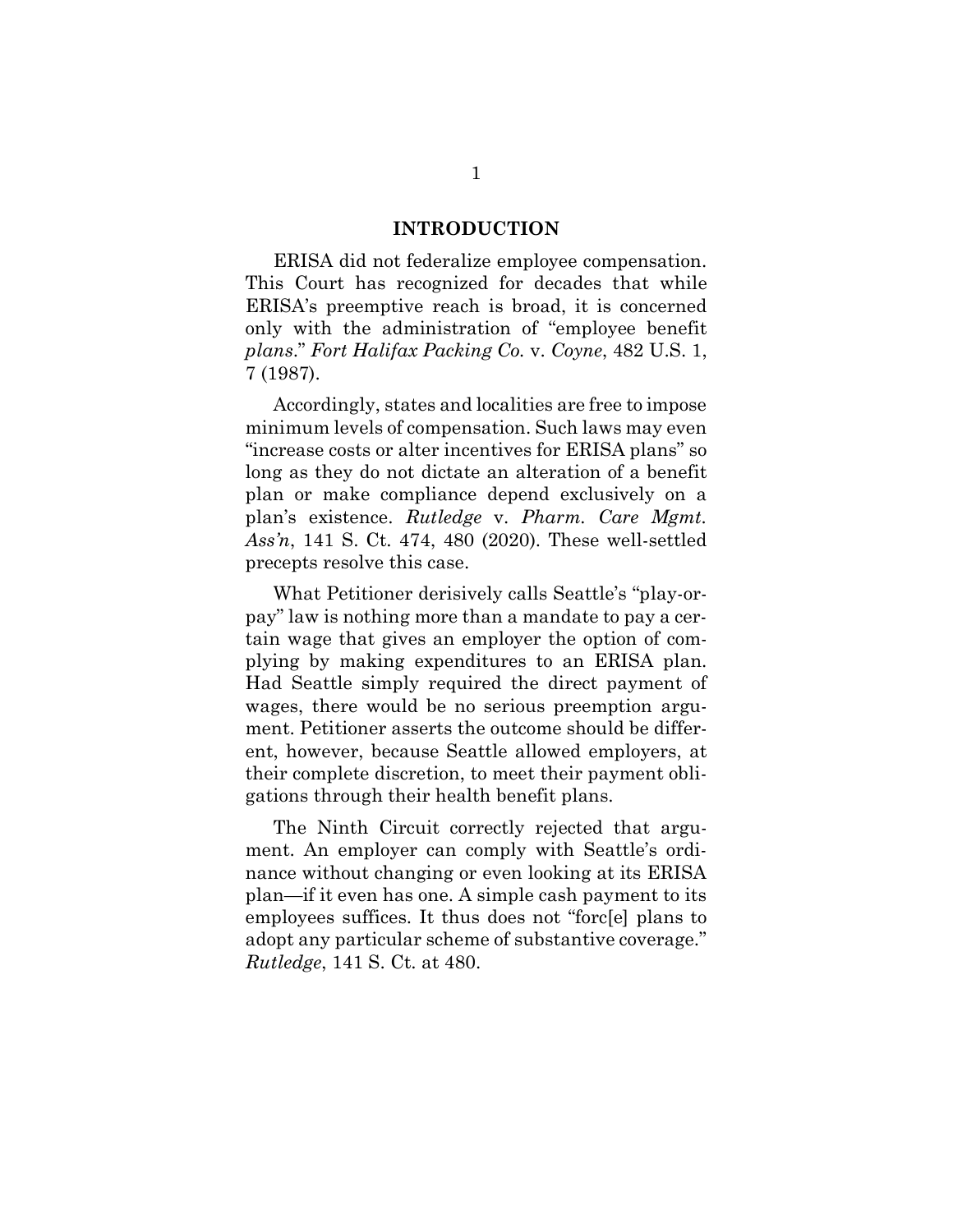That holding is consistent with this Court's precedent and the unanimous view of the courts of appeals, which have for decades recognized that ERISA does not preempt compensation statutes that merely allow, but do not require, employers to satisfy their obligations through ERISA plans.

Every circuit agrees that if a statute unavoidably requires modifying an ERISA plan, that law is preempted. Every circuit also agrees that if a statute permits compliance through direct cash payments to employees, then the law is not preempted. Unsurprisingly, courts have reached different judgments in different cases—preemption or no preemption—because the statutes under review had material differences. Put simply, there is no circuit conflict.

As the Third Circuit explained nearly thirty years ago in addressing a prevailing wage statute: "Where a legal requirement may be easily satisfied through means unconnected to ERISA plans, and only relates to ERISA plans at the election of an employer, it 'affect[s] employee benefit plans in too tenuous, remote, or peripheral a manner to'" be preempted. *Keystone Chapter, Associated Builders & Contractors, Inc.* v. *Foley*, 37 F.3d 945, 960 (3d Cir. 1994) (alteration in original) (quoting *Shaw* v. *Delta Air Lines, Inc.*, 463 U.S. 85, 100 n.21 (1983)). The Second, Third, Sixth, Eighth, and Ninth Circuits have all upheld analogous statutes. And no court of appeals has ever found such a statute preempted.

Petitioner is wrong that the First and Fourth Circuits have disagreed. Both circuits addressed inapposite statutes that left employers no reasonable choice but to change their ERISA plans. The First Circuit held that a city apprenticeship ordinance was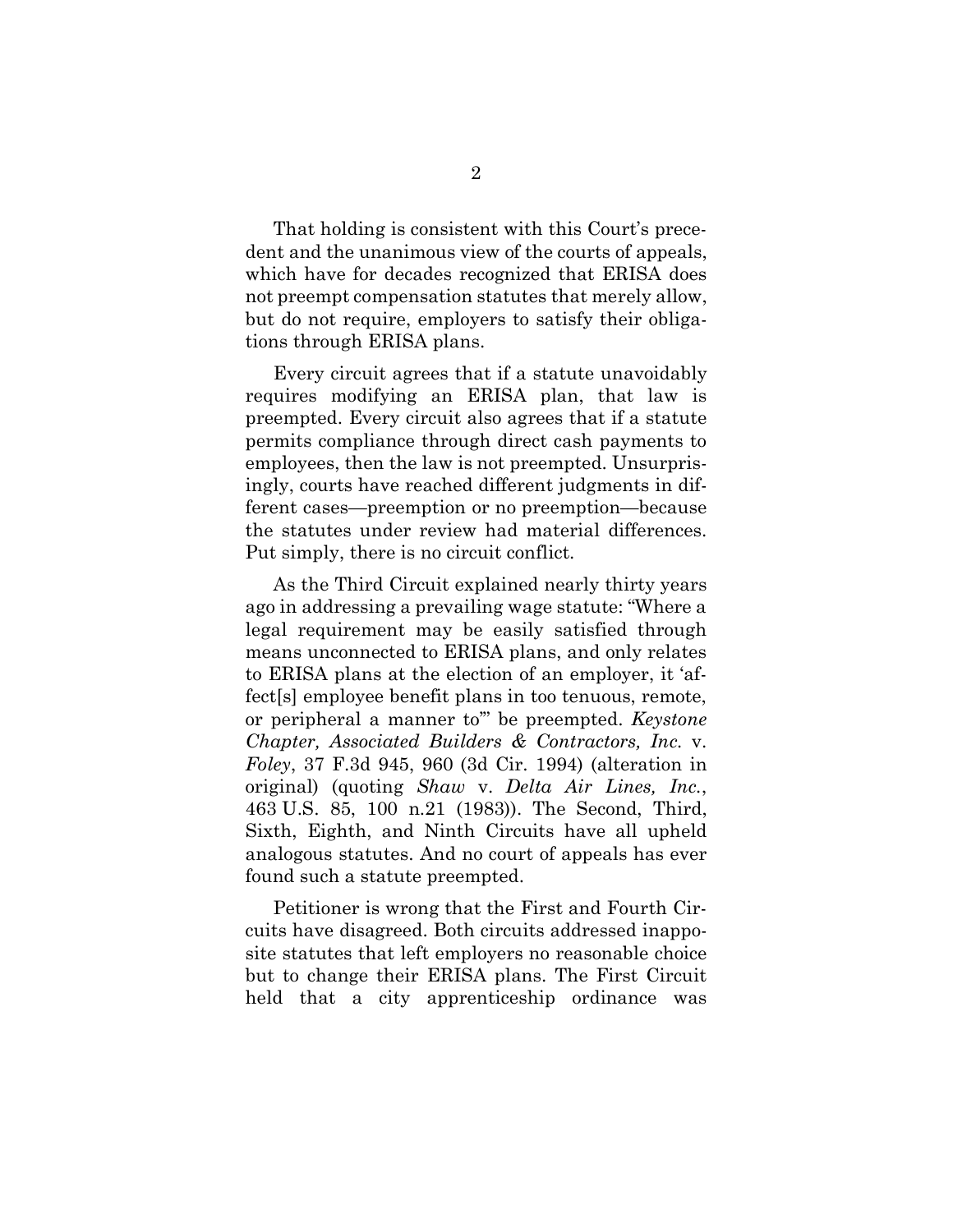preempted because, in order to comply, an employer "either would have to modify" its "ERISA-governed" program or "establish and coordinate a separate plan." *Merit Construction All.* v. *City of Quincy*, 759 F.3d 122, 130 (1st Cir. 2014)*.* The court was explicit that Ninth Circuit precedent was "not to the contrary." *Ibid*. Likewise, the Fourth Circuit held that a Maryland law was preempted because it "effectively require[d] employers . . . to restructure their employee health insurance plans." *Retail Indus. Leaders Ass'n* v. *Fielder*, 475 F.3d 180, 183 (4th Cir. 2007).

In short, the statutes considered by the First and Fourth Circuits were preempted because, unlike the Seattle ordinance, they did not provide any *meaning*ful, non-ERISA alternative for compliance.<sup>1</sup>

Petitioner's effort to portray a conflict merely rehashes the arguments made by an industry group the last time the Court denied certiorari on this issue. See *Golden Gate Rest. Ass'n* v. *City & County of San Francisco*, 561 U.S. 1024 (2010). Just as the industry group argued a decade ago, Petitioner asserts that *Fielder* held the Maryland law preempted because it "would interfere with uniform nationwide plan administration." Pet. 14. But Petitioner omits the factual basis for that conclusion.

As the United States' invitation brief told this Court, "the Maryland law in *Fielder* effectively forced the single affected employer to alter its ERISA plan." U.S. Br. at 20, *Golden Gate*, No. 08-1515 (May 28, 2010) ("U.S. *Golden Gate* Br."). This was not true of

<sup>&</sup>lt;sup>1</sup> Indeed, every circuit (including the Ninth Circuit) agrees that statutes that compel ERISA benefits are preempted. See, *e.g.*, *Standard Oil Co.* v. *Agsalud*, 633 F.2d 760, 763 (9th Cir. 1980).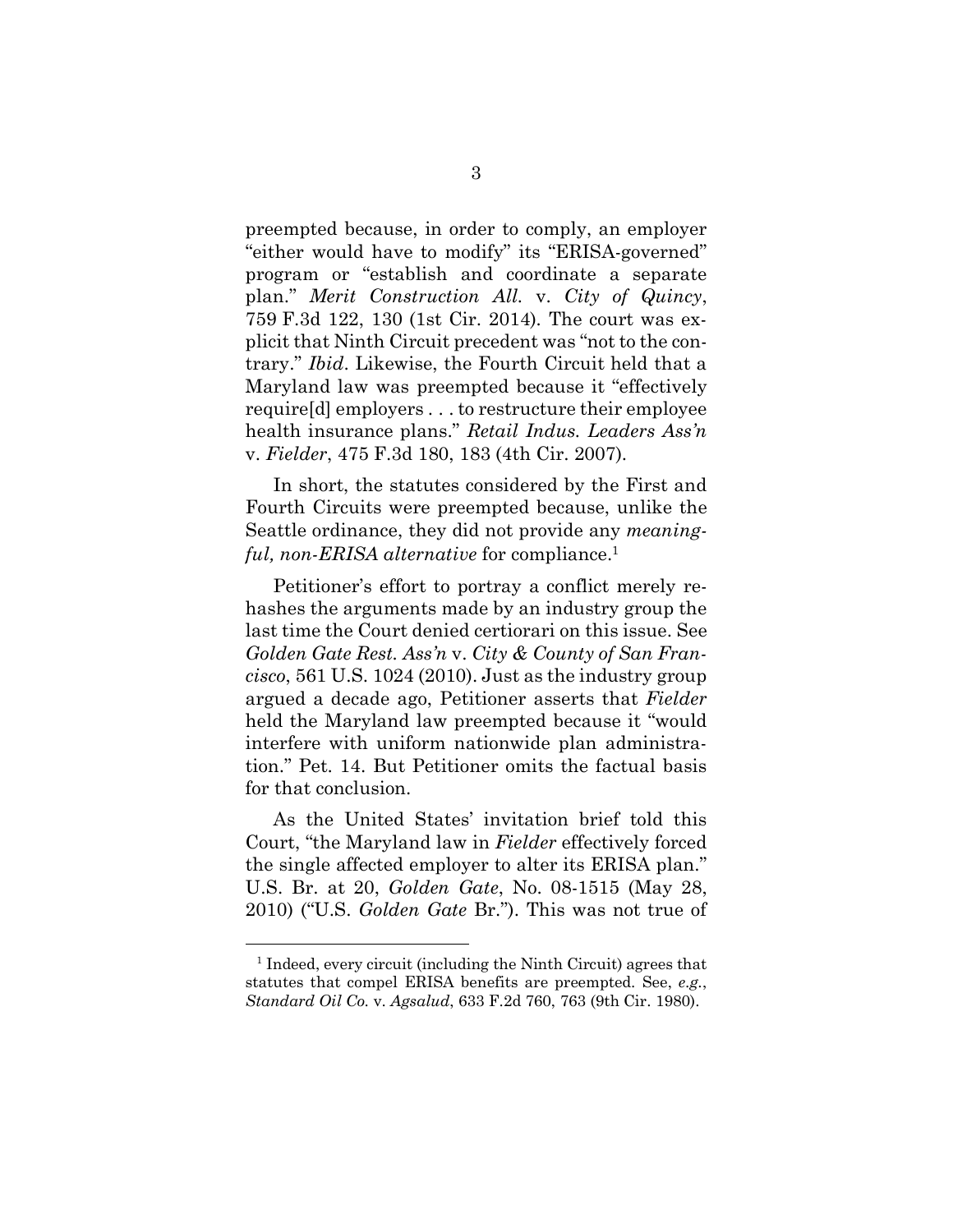the statute considered in *Golden Gate*. *Ibid.* The Fourth and Ninth Circuit opinions therefore did "not present a direct conflict that warrants this Court's review." *Id.* at 17; contra Pet. 2–3 (falsely asserting that "the United States acknowledg[ed] the circuit conflict"). There was no conflict then and there is no conflict now.

Nor has anything changed to warrant the Court's review of what remains a uniform, national interpretation of 29 U.S.C. 1144. Petitioner and its *amici* attempt to construct a narrative about a surge of new ordinances in the years since *Golden Gate*, but they have not identified a single statute—proposed or enacted—that imposes any requirements on ERISA plans or forces employers to adopt ERISA plans. At most, *amici* have cited various *wage* laws that all courts agree are not preempted by ERISA.

Petitioner does not actually seek to protect the status quo against an emergent threat of local health care ordinances. Instead, Petitioner seeks to radically upset the settled understanding of wage laws in this country that for nearly 30 years has garnered unanimous agreement from all courts of appeals.

Indeed, not a single judge dissented from the Ninth Circuit's refusal to rehear this case *en banc*. Further review is simply unwarranted.

#### **STATEMENT OF THE CASE**

#### **A. Statutory Background**

ERISA "shall supersede any and all State laws insofar as they may now or hereafter relate to any employee benefit plan." 29 U.S.C. 1144(a). That text refers "to state laws relating to 'employee benefit *plans*,'" not simply "employee benefits." *Fort Halifax*,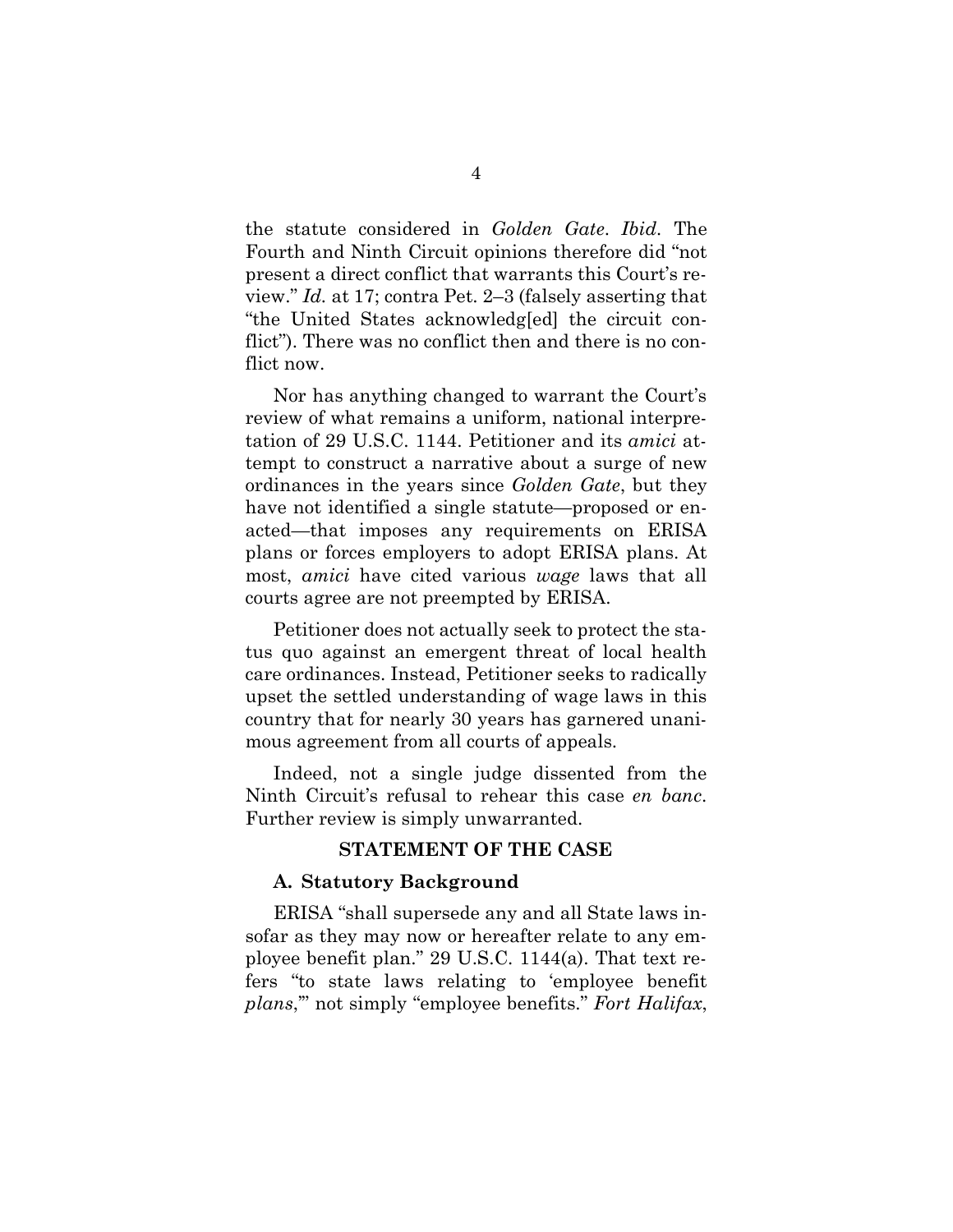482 U.S. at 7. Although its language is "expansive," this Court has advised against applying the text with "uncritical literalism." *N.Y. State Conf. of Blue Cross & Blue Shield Plans* v. *Travelers Ins. Co.*, 514 U.S. 645, 656 (1995). Courts "must go beyond the unhelpful text and the frustrating difficulty of defining its key term." *Ibid.*; see also *Cal. Div. of Lab. Standards Enf't*  v. *Dillingham Constr., N.A., Inc.*, 519 U.S. 316, 335– 336 (1997) (Scalia, J., concurring) ("applying the 'relate to' provision according to its terms was a project doomed to failure, since, as many a curbstone philosopher has observed, everything is related to everything else").

The Court's "efforts at applying the provision have yielded a two-part inquiry: A law 'relate[s] to' a covered employee benefit plan for purposes of § [1144](a) 'if it [1] has a connection with or [2] reference to such a plan.'" *Dillingham*, 519 U.S. at 324 (majority op.) (first alteration in original) (citing cases).

A state law "references" ERISA plans only if it "acts immediately and exclusively upon ERISA plans" or "where the existence of ERISA plans is essential to the law's operation." *Dillingham*, 519 U.S. at 325. A law has a "connection with" ERISA plans only if it "require[s] providers to structure benefit plans in particular ways" or "force[s] an ERISA plan to adopt a certain scheme of substantive coverage." *Rutledge*, 141 S. Ct. at 480 (citation omitted).

Recently, this Court reiterated that ERISA does not preempt state laws "that merely increase costs or alter incentives for ERISA plans without forcing plans to adopt any particular scheme of substantive coverage." *Rutledge*, 141 S. Ct. at 480*.* And a law is not preempted where it may take full effect regardless of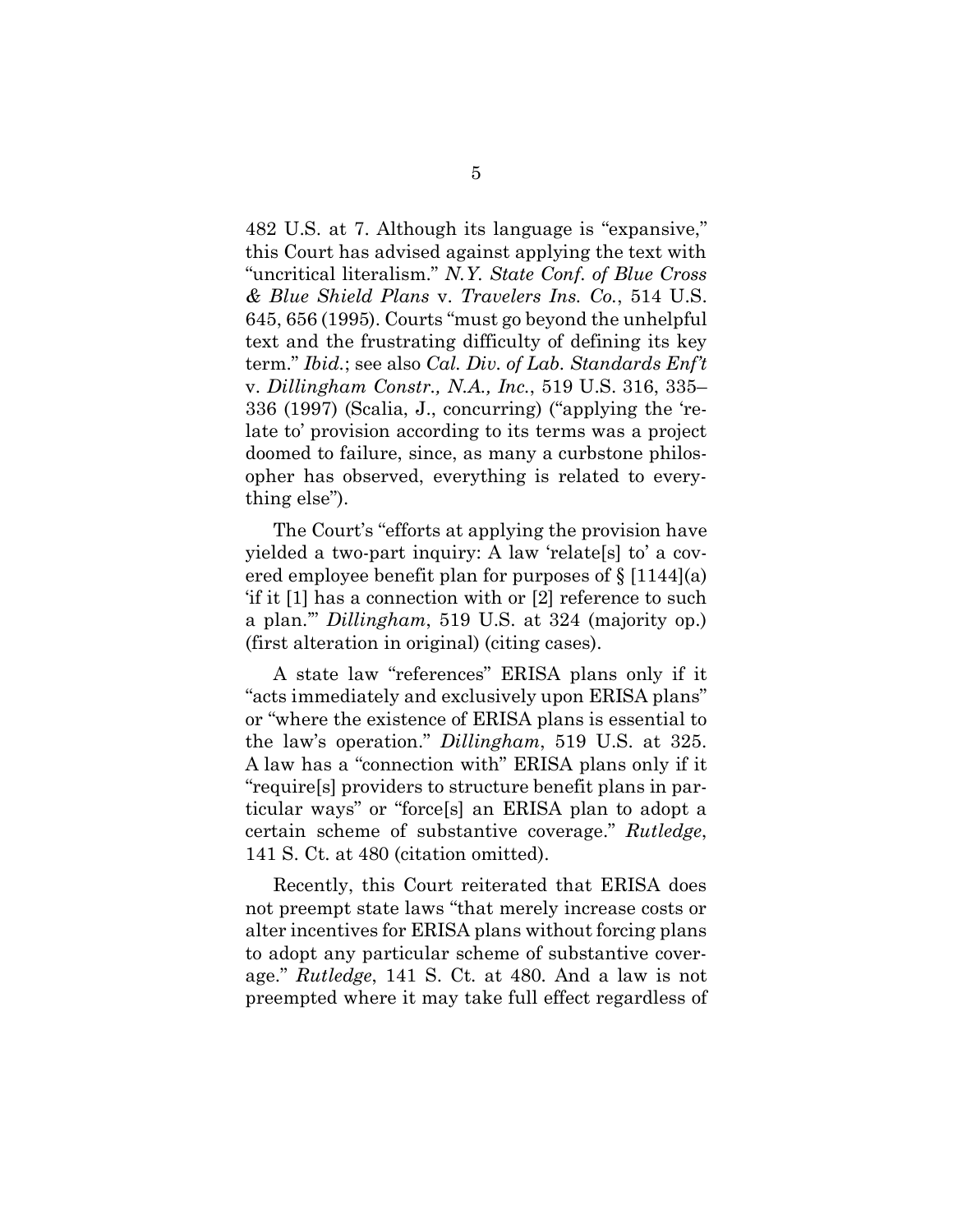whether any ERISA plan exists. *Id*. at 481 (citing *Dillingham*, 519 U.S. at 328).

#### **B. Factual Background**

In September 2019, Seattle enacted a measure called the "Improving Access to Medical Care for Hotel Employees Ordinance," codified at Seattle Municipal Code (SMC) 14.28. Pet. App. 21–57. The purpose of the ordinance is to "improve low-wage hotel employees' access, *through additional compensation*, to highquality, affordable health coverage." SMC 14.28.025 (emphasis added).

The ordinance requires hotel employers to make monthly expenditures at fixed, per-employee rates. SMC 14.28.060. These per-employee expenditure rates are based on whether the employee has dependents and a spouse or domestic partner. SMC 14.28.020, 14.28.060.A, F.

Although the ordinance calls these payments "healthcare expenditures," it allows hotel employers to satisfy the law by making wage-like cash payments, *i.e.*, "[a]dditional compensation paid directly to the covered employee." SMC 14.28.060.B.1. The ordinance also gives employers the choice to credit amounts they spend on health insurance or self-insured health plans towards their expenditure obligation. SMC 14.28.060.B.2–3. Employers have complete discretion to choose one or more of these forms of expenditure. SMC 14.28.060.B. For example, if an employer's insurance premiums satisfy 80% of the expenditure requirement, the employer may pay the balance in direct wage-like payments. SMC 14.28.060.B, C. Choosing one option versus another does not affect the total expenditure the ordinance requires.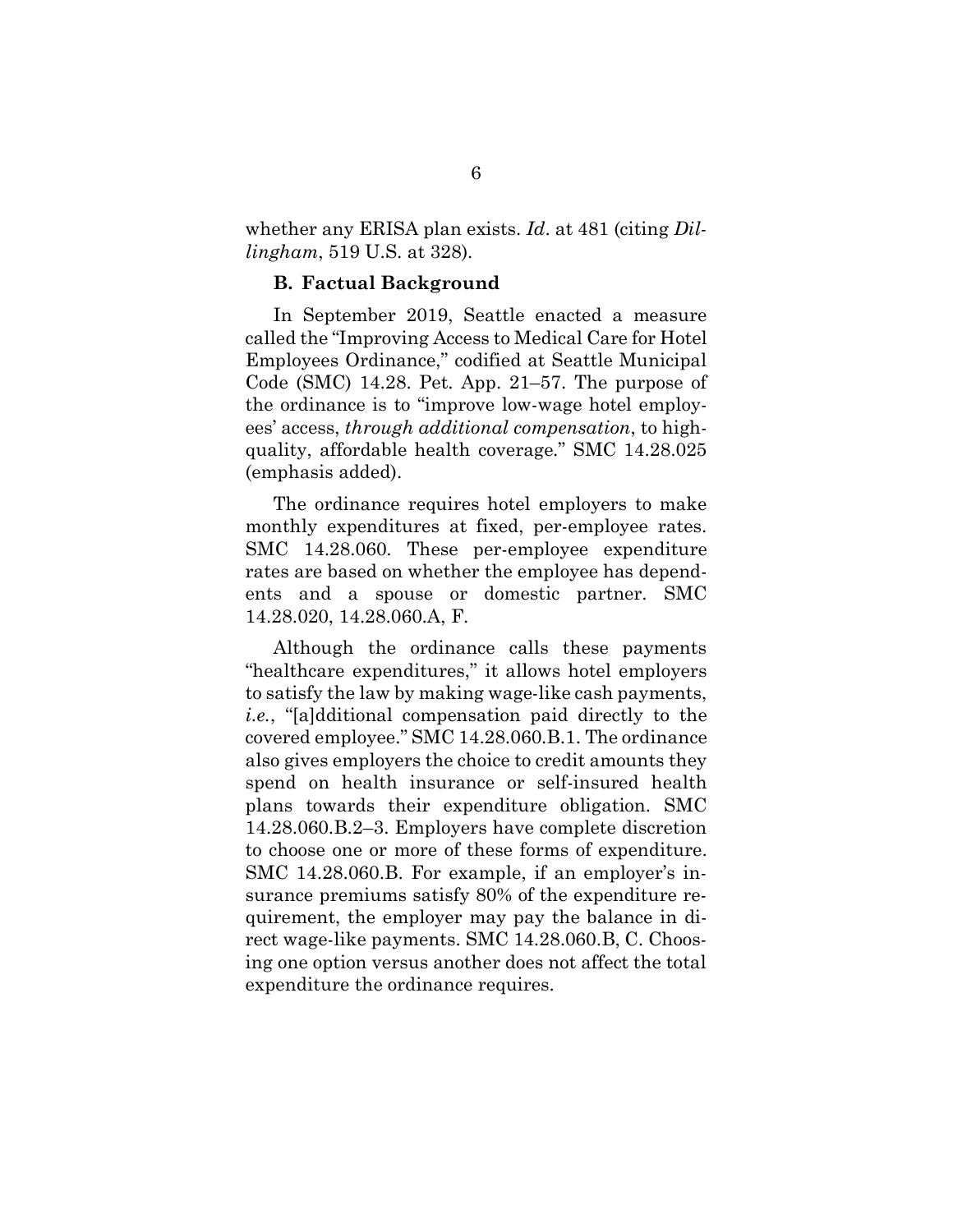All non-managerial employees are entitled to payments if they work an average of 80 hours per month and do not receive health coverage from another source (*e.g.*, a spouse's health plan). SMC 14.28.030.A, B. Employees may waive their right to increased compensation under the ordinance by signing an approved waiver form. SMC 14.28.060.D.

As with minimum wage and tax laws, employers are required to "retain records that document compliance with" the ordinance, including "[p]roof of each required healthcare expenditure made each month" and copies of waivers from employees. SMC 14.28.110.A. Where an employer chooses to comply by making cash payments to employees, the employer need not provide any information to the City regarding ERISA plans or benefits. See SMC 14.28.060.B.1, 14.28.110.A.

#### **C. Procedural Background**

1. Petitioner is an association whose membership includes "employers owning or operating large hotels or ancillary hotel businesses" in Seattle. Compl. ¶¶ 9– 10, C.A. E.R. 26. Petitioner seeks an order declaring the ordinance preempted by ERISA with respect to its members and enjoining the City from enforcing the ordinance against them. Pet. App. 8.

2. The district court granted Seattle's motion to dismiss, concluding that the ordinance neither references nor has a connection with ERISA plans and thus is not preempted. Pet. App. 5–20. The court disposed of each of the three bases for preemption alleged by Petitioner. *Id.* at 8.

a. The court rejected Petitioner's argument that the ordinance has a "connection with" ERISA plans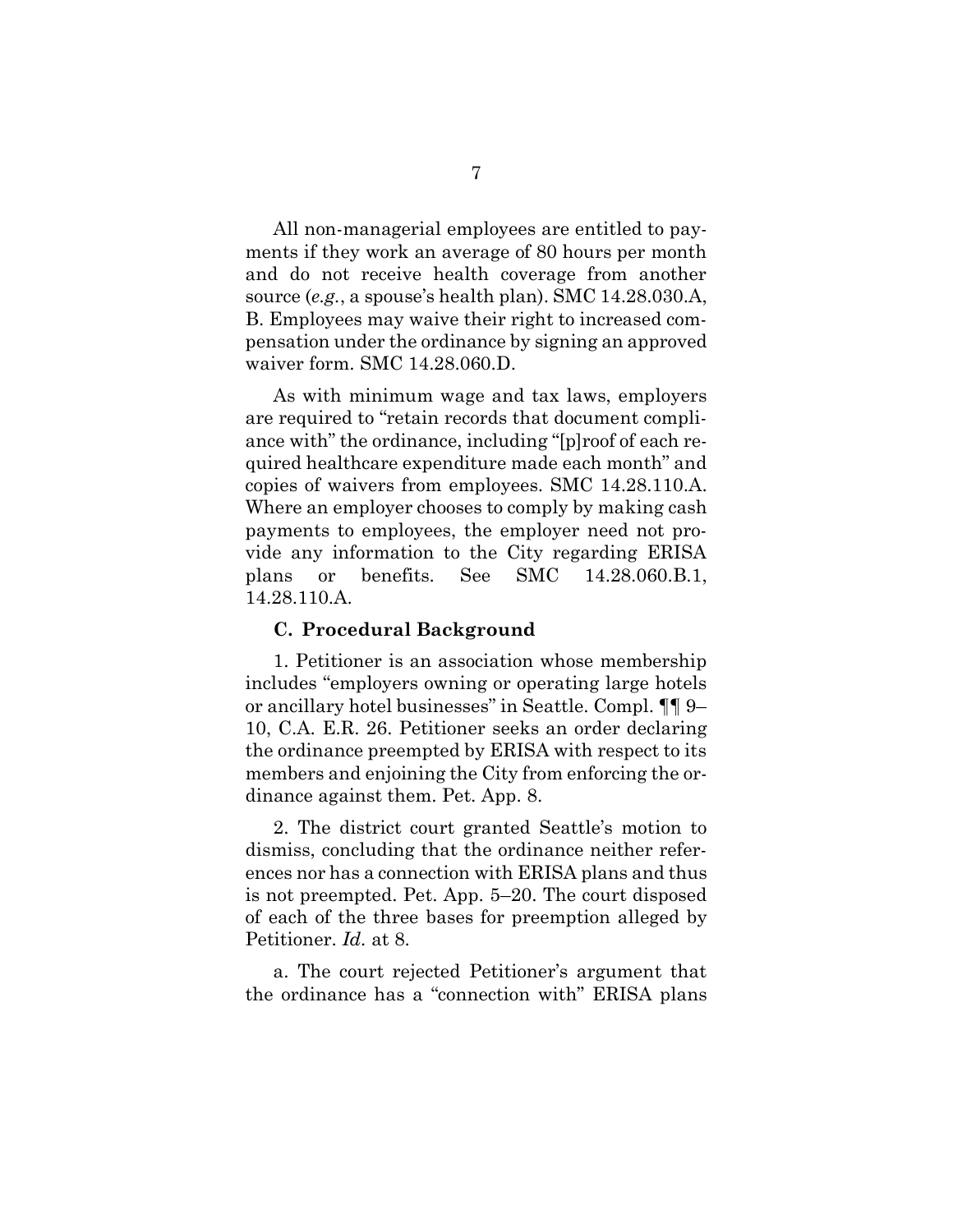because it "compels" employers "to alter their current" ERISA plans. Pet. App. 16. The court disagreed that the direct-payment route is "financially more onerous and therefore not a realistic and legitimate alternative." *Ibid.* (citation omitted). Its conclusion rested on this Court's explanation that ERISA does not preempt a state law exerting an "indirect economic influence" that does not "bind plan administrators to any particular choice." *Id.* at 16–17 & n.8 (citing *Travelers*, 514 U.S. at 650, 659).

b. The court next rejected Petitioner's argument that the ordinance makes "reference to" ERISA plans because when an employer *chooses* to rely on health plan contributions, it would have to compare those contributions to the statutory expenditure obligation. Pet. App. 18–19. The court explained that Petitioner incorrectly relied on *District of Columbia* v. *Greater Washington Board of Trade*, 506 U.S. 125 (1992), which held that a workers' compensation ordinance impermissibly referenced ERISA plans where the employer obligation was derived from the "level" of benefits provided under "existing ERISA coverage." Pet. App. 18–19. "In contrast," Seattle's ordinance does not "measure the required level of payments based on an ERISA plan" but instead enumerates specific "dollar amounts." *Id.* at 19.

c. The court also disagreed that an employer's payment of direct compensation to employees would itself constitute an ERISA plan. Pet. App. 12–15. The court explained "[t]here is little to differentiate the payments under this option from regular wages, and they can be coordinated with employees' regular pay periods." *Id.* at 13–14. That reasoning found support in *Massachusetts* v. *Morash*, 490 U.S. 107 (1989), which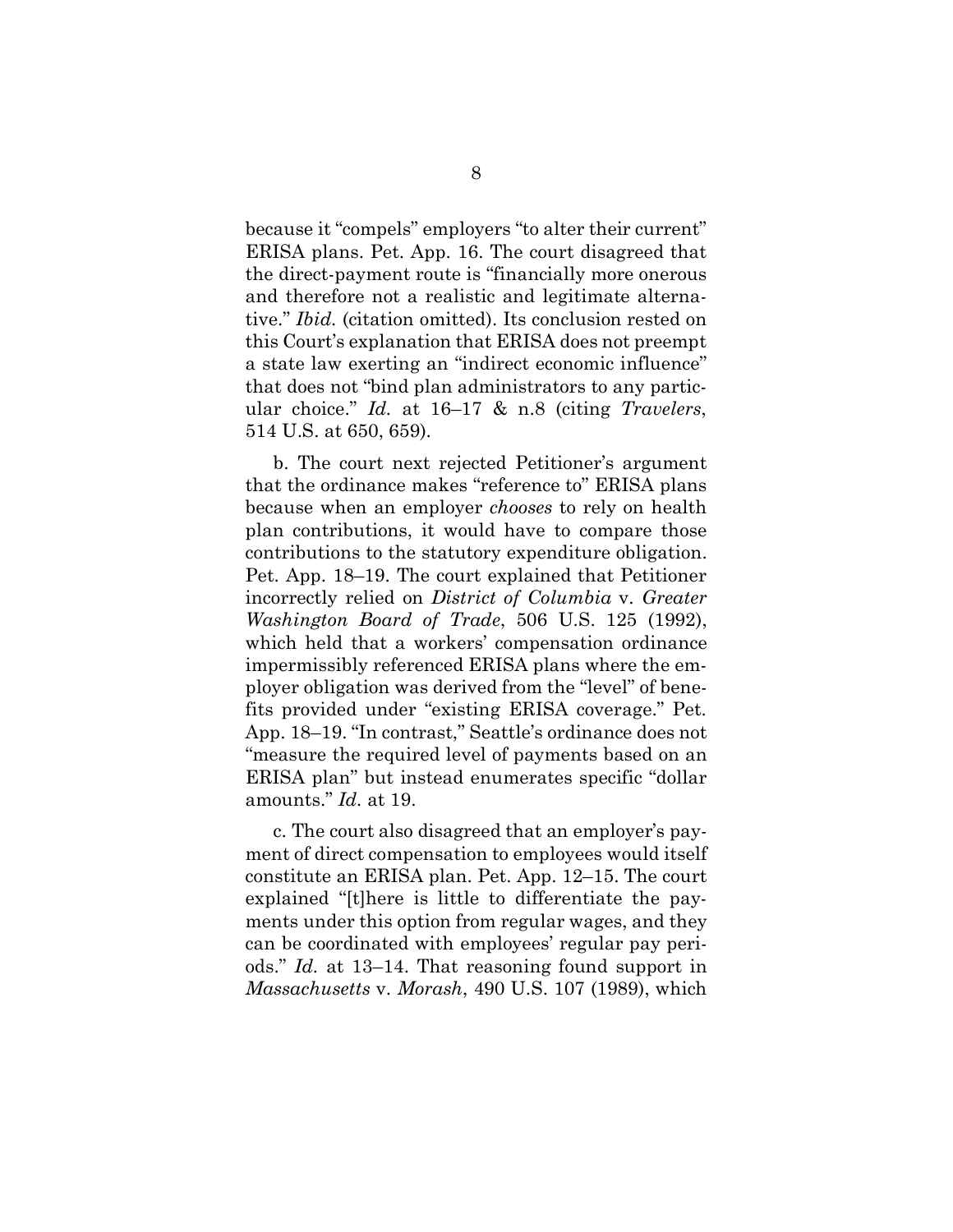held that an ERISA plan is not created where monies are paid to employees directly from an employer's general assets in amounts that are "fixed, due at known times, and do not depend on contingencies outside the employee's control." *Id*. at 115–116.

3. The court of appeals affirmed in a unanimous, unpublished decision. Pet. App. 1–3. The panel explained that, "[a]s in *Golden Gate*, [the Seattle ordinance] does not 'relate to' employers' ERISA plans because an employer 'may fully discharge its expenditure obligations by making the required level of employee health care expenditures," in whole or in part, through either ERISA or non-ERISA means. *Id.* at App. 2–3 (quoting *Golden Gate Rest. Ass'n* v. *City & County of San Francisco*, 546 F.3d 639, 655–656 (9th Cir. 2008)).

4. The court of appeals denied the petition for rehearing en banc, with no judge requesting a vote. Pet. App. 4.

#### **REASONS TO DENY CERTIORARI**

#### **I. THERE IS NO CIRCUIT CONFLICT**

Petitioner contends that the Ninth Circuit has split with the First and Fourth Circuits over whether ERISA preempts what Petitioner calls "play-or-pay laws"—laws that require minimum employee compensation that can be satisfied either through cash payments or benefits. But every court of appeals has used the same rule: "ERISA does not pre-empt state rate regulations that merely increase costs or alter incentives for ERISA plans without forcing plans to adopt any particular scheme of substantive coverage." *Rutledge*, 141 S. Ct. at 480.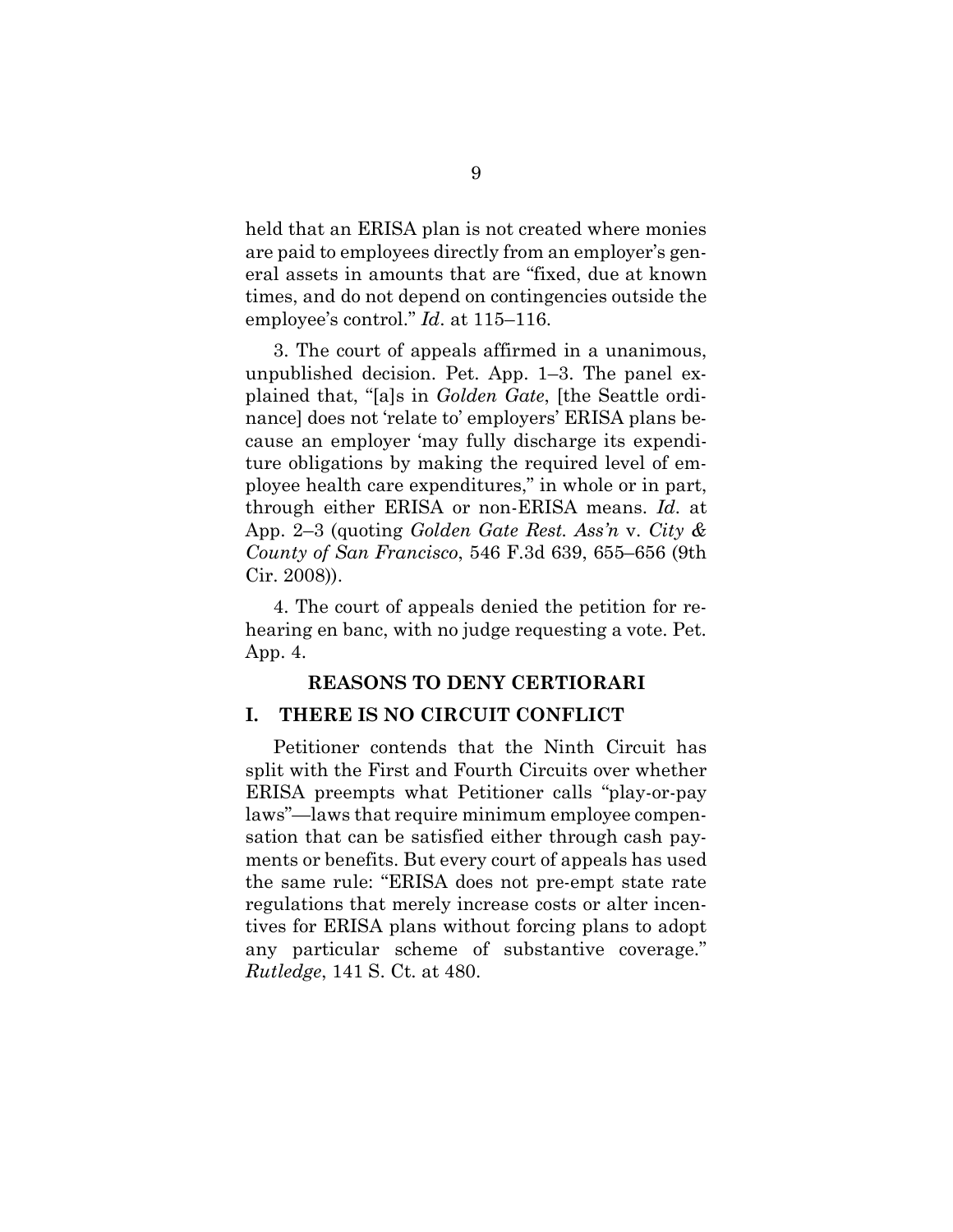The courts reached different outcomes only because the laws they examined operated differently. The laws considered by the First and Fourth Circuits were simply "play" laws; they provided no real cash option. So whereas those circuits held that the statutes required employers to create or alter ERISA plans, the Ninth Circuit interpreted Seattle's ordinance as not having that effect and thus held that it was not preempted. Had Seattle's law come before the First or Fourth Circuits, the result would have been the same. As the United States told this Court the last time someone asserted a circuit divide on this issue, there is no conflict. U.S. *Golden Gate* Br. 20.

#### **A. The Ninth Circuit Applied Basic Principles About Which All Circuits Agree**

1. Every court of appeals agrees that a state or municipal law is preempted if it unavoidably requires employers to create or modify ERISA plans. For example, the First Circuit held preempted a municipal ordinance that "mandates an employee benefit structure and specifies how that structure must be administered." *Merit Construction*, 759 F.3d at 129. Likewise, the Fourth Circuit held preempted a law that "effectively mandates that employers structure their employee healthcare plans to provide a certain level of benefits." *Fielder*, 475 F.3d at 193–194.

The Ninth Circuit agrees. As *Golden Gate* observed, the Ninth Circuit has held that a "Hawaii statute was preempted because it required employers to have health plans, and it dictated the specific benefits employers were to provide through those plans." 546 F.3d at 655 (citing *Agsalud*, 633 F.2d at 766).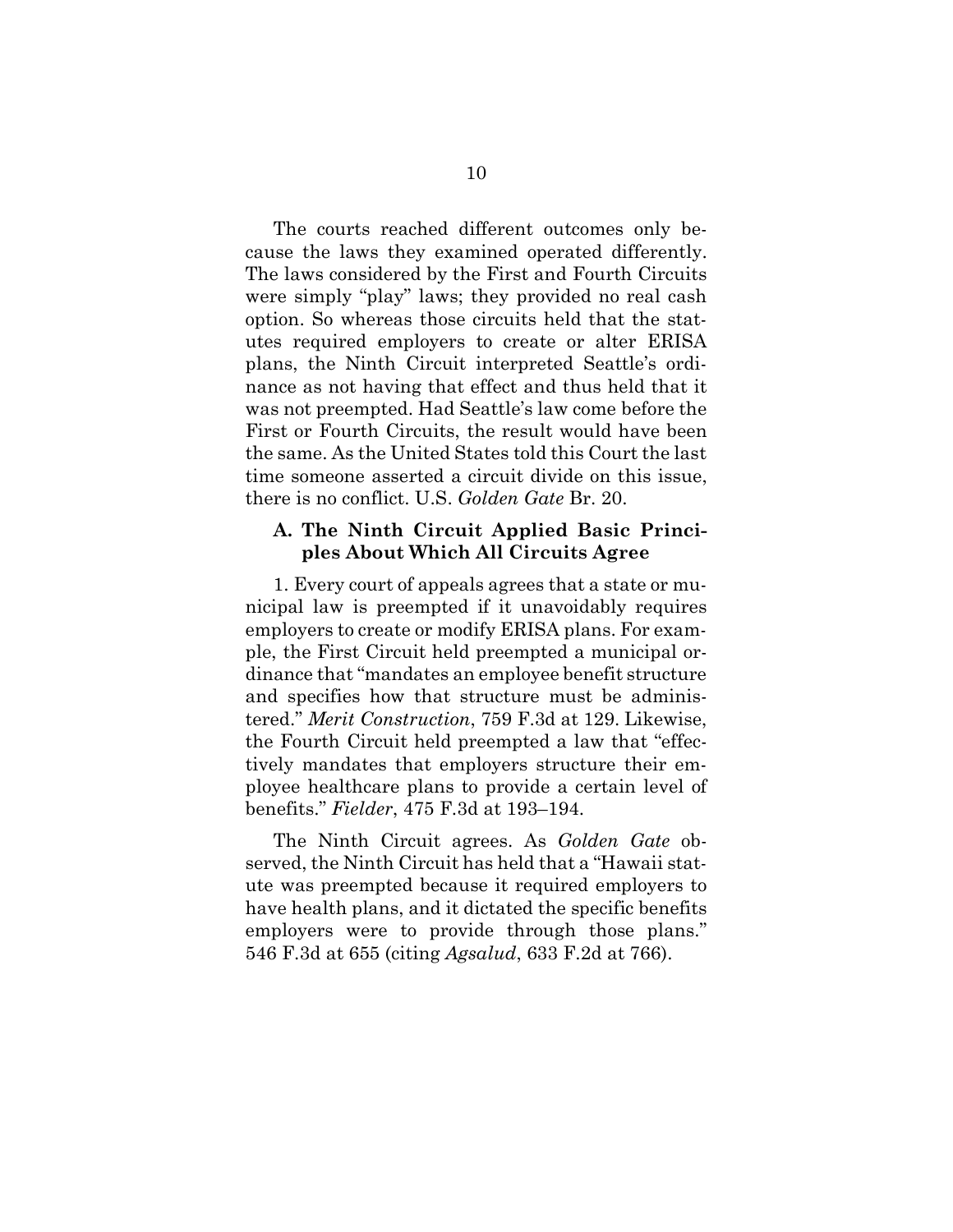2. Key to this case, however, is a related principle about which all circuits also agree: a state or local law does not mandate ERISA benefits, and thus is not preempted, if it allows employers to comply through a realistic, non-ERISA option. This principle represents a straightforward application of this Court's longstanding precept that ERISA does not preempt laws that merely exert some tenuous influence on ERISA plans without forcing them to adopt any scheme or coverage. See, *e.g.*, *Rutledge*, 141 S. Ct. at 480–481.

The courts of appeals elucidated this rule in a series of decisions upholding state laws requiring that workers receive the prevailing minimum wage. For example*,* the Third Circuit addressed a prevailing wage statute that included a benefits component, which required that "[c]ontracts for public works must either provide benefits contributions at the level determined in the prevailing wage *or the monetary equivalent thereof*." *Keystone*, 37 F.3d at 960 (emphasis added). The Third Circuit held that the law was "not preempted[] because an employer may comply without making any adjustment in its ERISA plans." *Id*. at 961. Specifically, "[u]nless the employer chooses otherwise, the benefits component imposes a cash wage requirement, and . . . ERISA does not preempt a state's power to set a minimum cash wage." *Ibid*.

Nearly thirty years ago, the Third Circuit articulated the following clear standard: "Where a legal requirement may be easily satisfied through means unconnected to ERISA plans, and only relates to ERISA plans at the election of an employer, it 'affect[s] employee benefit plans in too tenuous, remote, or periph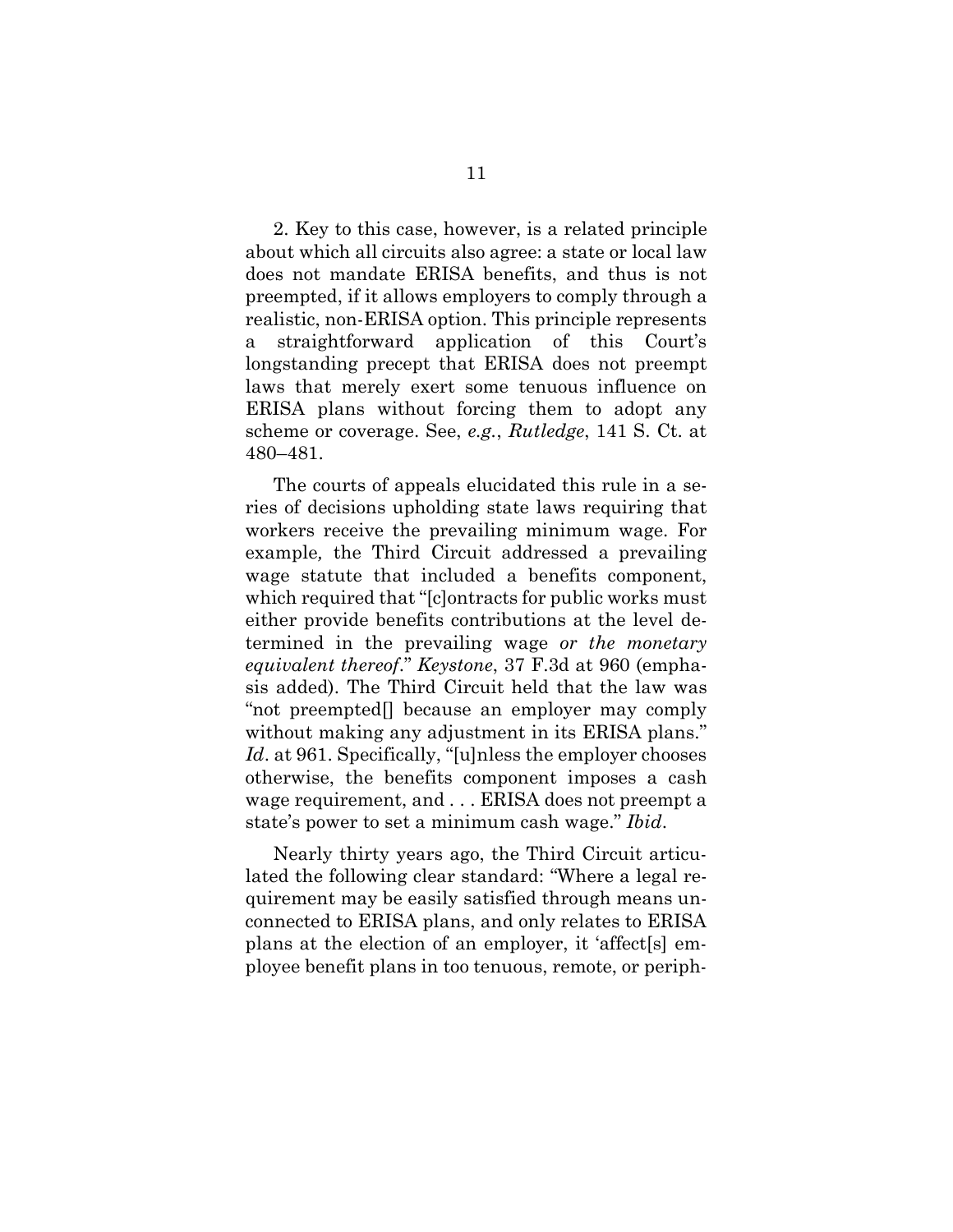eral a manner to warrant a finding that the law relates to the plan.'" *Keystone,* 37 F.3d at 960 (second alteration in original) (quoting *Shaw*, 463 U.S. at 100 n.21).

In the decades since, multiple other circuits have adopted this reasoning. For example, the Second Circuit held that New York's prevailing wage law was not preempted because it applied a "total liability" approach, under which an employer could satisfy its obligations "exclusively through ERISA plans, exclusively through non-ERISA plans, through additional cash wages, or through some combination of the three." *Burgio & Campofelice, Inc.* v. *N.Y. State Dep't of Labor*, 107 F.3d 1000, 1009 (2d Cir. 1997); accord *Concerned Home Care Providers, Inc.* v. *Cuomo*, 783 F.3d 77, 87–89 (2d Cir. 2015); *Associated Builders & Contractors, Saginaw Valley Area Chapter* v. *Perry*, 115 F.3d 386, 392–394 (6th Cir. 1997); *Minnesota Chapter of Associated Builders & Contractors, Inc.* v. *Minnesota Dep't of Labor & Indus.*, 47 F.3d 975, 978– 980 (8th Cir. 1995); *WSB Elec., Inc.* v. *Curry*, 88 F.3d 788, 793–794 (9th Cir. 1996).

3. The Ninth Circuit applied this universally accepted principle here, holding that the Seattle ordinance is not preempted because employers can fully satisfy their expenditure obligations through a non-ERISA option. Pet. App. 2–3.

The panel relied on the Ninth Circuit's *Golden Gate* decision, which addressed a San Francisco ordinance that imposed a "health care expenditure rate" and gave employers both an ERISA and non-ERISA option for compliance. 546 F.3d at 644–645. Under the San Francisco ordinance, employers could make payments through an ERISA plan or make payments to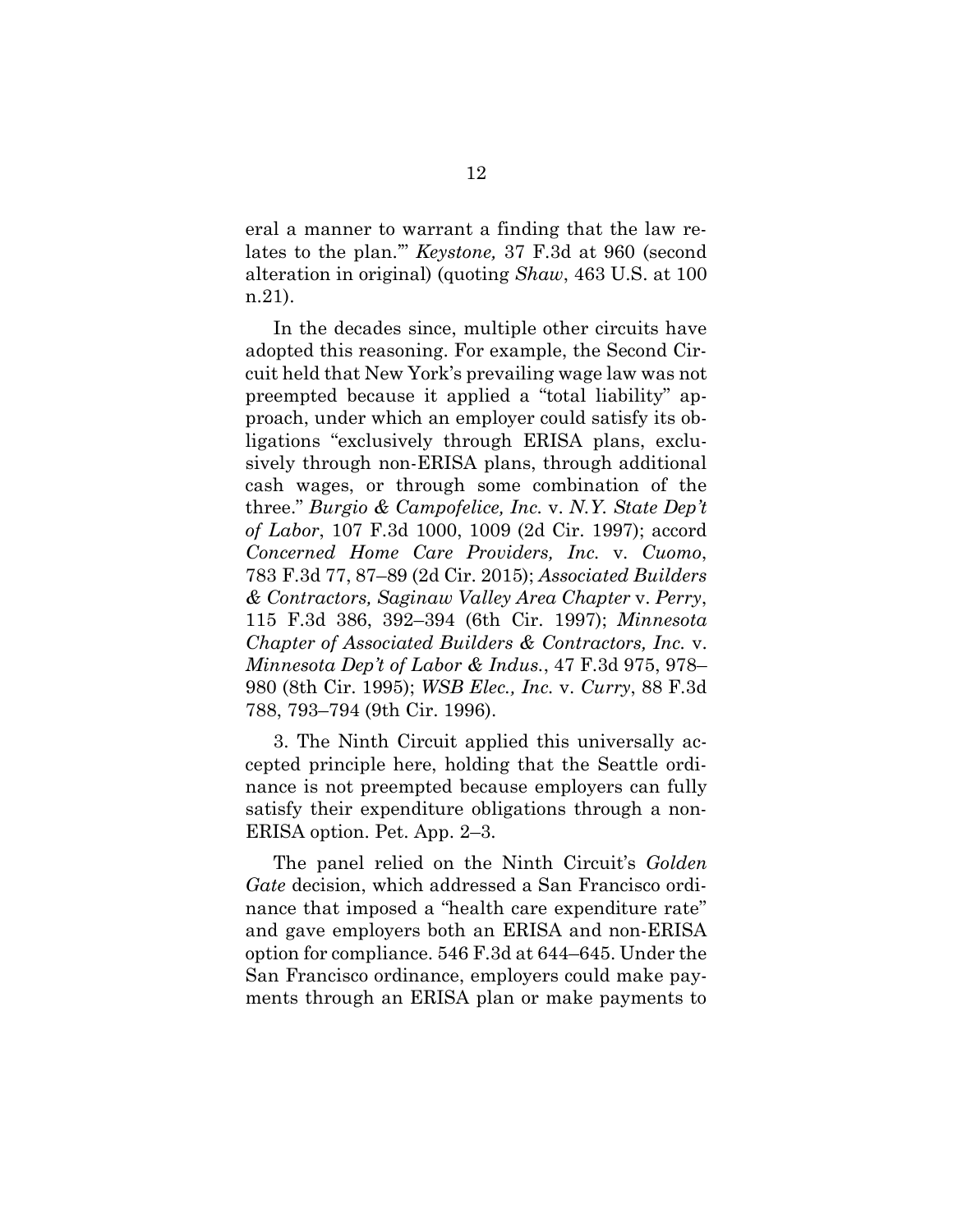the city on behalf of employees, which would entitle such employees to municipal health services and reimbursement accounts. *Ibid.* 

As with the prevailing wage statutes, the *Golden Gate* ordinance offered both ERISA and non-ERISA options for compliance. That meant "the [o]rdinance does not require employers to establish their own ERISA plans or to make any changes to any existing ERISA plans." 546 F.3d at 646. The city payment option meant the San Francisco ordinance stood in "stark contrast" to the Hawaii statute the Ninth Circuit found preempted in *Agsalud*, which, as discussed above, "required employers to have health plans" and "dictated the specific benefits employers were to provide." *Id.* at 655. Because the San Francisco ordinance "does not require any employer to adopt an ERISA plan" or "to provide specific benefits through an existing ERISA plan," it "preserves ERISA's 'uniform regulatory regime.'" *Id.* at 655–656 (citation omitted). That same reasoning foreclosed Petitioner's challenge here.

#### **B.** *Fielder* **Is Not In Conflict**

There is no conflict between the decision below and the Fourth Circuit's decision in *Fielder* because the relevant laws materially differ. As the United States explained the last time a petitioner made this argument, "the Maryland law in *Fielder* effectively forced the single affected employer to alter its ERISA plan." U.S. *Golden Gate* Br. 20. The Seattle ordinance, by contrast, does not require any ERISA plan changes.

1. The Fourth Circuit held preempted a Maryland law that required employers with over 10,000 employ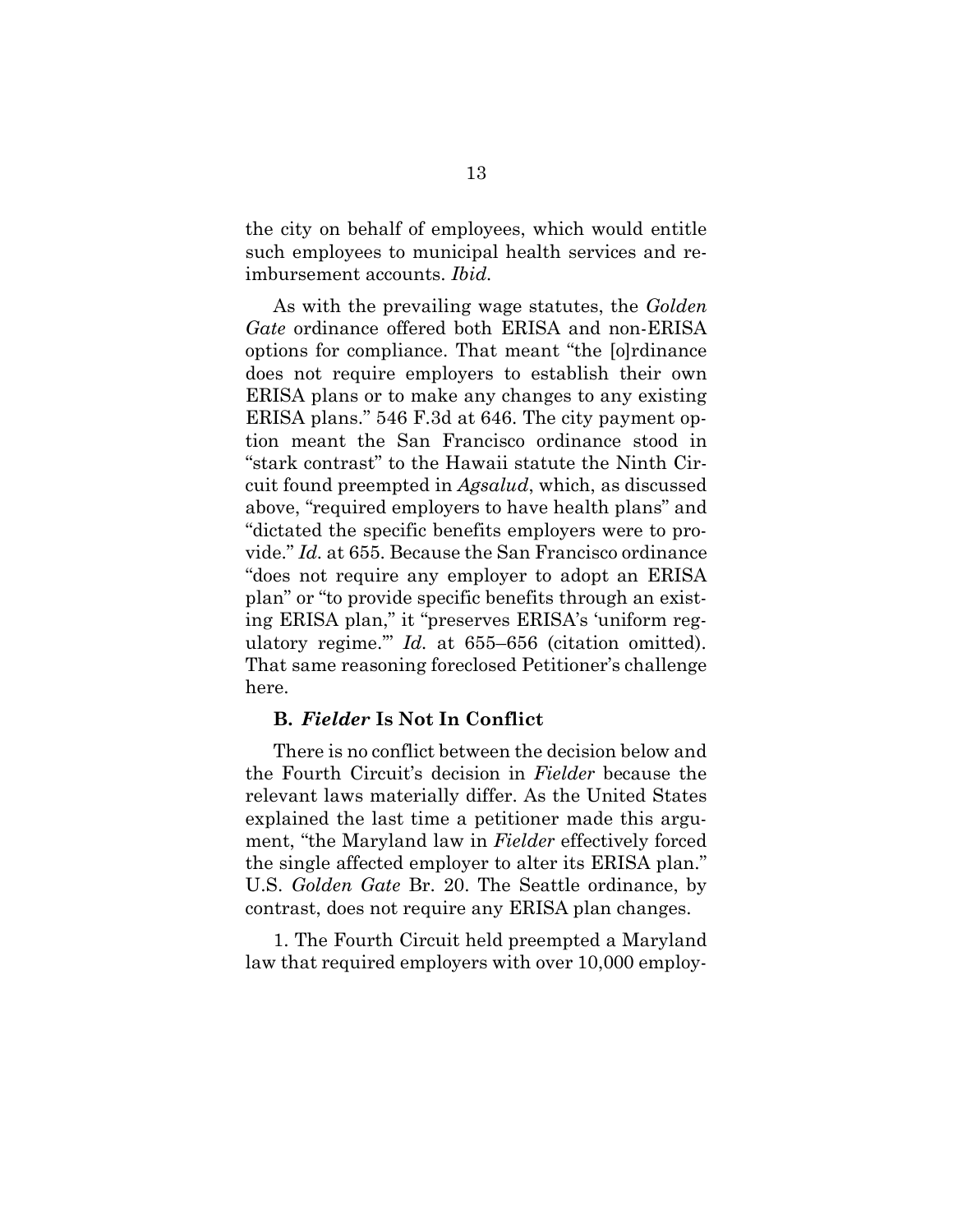ees "to spend at least 8% of their total payrolls on employees' health insurance costs or pay the amount their spending falls short to the State of Maryland." *Fielder*, 475 F.3d at 183. There was no option, as there is here, for an employer to make cash payments directly to its employees. Although the Maryland law ostensibly provided employers the option to pay the state, after examining the statute and legislative record, the Fourth Circuit concluded that option was nothing more than a "penalty" imposed to force employers to change their health plans. *Id.* at 193–194. No "reasonable employer" would select that option because it would not benefit either the employer or its employees. *Id.* at 193. As the Fourth Circuit explained,

Healthcare benefits are a part of the total package of employee compensation an employer gives in consideration for an employee's services. An employer would gain from increasing the compensation it offers employees through improved retention and performance of present employees and the ability to attract more and better new employees. In contrast, an employer would gain nothing in consideration of paying a greater sum of money to the State.

#### *Ibid.*

Because "the only rational choice employers" had was "to structure their ERISA healthcare benefit plans so as to meet the minimum threshold," the act "effectively mandate[d] that employers structure their employee healthcare plans to provide a certain level of benefits." *Fielder*, 475 F.3d at 193. The act thus had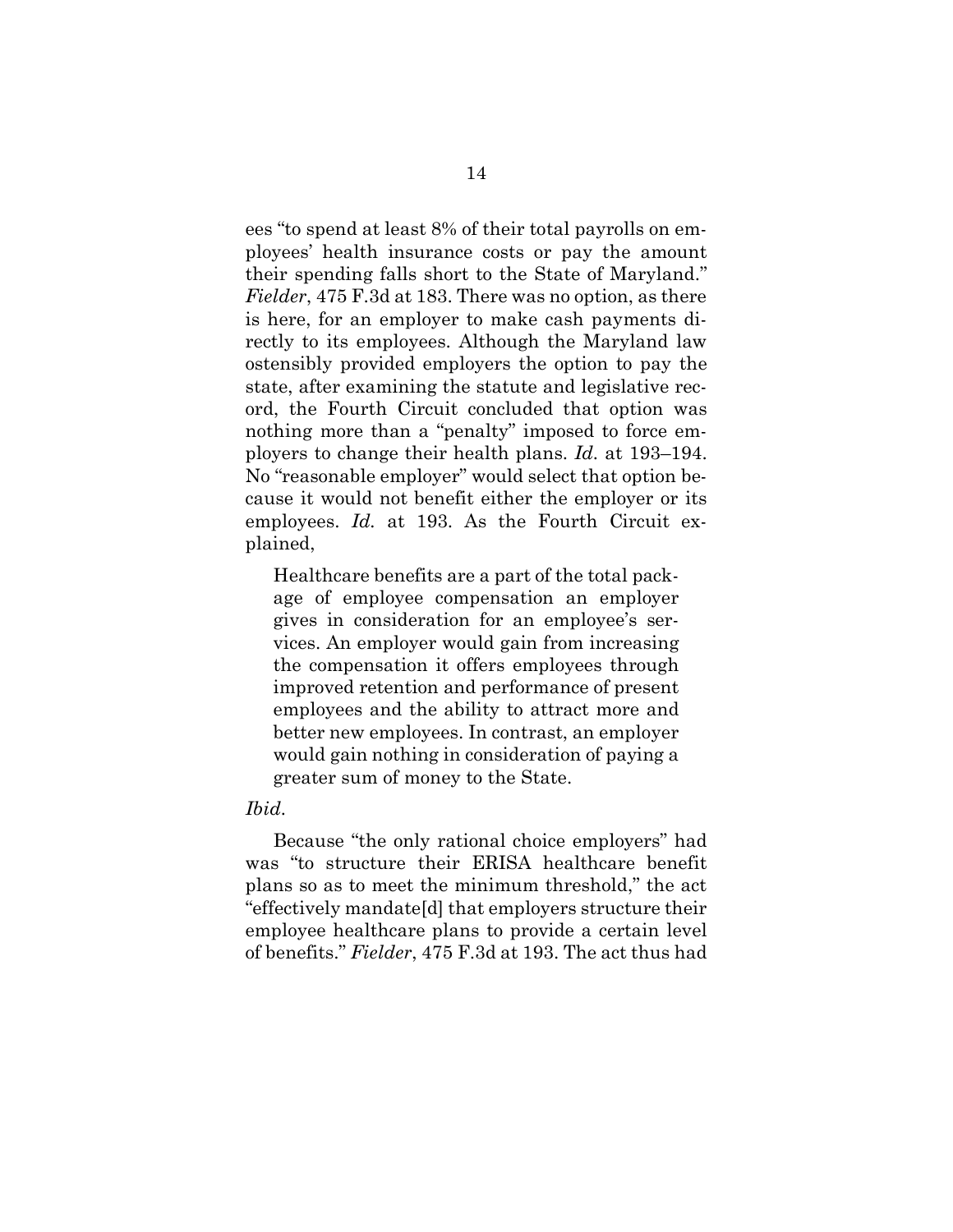an impermissible "connection with" ERISA plans. *Id*. at 194.<sup>2</sup>

2. By contrast, Seattle's ordinance provides employers a realistic, non-ERISA alternative: paying their employees additional cash wages. Unlike a penalty paid to the state, these cash payments to employees indisputably benefit employees. And as the Fourth Circuit explained, paying additional compensation to employees likewise benefits employers. *Fielder*, 475 F.3d at 193. This favorable outcome for employees and employers under Seattle's ordinance is the same regardless of whether employers make payments through an ERISA plan or through additional cash wages. *Ibid.* A "rational" employer thus could readily choose the cash option. *Ibid.* 

3. Perhaps recognizing that the Seattle ordinance does not resemble the *Fielder* statute, Petitioner fabricates an "independent" holding in *Fielder*: that "even if there were a 'meaningful avenue' by which employers could comply without creating or altering ERISA plans," the Maryland law would still be preempted for "interfer[ing] with 'uniform nationwide' plan administration." Pet. 17–18 (quoting 475 F.3d at 196–197). The Fourth Circuit made no such holding.

Contrary to Petitioner's assertion, it was impossible to fully comply with the law through non-ERISA spending without also altering or creating an ERISA plan. The court explained that even if an employer

<sup>2</sup> Accord *Retail Indus. Leaders Ass'n* v. *Suffolk County*, 497 F. Supp. 2d 403, 416–418 (E.D.N.Y. 2007) (addressing law that was "substantially similar" to the *Fielder* statute and concluding that "the alternative options for compliance" were "unrealistic").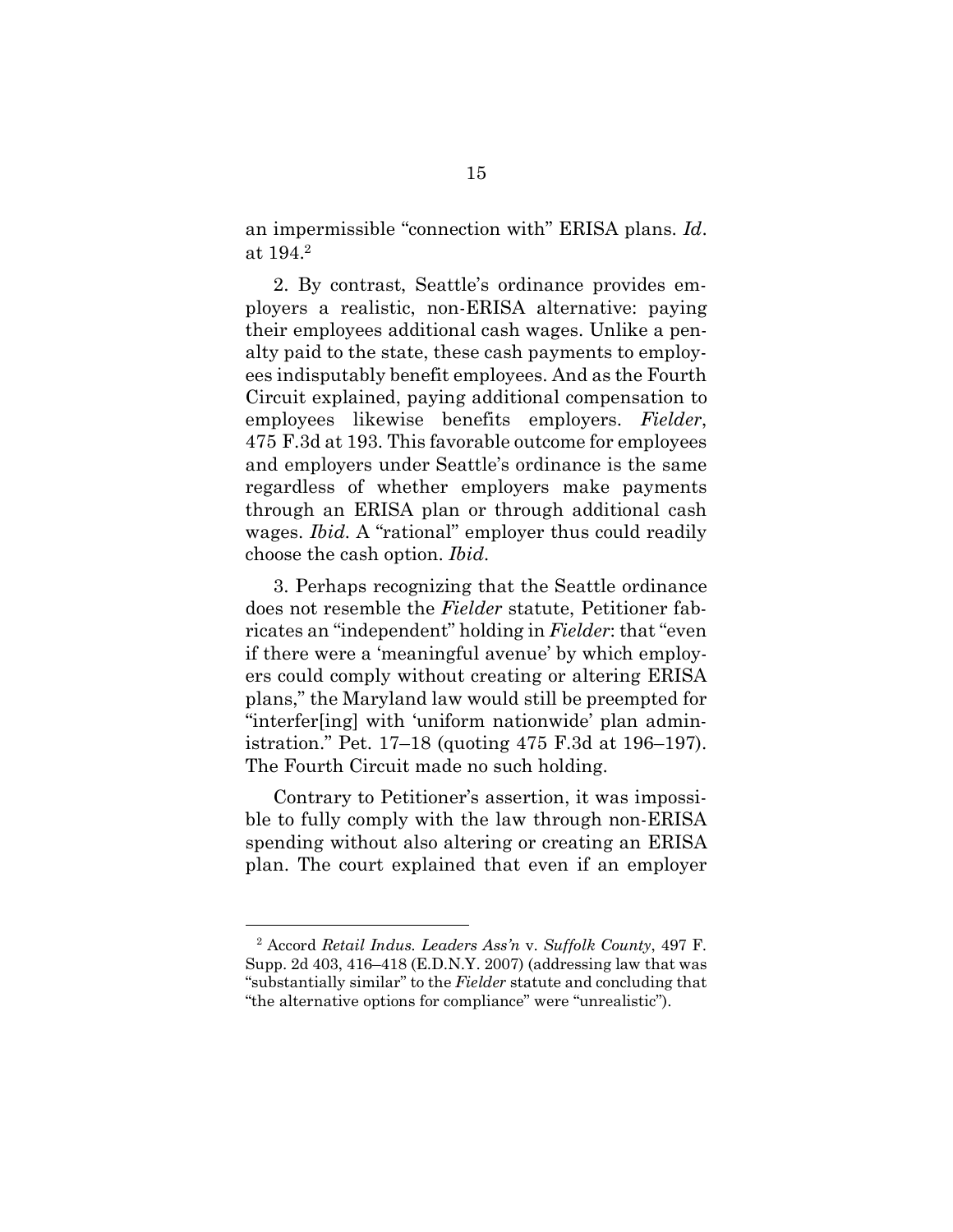could incur *some* spending through non-ERISA alternatives, the only realistic way to spend *enough* to "satisfy" the law's demands would require "alter[ing] its package of ERISA health insurance plans." *Fielder*, 475 F.3d at 197. "In short, the [Maryland law] leaves employers no reasonable choices except to change how they structure their employee benefit plans." *Ibid.*

Thus, when the Fourth Circuit concluded the Maryland law would "deny Wal-Mart the uniform administration of its healthcare plan[]" (*Fielder*, 475 F.3d at 197; see Pet. 18), that was because it found that the statute required alterations to ERISA plans one way or another. As the court unambiguously stated at the outset of its opinion, "*[b]ecause* Maryland's [law] effectively requires employers . . . *to restructure their employee health insurance plans*, it conflicts with ERISA's goal of permitting uniform nationwide administration of these plans." *Fielder*, 475 F.3d at 183  $(emphasis added).<sup>3</sup>$ 

4. In sum, all of the Fourth Circuit's analysis flowed from its conclusion that the only realistic option for the employer to comply with the Maryland law was to restructure its ERISA plan. See U.S. *Golden* 

<sup>3</sup> The dissent from the denial of rehearing *en banc* in *Golden Gate* (see Pet. 18) misread *Fielder* in the same manner as Petitioner. As Judge Fletcher's concurrence explained, "the dissent quotes the first and last sentences from a passage from *Fielder* but omits the intervening three sentences." *Golden Gate Rest. Ass'n* v. *City & County of San Francisco*, 558 F.3d 1000, 1002– 1003 (9th Cir. 2009) (Fletcher, J., concurring). "The omitted sentences make clear the difference between the Maryland law and the San Francisco Ordinance," namely that "Wal-Mart's use of the non-ERISA spending option would necessarily produce a change in its ERISA plans." *Id.* at 1003.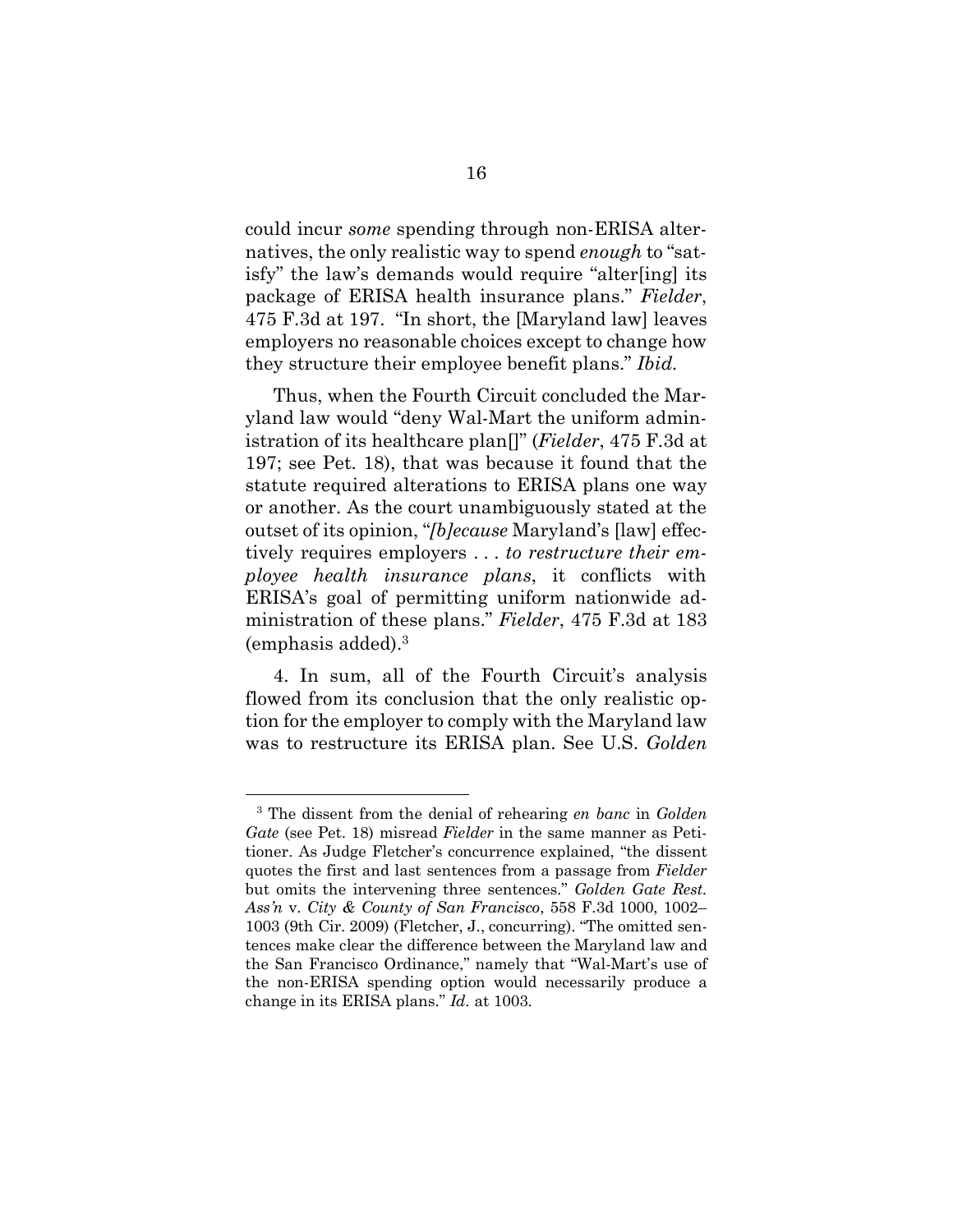*Gate* Br. 19–20. Accordingly, as the United States previously recognized, *Fielder* and *Golden Gate* "do not present a direct conflict that warrants this Court's review." *Id.* at 17.

#### **C.** *Merit Construction* **Is Not In Conflict**

For similar reasons, there is no conflict with the First Circuit's decision in *Merit Construction*. Like the law in *Fielder*, this law demanded that an employer necessarily "modify" an existing ERISA plan or create "a separate plan." 759 F.3d at 130. The court thus easily and expressly distinguished the Ninth Circuit's rule as "not to the contrary." *Ibid.*

1. The municipal law in *Merit Construction* "categorically require[d] all contractors on Quincy public works projects to operate a Massachusetts-approved apprentice training program" that must comply with "a raft of stringent conditions." 759 F.3d at 129. The First Circuit acknowledged that municipal laws may "influence" ERISA plans, but cautioned that such laws may not cross the line into "coercion." *Ibid*. The Quincy law flunked that test. "It mandates an employee benefit structure and specifies how that structure must be administered." *Ibid.*

Seattle's ordinance, by contrast, does not mandate anything about ERISA plans. An employer may comply without having any plan at all. SMC 14.28.060.B.1. If an employer chooses to comply by contributing to an ERISA plan, the ordinance imposes no requirements on such plans: they need not provide any particular type or level of benefits. SMC 14.28.060.B.2–3. Even if an employer's plan contributions are insufficient to satisfy its expenditure obligations, the ordinance still requires no changes to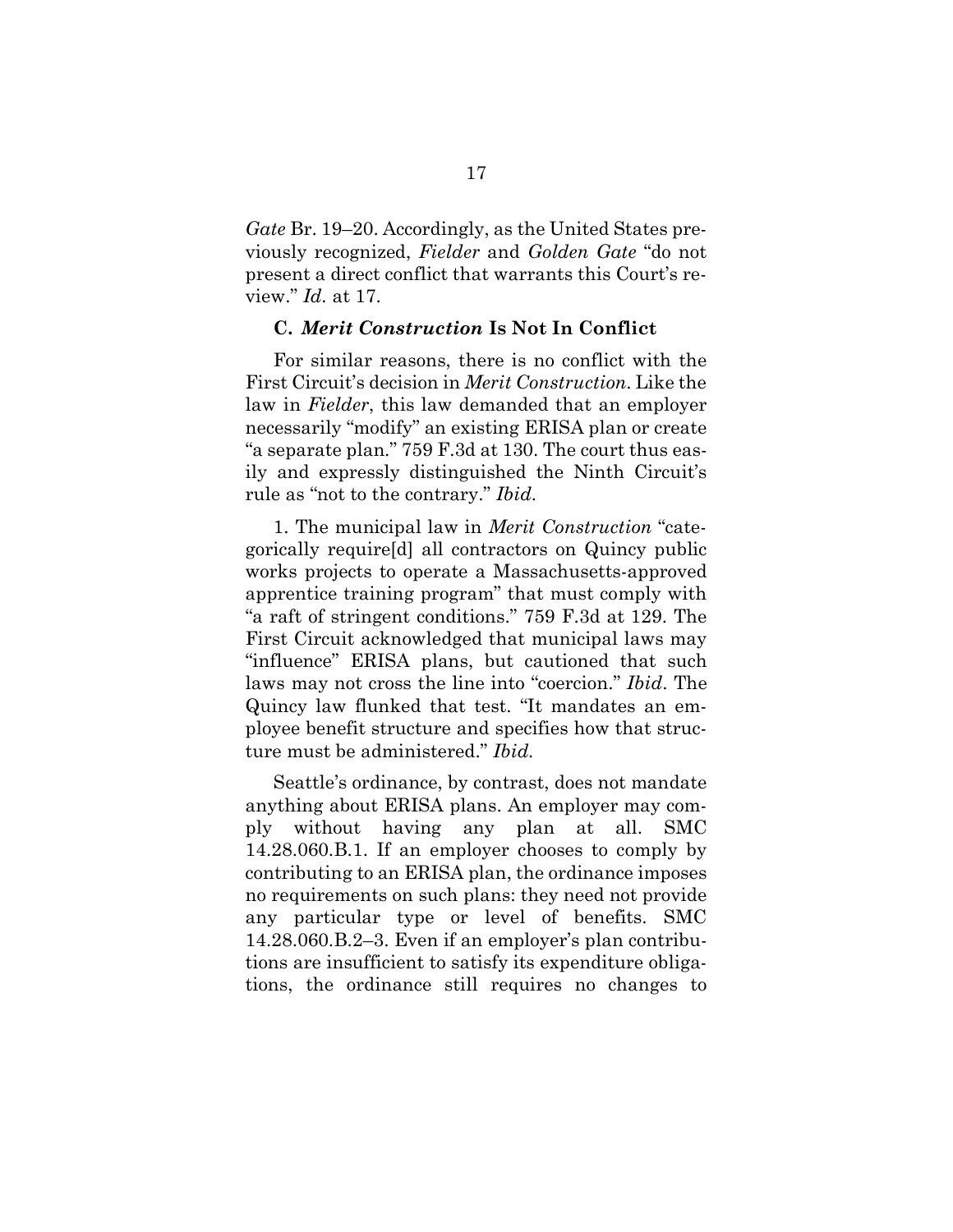ERISA plans: the employer may simply pay the balance in additional wage-like compensation. SMC 14.28.060.B, C.

2. The First Circuit expressly distinguished *Golden Gate* as "not to the contrary." *Merit Construction*, 759 F.3d at 130. The Ninth Circuit "recognized that state laws that 'required employers to have [benefit] plans, and . . . dictated the specific benefits employers were to provide through those plans' would be preempted." *Ibid*. (alteration in original) (quoting *Golden Gate*, 546 F.3d at 655). As the First Circuit's opinion thus makes clear, the Ninth Circuit also would have preempted the Quincy ordinance.

3. Petitioner again tries to invent an alternative holding: that the Quincy law would be preempted even if a contractor could comply "without altering or creating ERISA plans." Pet. 20 (citing 759 F.3d at 130). Like the Fourth Circuit, however, the First Circuit never considered such a proposition because the non-ERISA alternative was illusory: "To comply with the [o]rdinance, an employer with an ERISA-governed apprentice training program either would have to modify that program to provide apprentices on Quincy-based projects with special benefits or would have to establish and coordinate a separate plan into which such apprentices would be funneled." 759 F.3d at 130 (citing *Fort Halifax*, 482 U.S. at 13).

In other words, an employer would have to modify an existing ERISA plan or create one anew. That is clear from the First Circuit's reliance on an Eighth Circuit decision finding preempted a law that "directly influence[d] how the ERISA plans are administered." *Minnesota Chapter of Associated Builders & Contractors., Inc.* v. *Minnesota Dep't of Pub. Safety*,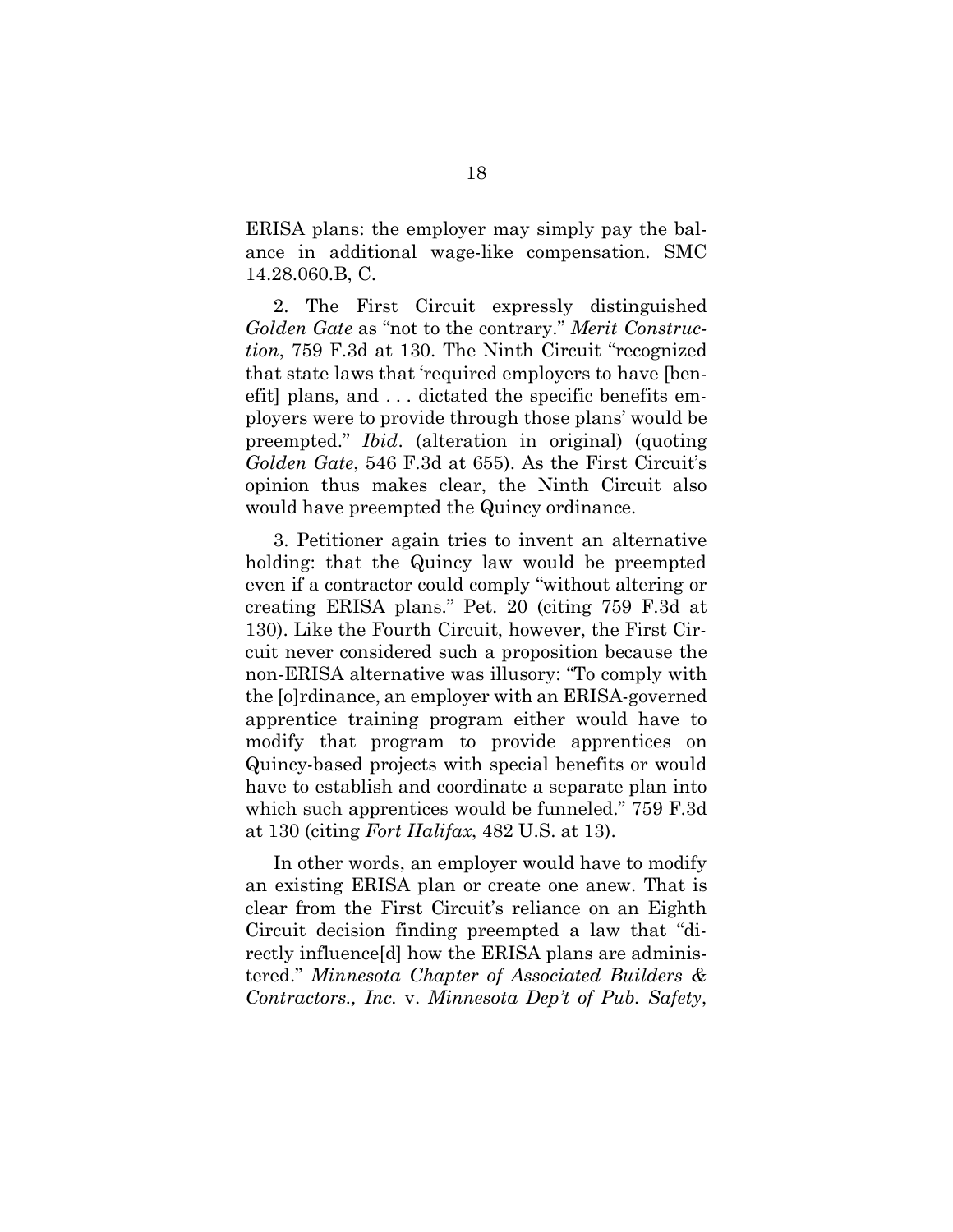267 F.3d 807, 817 (8th Cir. 2001); see also *id*. at 814 (explaining that the law did "more than merely encourage or provide economic incentives" but rather "dictate[d] the choices facing ERISA plans") (citation omitted); *Merit Construction*, 759 F.3d at 130. There simply was no other form of compliance with the Quincy law that did not involve a benefit plan, such as the option to make wage-like payments to employees.

\* \* \*

In sum, no circuit has held that ERISA preempts a state or local law where an employer has a non-ERISA means of compliance consisting of direct, wage-like payments to employees. The Second, Third, Sixth, Eighth, and Ninth Circuits have all upheld such laws. And the First and Fourth Circuits have never considered them. There is no circuit conflict.

### **II. THE NINTH CIRCUIT CORRECTLY APPLIED THIS COURT'S PRECEDENT**

Petitioner's fallback argument is that the Ninth Circuit's decision conflicts with this Court's decisions on three separate preemption grounds. Pet. 15, 21–31. Given the circuits' agreement on the underlying legal rule, these arguments essentially ask this Court to interpret the Seattle ordinance differently than the Ninth Circuit. In other words, Petitioner seeks error correction on narrow, case-specific grounds that do not warrant this Court's attention. Regardless, Petitioner's merits arguments are wrong.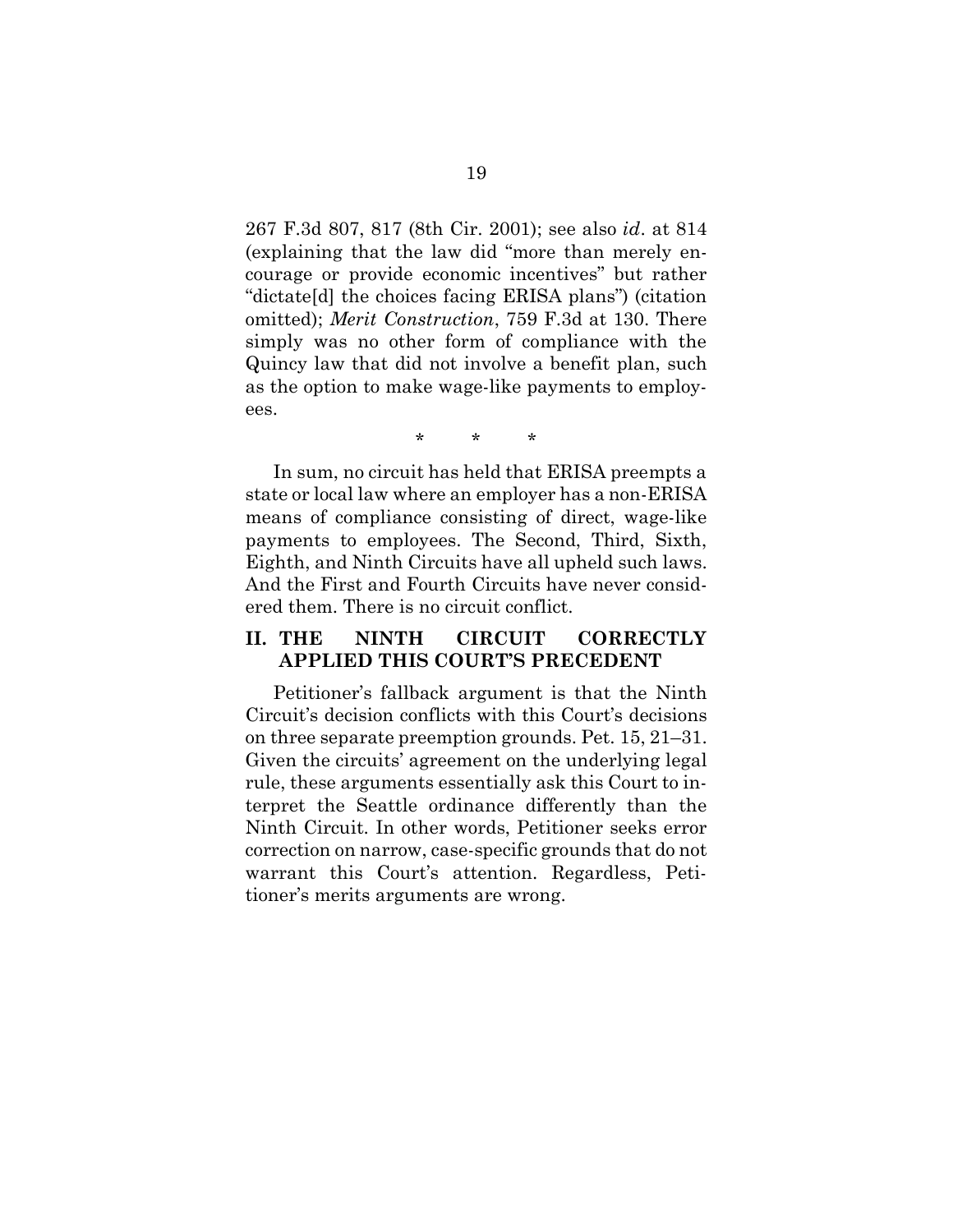#### **A. The Ordinance Does Not Have An Impermissible "Connection" With ERISA Plans**

1. A law has an impermissible connection with an ERISA plan if it "require[s] providers to structure benefit plans in particular ways" or "if 'acute, albeit indirect, economic effects of the state law force an ERISA plan to adopt a certain scheme of substantive coverage.'" *Rutledge*, 141 S. Ct. at 480 (citation omitted). But this Court has repeatedly emphasized that a law can "increase costs or alter incentives for ERISA plans" or "cause[] some disuniformity in plan administration" without creating an impermissible "connection." *Ibid*.

For instance, *Dillingham* considered a state prevailing wage law that allowed contractors to pay less to workers in approved apprenticeship programs. 519 U.S. at 319. This law did not have an impermissible "connection" with ERISA plans because "[n]o apprenticeship program [wa]s required" and contractors were free to hire apprentices from approved programs or unapproved programs. *Id.* at 332. The fact that contractors could pay lower wages only if they hired from California-approved programs "merely" supplied an "economic incentive" for ERISA programs to comply with California's standards. *Ibid.* In other words, "[t]he prevailing wage statute alters the incentives, but does not dictate the choices, facing ERISA plans." *Id*. at 334; see also *Merit Construction*, 759 F.3d at 128 ("laws that merely exert an 'indirect economic influence' on a plan do 'not bind plan administrators to any particular choice'") (citation omitted); *Fielder*, 475 F.3d at 193 (same).

2. Like the *Dillingham* statute, the Seattle ordinance does not dictate any decision to alter (or create)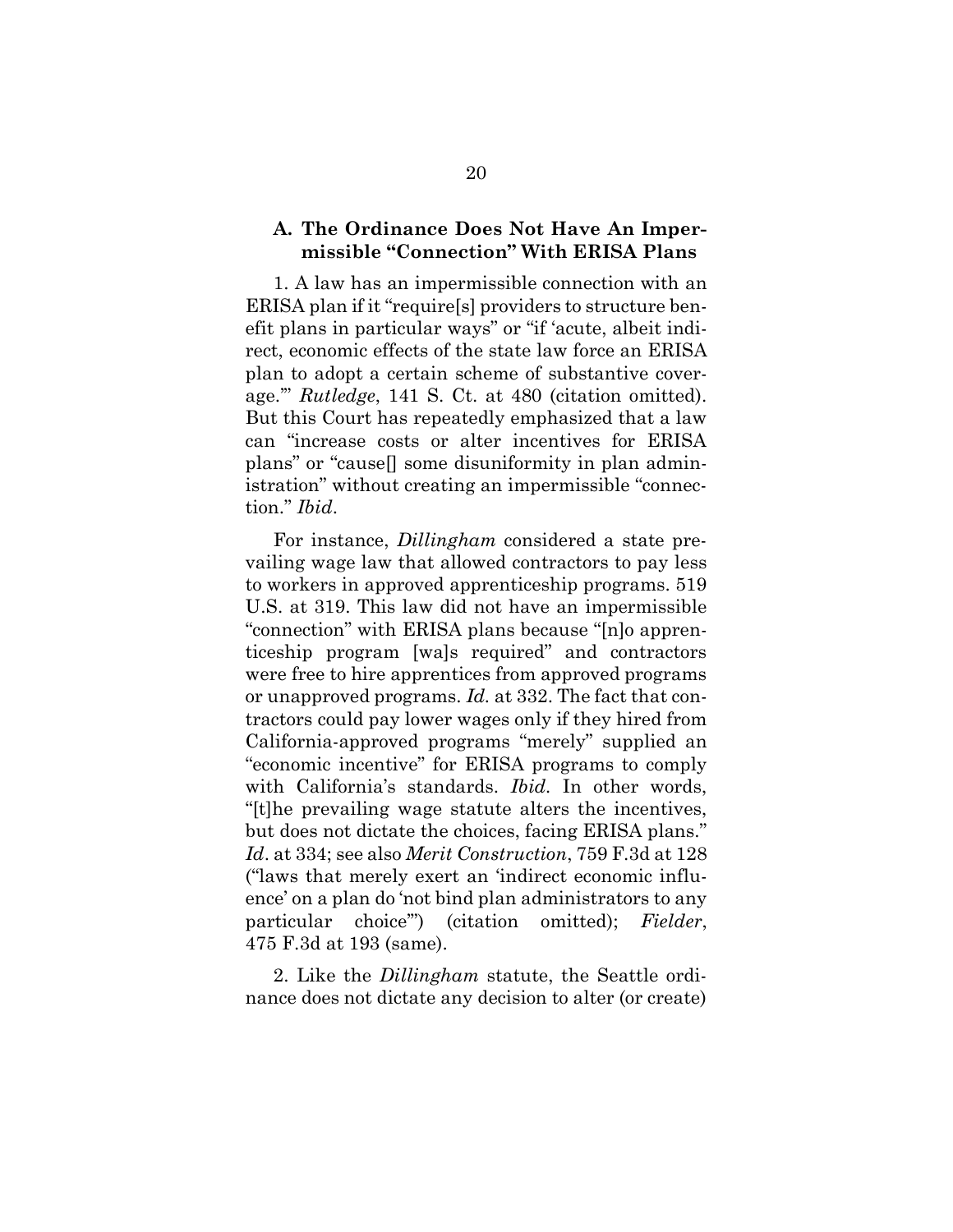an ERISA plan. An employer need not have any ERISA plan whatsoever and remains free to structure its ERISA plan in any way it chooses. At most, the Seattle ordinance, like the *Dillingham* statute, merely supplies an economic incentive. But there is even less of an incentive here because unlike the *Dillingham*  statute, the Seattle ordinance requires employers to expend the *same amount of money* under any of the available alternatives.

3. Petitioner contends that this case is controlled by *Egelhoff* v. *Egelhoff ex rel. Breiner*, 532 U.S. 141 (2001), but it mischaracterizes that decision. According to Petitioner, "compliance" with the *Egelhoff* statute "did not require altering ERISA plans." Pet. 24. Not so. "[T]he law in *Egelhoff* was preempted because it offered no method of compliance that did not require a change in the way an ERISA plan was operated or written." U.S. *Golden Gate* Br. 20. The statute dictated rules for determining ERISA plan beneficiaries upon divorce by requiring benefits be paid "to the beneficiaries chosen by state law, rather than to those identified in the plan documents." *Egelhoff*, 532 U.S. at 147. The statute thus bound "ERISA plan administrators to a particular choice of rules for determining beneficiary status." *Ibid.*

Although the statute allowed plans to opt out, they could do so only by *amending their plan documents*: "Plan administrators must either follow Washington's beneficiary designation scheme or alter the terms of their plan so as to indicate that they will not follow it." 532 U.S. at 150. In other words, "the only way the fiduciary can administer the plan according to its terms is to change the very terms he is supposed to follow." *Id.* at 151 n.4.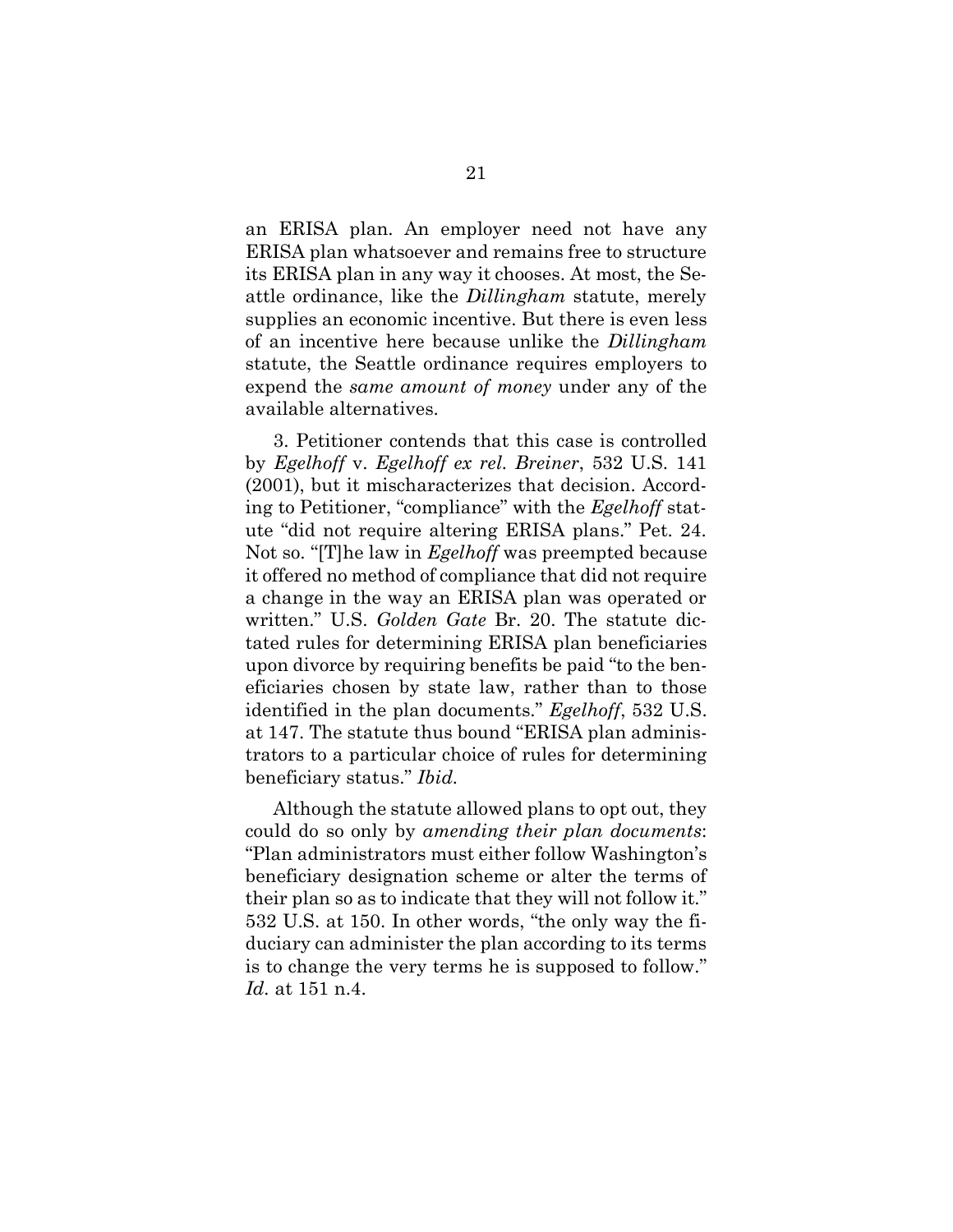The Seattle ordinance is obviously distinguishable. It does not impose any requirements on ERISA plans and an employer can both comply with the ordinance and adhere to its plan terms without changing a word of its plan.

Petitioner complains that *employers* must evaluate their expenditure obligations and retain records of their payments, Pet. 24–25, but that does not create an impermissible connection. This is no different from the obligations imposed by any minimum wage law. While the employer may choose to count ERISA plan expenditures towards its expenditure obligation, even if it does, it need not make any changes whatsoever to its plan. Thus, the fact remains that in stark contrast to the *Egelhoff* statute, an employer need not change its ERISA plan, and plan administrators need not "master" the Seattle ordinance or any other analogous, hypothetical, future ordinance. Contra Pet. 24– 25. Plan administration remains uniform.

4. Petitioner argues that in distinguishing *Egelhoff*, *Golden Gate* erred by relying on the difference between obligations imposed on employers and obligations imposed on plans. Pet. 25–26. But as already explained, *Egelhoff* is also distinguishable because that ordinance required employers to amend their plans. As applied here, the pertinent distinction is not just that the Seattle expenditure obligation falls on employers, but also that the ordinance does not concern *plan administration* whatsoever; it concerns an employer's obligations to pay *wages* and retain related employment records.

This Court has never held that all burdens imposed on employers are preempted. Petitioner cites *Ingersoll-Rand Co.* v. *McClendon*, 498 U.S. 133 (1990),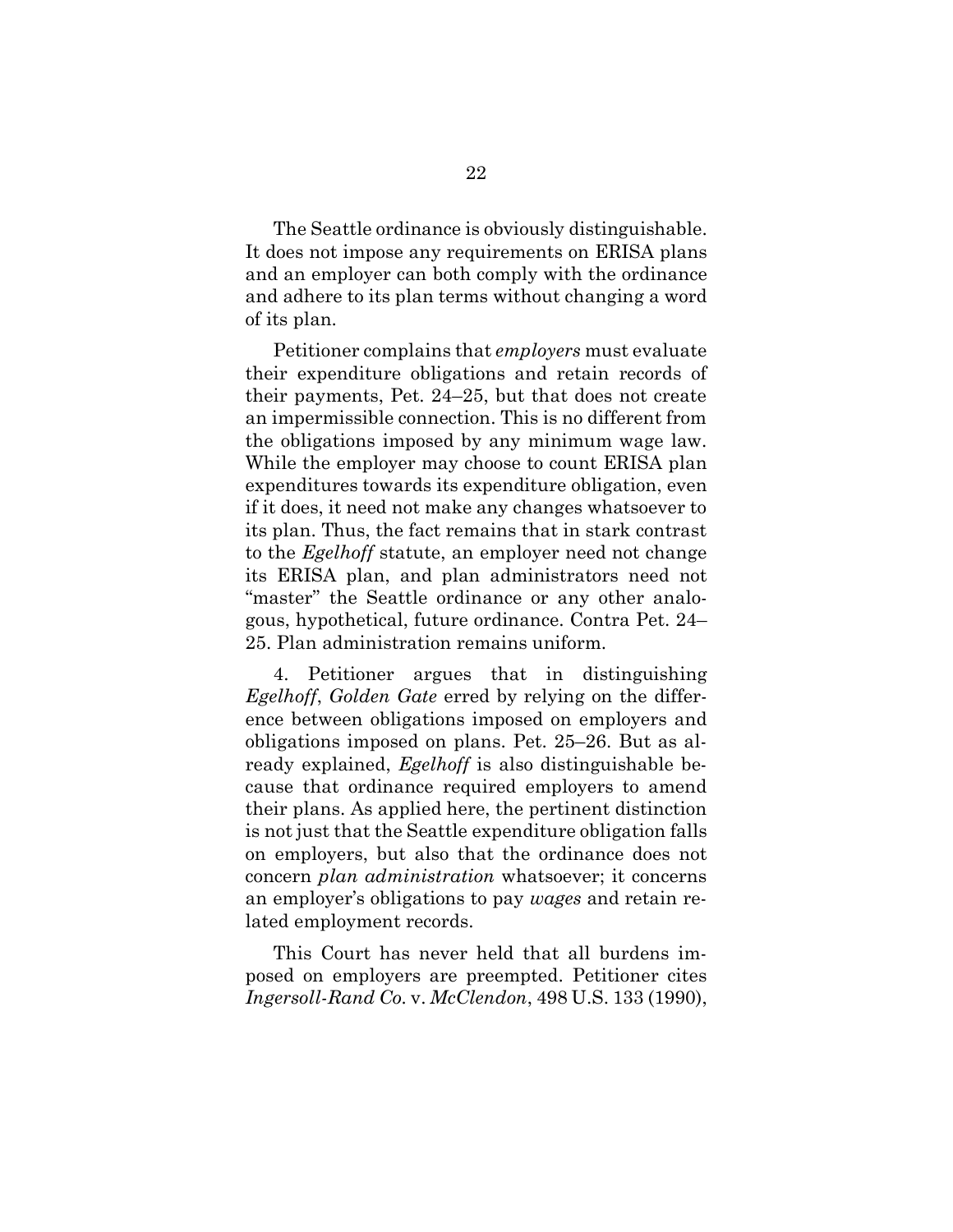but *Ingersoll-Rand* clearly recognized that ERISA's preemption provision "was intended to ensure that plans and plan sponsors would be subject to a uniform body *of benefits law*," *id.* at 142 (emphasis added) and that "only state laws that relate to benefit *plans* are pre-empted," *id.* at 139.

Ultimately, Petitioner's position would prove too much: if ERISA's preemption test were satisfied by the imposition of any burden on employers, regardless of any connection to ERISA plans, ERISA would preempt all wage, hour, and other employment laws, which have long been recognized as within the proper purview of state and local regulation. See, *e.g.*, *Metropolitan Life Ins. Co.* v. *Massachusetts*, 471 U.S. 724, 756 (1985); *Self-Insurance Inst. of Am.* v. *Snyder*, 827 F.3d 549, 556–558 (6th Cir. 2016).

#### **B. The Ordinance Does Not Impermissibly "Reference" ERISA Plans**

1. "A law refers to ERISA if it 'acts immediately and exclusively upon ERISA plans or where the existence of ERISA plans is essential to the law's operation.'" *Rutledge*, 141 S. Ct. at 481 (citation omitted). Petitioner ignores that test. An employer can comply with every aspect of the Seattle ordinance "whether or not" it has an ERISA plan. *Ibid.* 

2. *Greater Washington* is distinguishable. Contra Pet. 26–28. Under the D.C. law considered there, employers were required to provide benefits through a workers' compensation plan "'equivalent to the existing health insurance coverage'" they provided under their ERISA plans. *Id*. at 127–128 (citation omitted). The existence of an ERISA plan was essential to the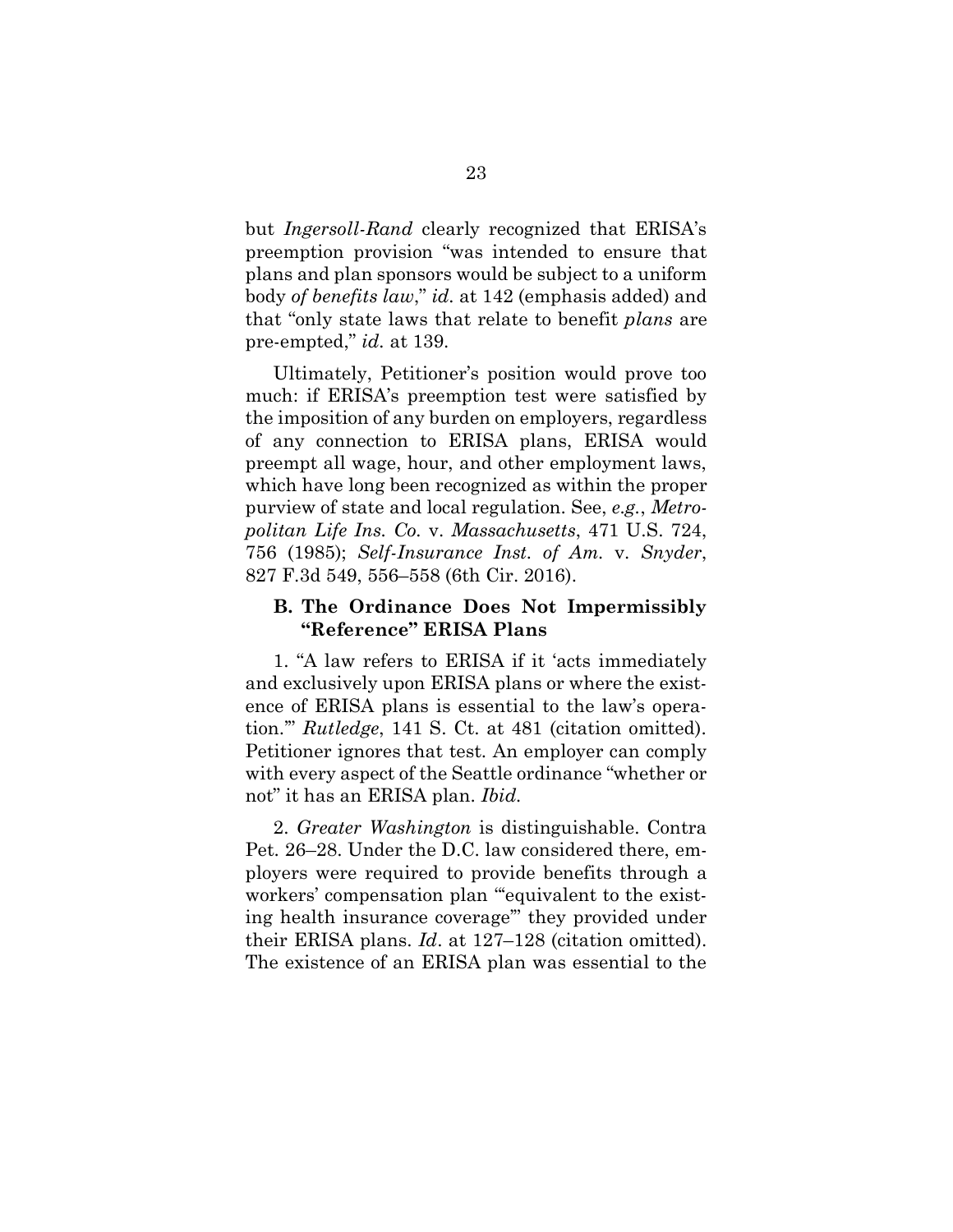operation of the law because the level of ERISA benefits provided the touchstone of an employer's compliance with the statute. Any change to an ERISA plan's benefit level also changed the amount of workers' compensation benefits the employer had to provide. See U.S. *Golden Gate* Br. 21.

In sharp contrast, the expenditure obligation under the Seattle ordinance does not depend on what an ERISA plan provides. Instead, it is a fixed dollar amount that can be met purely through a cash payment. Cf. U.S. *Golden Gate* Br. 21. Unlike under the D.C. law, an increase or decrease in ERISA benefits does not alter the employer's total expenditure obligation under Seattle's ordinance. Contra Pet. 27.

3. Petitioner also lists a few ancillary provisions in the ordinance that mention health plans (Pet. 28), but those provisions apply only if the employer *chooses* to make its payments through a plan. See SMC 14.28.260.B, 14.28.060.C, D.1. Because an employer may comply with the ordinance without using any ERISA plan, ERISA plans are not essential to the operation of the ordinance and the ordinance does not act exclusively on ERISA plans. See *Rutledge*, 141 S. Ct. at 481 (explaining that a law does not impermissibly "reference" ERISA plans where it may take full effect regardless of whether any ERISA plan exists) (citing, *e.g*., *Dillingham*, 519 U.S. at 328).

Contrary to Petitioner's suggestion (Pet. 28), *Mackey* v. *Lanier Collection Agency & Service, Inc.*, 486 U.S. 825 (1988), does not stand for the proposition that any literal reference to an ERISA plan renders a statute preempted. Rather, as this Court subsequently clarified, *Mackey* held that a law "references" an ERISA plan if it "acts *immediately and exclusively*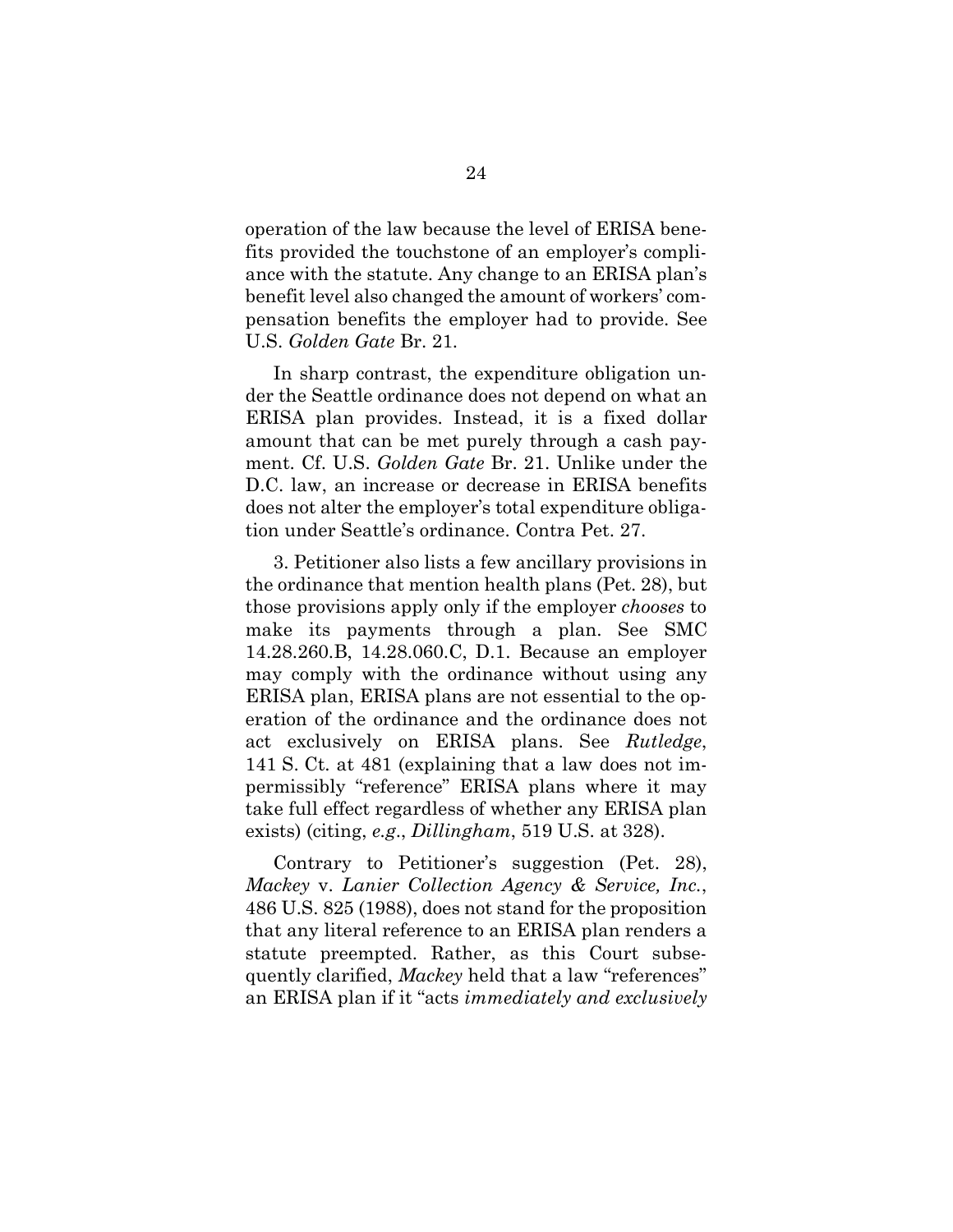upon ERISA plans." *Dillingham*, 519 U.S. at 325 (emphasis added). The law in *Mackey* "solely applie[d]" to ERISA plans by expressly exempting them from a state garnishment statute. 486 U.S. at 829. Because the statute "single[d] out ERISA employee welfare benefit plans for different treatment," it acted immediately and exclusively upon ERISA plans and was preempted. *Id.* at 830.

In contrast, the Seattle ordinance treats all employers equally, whether they have ERISA plans or not; all employers must pay the statutorily defined compensation.

4. Finally, what minimal incentives (if any) the ordinance creates for ERISA plans (see Pet. 28–29) do not constitute an impermissible "reference." For one thing, this argument conflates the "reference" and "connection" prongs. See, *e.g.*, *Gobeille* v. *Liberty Mut. Ins. Co.*, 577 U.S. 312, 320 (2016) ("A state law also might have an impermissible connection with ERISA plans if 'acute, albeit indirect, economic effects' of the state law 'force an ERISA plan to adopt a certain scheme of substantive coverage[.]") (citation omitted). And in any event, "ERISA does not pre-empt" laws that "alter incentives for ERISA plans without forcing plans to adopt any particular scheme of substantive coverage." *Rutledge*, 141 S. Ct. at 480; see *supra* pp. 20-21.

Because the expenditure obligation is identical whether paid through cash payments or benefit plans (or any combination thereof), SMC 14.28.060.A & B, the ordinance does not privilege one form of payment over any other. And contrary to Petitioner's suggestion (Pet. 28), direct cash payments could be paid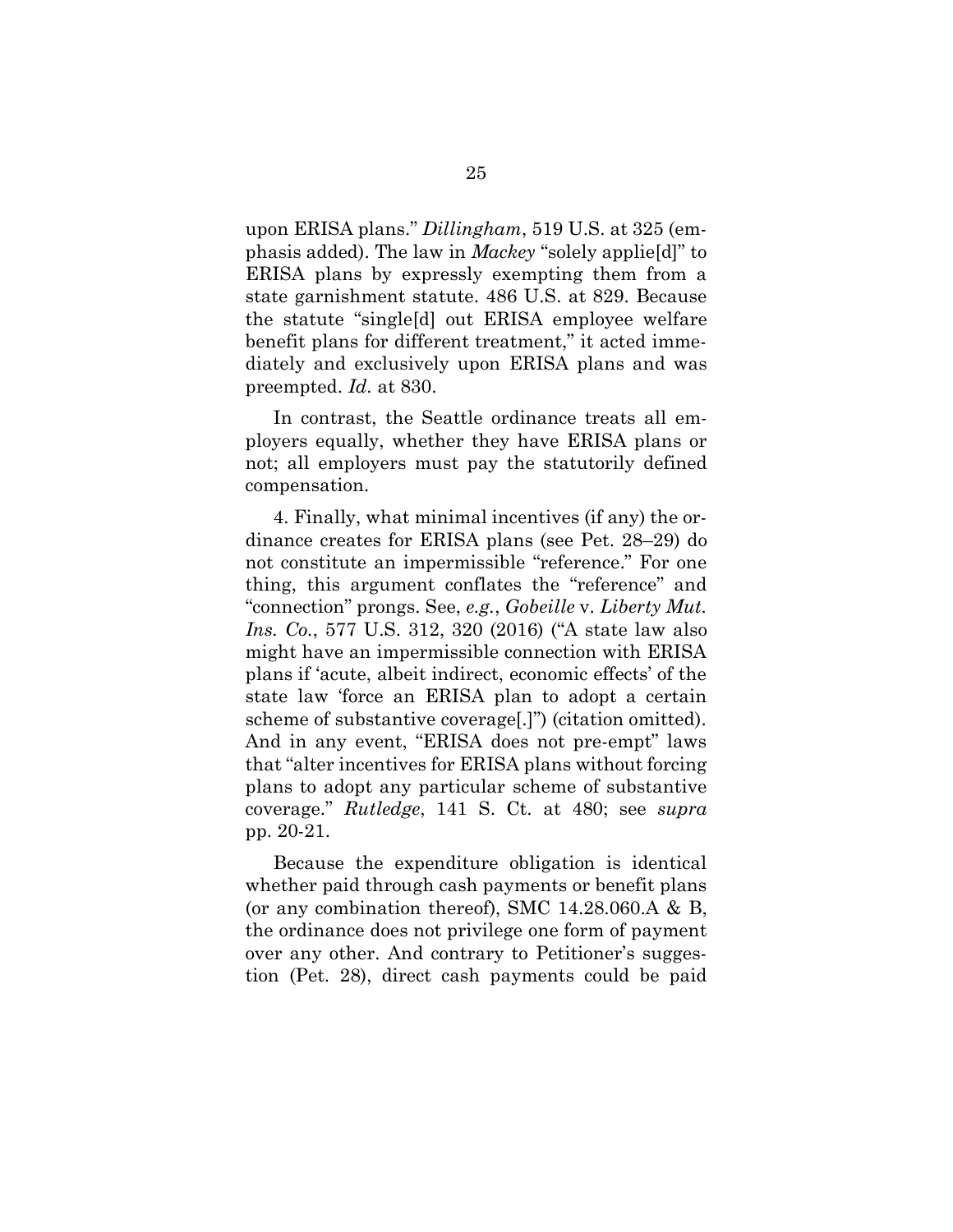through payroll along with other wages and would not require employers to "establish a separate scheme."

Petitioner also believes the ordinance's alternative waiting period provisions—which accommodate existing plan features—might create a modest incentive for employers to amend their plans to *delay* their contributions. Pet 28–29. But it is doubtful Petitioner has standing to challenge such provisions, which *benefit*  employers. And in any event, these modest incentives do not rise to the level of "acute" economic effects that "force" ERISA plans to adopt any particular structure, as would be required to satisfy the "connection with" test. *Gobeille*, 577 U.S. at 320.

#### **C. The Ordinance Does Not Require Employers To Create ERISA Plans**

Finally, Petitioner insists the courts below erred in rejecting the argument that the Seattle ordinance's direct cash payment option would itself constitute an ERISA plan. Pet. 29–31.

Even under Petitioner's (mistaken) view, there is plainly no "conflict[] with relevant decisions of this Court." S. Ct. R. 10(c); see Pet. 15. The only relevant decisions the Petition cites—*Fort Halifax* and *Morash*—held that the laws at issue did *not* create ERISA "plans." And to the extent Petitioner complains about the lower courts' understanding of the intricacies of the Seattle ordinance, that case-specific interpretation does not satisfy Rule 10.

Regardless, Petitioner's argument is meritless. An ERISA "plan" exists only if an employer is providing health "*benefits*" to its employees. 29 U.S.C. 1002(1) (emphasis added). The cash payment is no different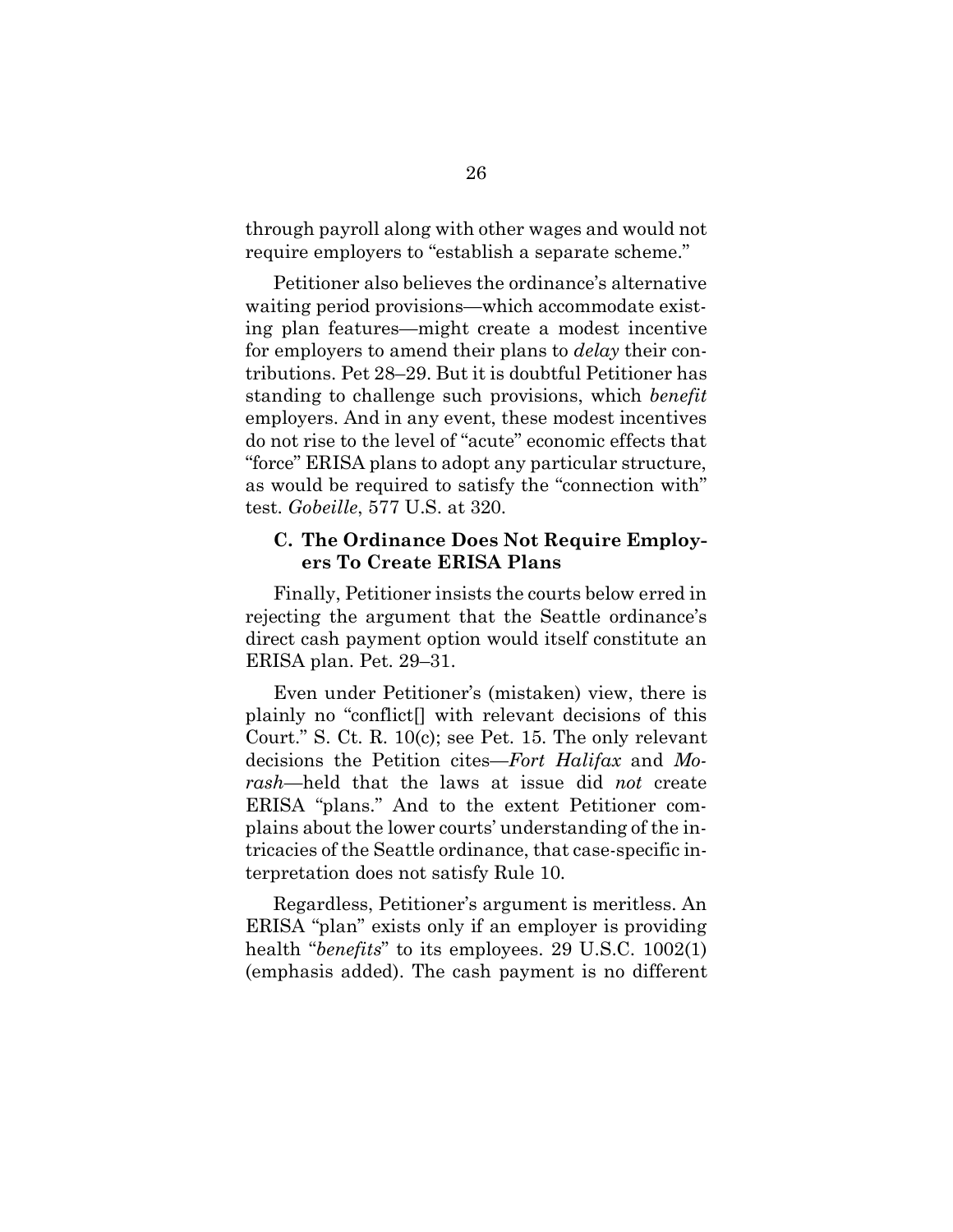than regular wages. While Seattle may hope that employees use the wages for healthcare, nothing in the ordinance requires or even pressures employees to do so. There are no strings attached. *E.g.*, Pet. App. 14 n.5.

And *Fort Halifax* and *Morash* make clear that to constitute a plan, the payments must require the employer to establish a discretionary administrative scheme to process and pay benefits. In *Fort Halifax*, the Court relied on the fact that the state law imposed "no need for an ongoing administrative program *for processing claims and paying benefits*." 482 U.S. at 12 (emphasis added). The Court explained that benefit "plans" require claims adjudications and other "administrative activity potentially subject to employer abuse." *Id.* at 16. The state statute did not implicate such concerns because the "statute itself" made clear the terms of the employer's payment obligation. *Ibid*. The same is true of the Seattle ordinance's direct pay option.

*Morash* likewise held that a Massachusetts vacation pay law was not preempted because it "present[ed] none of the risks that ERISA is intended to address." 490 U.S. at 115. ERISA's protections were designed to "insure against the possibility that the employee's expectation of the benefit would be defeated through poor management by the plan administrator." *Ibid.* Although a vacation pay program may constitute an ERISA plan if the benefits are "payable only upon the occurrence of a contingency outside of the control of the employee," the vacation pay required by the Massachusetts law, like the cash payments under the Seattle ordinance, is paid directly from employers' general assets in amounts that are "fixed, due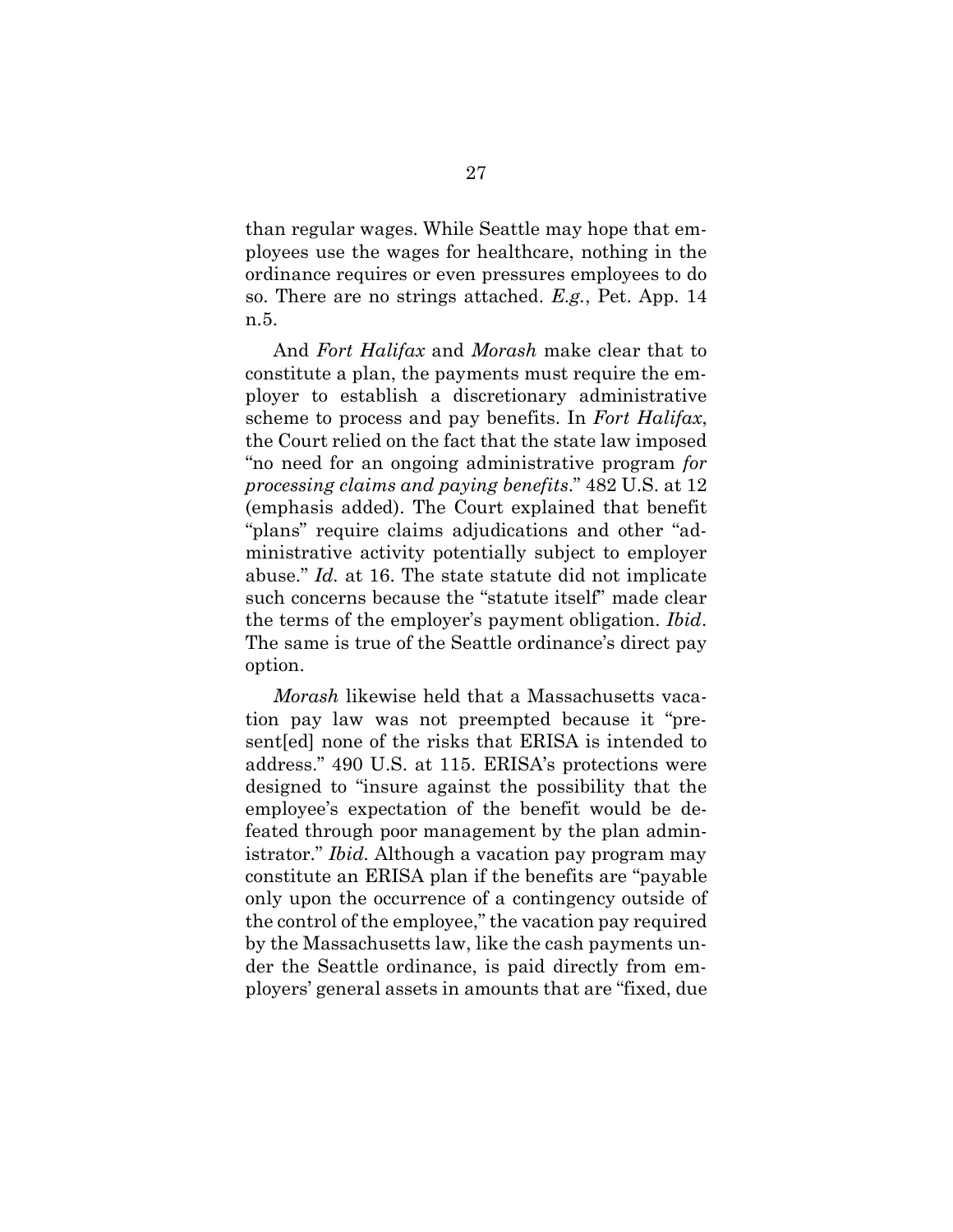at known times, and do not depend on contingencies outside the employee's control." *Id*. at 115–116. Accordingly, "[i]f there is a danger of defeated expectations, it is no different from the danger of defeated expectations of wages for services performed—a danger Congress chose not to regulate in ERISA." *Id.* at 115.

Although Petitioner attempts to distinguish *Fort Halifax* and *Morash* on the grounds that they addressed "one-time" payments (Pet. 29), that ignores the bulk of the Court's reasoning. The cash-payment option under the Seattle ordinance does not require the kind of ongoing, *discretionary administrative scheme* that *Fort Halifax* and *Morash* described. Contra Pet. 30. Employers have no discretion over the amounts or eligibility for payments: all non-managerial employees working 80 or more hours per month are eligible, SMC 14.28.030.A, and the statute specifies the amount of the expenditure obligation, which depends only on whether employees have a spouse, domestic partner, or dependents. SMC 14.28.060.A.<sup>4</sup>

Moreover, the reporting and recordkeeping requirements are materially identical to the mechanical obligations employers fulfill under minimum-wage and tax laws. In the words of the district court: "[T]he

<sup>&</sup>lt;sup>4</sup> The process for determining family composition is straightforward. Contra Pet. 30. Employers may avoid any discrimination concerns by "provid[ing] enough information about the reason for their inquiry and only ask[ing] for information after the employee has been hired." *Improving Access to Medical Care for Hotel Employees Ordinance; Question and Answers* ("Seattle Q&A") 7–8, Seattle Off. of Lab. Standards, https://bit.ly/3vDrXT5 (last visited Apr. 23, 2022). And "[i]f an employer is unable to obtain the information," it "may assume that the employee qualifies for the rate for an employee with no spouse/domestic partner or dependents, until otherwise notified by the employee." *Ibid.*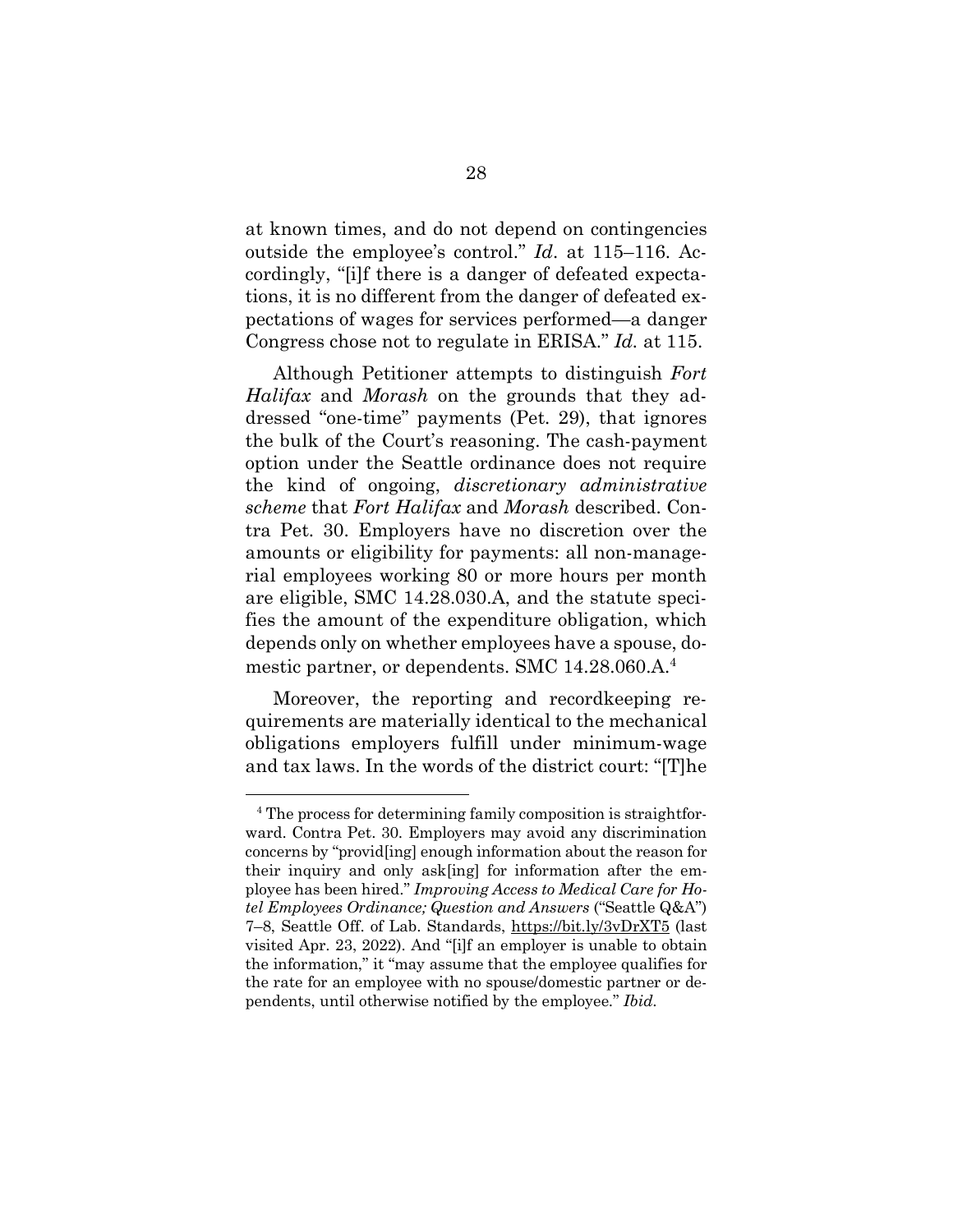employer actually has no responsibility other than to retain records that it would maintain in the normal course of business. Those minimal record keeping and administrative requirements do not give employers discretion to deny or limit benefits under the Ordinance." Pet. App. 14–15.<sup>5</sup>

### **D. The Ninth Circuit Correctly Applied The Presumption Against Preemption, Although Its Decision Would Have Been The Same Regardless**

Petitioner argues that *Puerto Rico* v. *Franklin California Tax-Free Trust*, 579 U.S. 115 (2016), a bankruptcy case, eliminated the presumption against preemption for *every federal statute* containing an express preemption provision. Pet. 32.

This argument is beside the point here. Although the Ninth Circuit disagreed with Petitioner's argument about the presumption, it also held that "[e]ven so," the Seattle ordinance is not preempted. Pet. App. 2. The presumption thus did not affect the outcome. Cf. *Fielder*, 475 F.3d at 191 (applying presumption); *Merit Construction*, 759 F.3d at 128 (same).

In any event, Petitioner is wrong. *Franklin* stands only for the proposition that where an express preemption clause's meaning is clear, the presump-

<sup>&</sup>lt;sup>5</sup> Petitioner conflates issues by discussing the minimal recordkeeping requirements related to "employees who decline coverage," Pet. 30–31, as employees may decline coverage only where an employer makes payments through an ERISA plan. SMC 14.28.060.D; Seattle Q&A 8 (provision "necessarily" applies only where employer make "payments toward an employer-sponsored health insurance plan"). This has no bearing on whether the *cash payment* option constitutes an ERISA plan.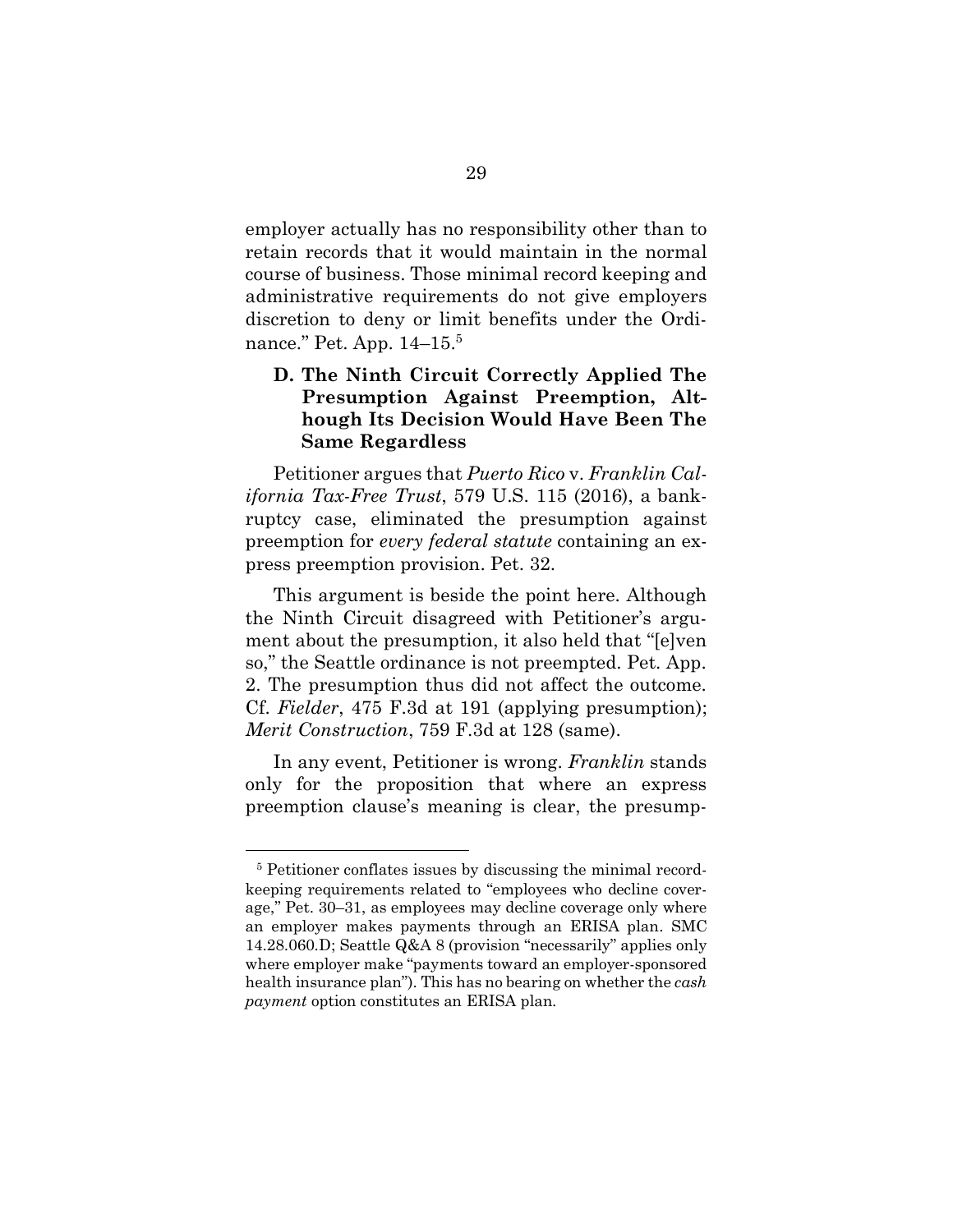tion against preemption cannot override that unambiguous text. 579 U.S. at 125–127. *Gobeille* reached a similar holding addressing ERISA. 577 U.S. at 325. The Court presumed that Congress does not supplant state law, especially in areas of "traditional state power," but held that the presumption was overcome because the state law in *Gobeille* came within the heart of ERISA's preemption clause. *Id.* at 325–326.

Petitioner's reading of *Franklin* would mean that a bankruptcy case silently overruled decades of ERISA precedents applying the presumption, see, *e.g.*, *Travelers*, 514 U.S. 655–662—and that it did so by citing a case, *Gobeille*, that itself acknowledged that the presumption should be considered in ERISA cases. That is not a reasonable interpretation of *Franklin* and *Gobeille*.

### **III. PETITIONER OFFERS NO REASON TO UPSET THE CIRCUITS' LONGSTANDING, UNIFORM INTERPRETATION OF ERISA**

Petitioner claims the Court's review is "urgently needed," Pet. 33, but it fails to show any pressing problem of legal or practical significance. The prevailing wage cases that first addressed alternative, non-ERISA cash payments were decided nearly 30 years ago. The main circuit decisions invoked by Petitioners—*Golden Gate* and *Fielder*—were decided over 10 years ago. Petitioner admits there was a "lull" in new legislation after *Fielder* and *Golden Gate*. Pet. 3. Petitioner claims this issue has "returned," *ibid.*, but fails to show it has arisen with any frequency whatsoever.

The Ninth Circuit followed clear principles about which no circuit disagrees. That decades-long status quo has not undermined ERISA. Petitioner and its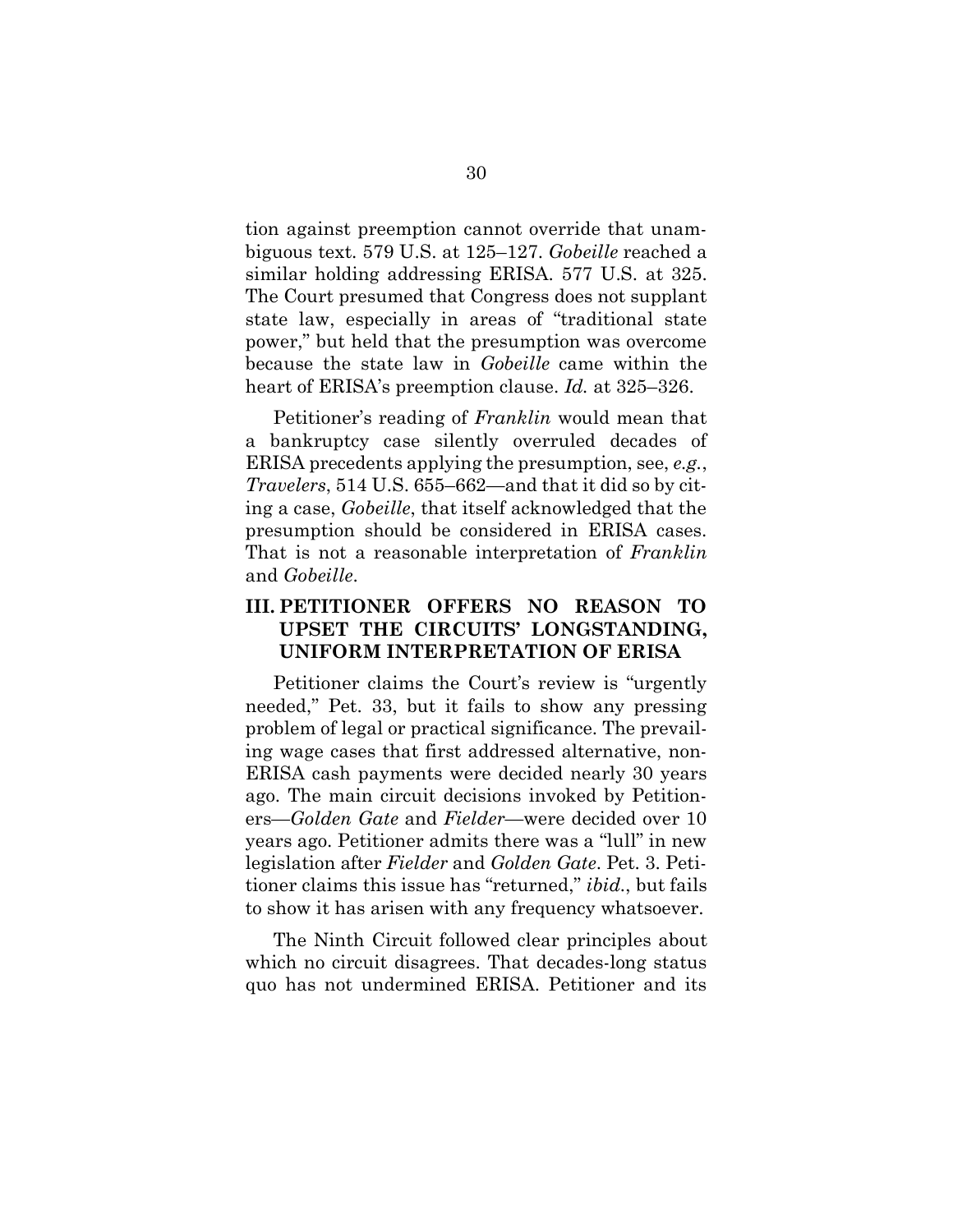*amici*'s strenuous objection to increasing employee compensation does not satisfy Rule 10.

A. Petitioner and its numerous *amici* have not cited a single recent example of a local government considering—much less adopting—an ordinance that regulates or mandates ERISA benefits.

1. Petitioner's primary effort to demonstrate the issue's importance rests on pure speculation. Petitioner cites an *amicus* brief filed by a few other cities that expressed a vague "desire" to pursue local health-related measures. Pet. 3; see *id.* at 35–36. But Petitioner misconstrues that brief. Petitioner points to an ambiguous sentence indicating that certain cities "have studied the San Francisco model," *id.* at 35 (citation omitted), but the article cited in the *amicus* brief discusses a program called *Healthy San Francisco*, which is a city-operated program that provides direct health care services.<sup>6</sup> While the article briefly discussed San Francisco's Health Care Security Ordinance ("HCSO"), which is the employer-spending ordinance addressed in *Golden Gate*, the article does not indicate that other cities have considered pursuing the employer spending requirements of the HCSO. Likewise, Petitioner quotes the *amicus* brief as saying New York and Los Angeles "are also pursuing local healthcare reforms," though Petitioner adds the word "similar" to the sentence. *Id.* at 35–36 (citation omitted). But here

<sup>6</sup> Glenn Daigon, *Cities are Blazing the Trail Toward Healthcare For All*, Salon (Feb. 10, 2019), https://bit.ly/37ydlfZ (last visited Apr. 23, 2022).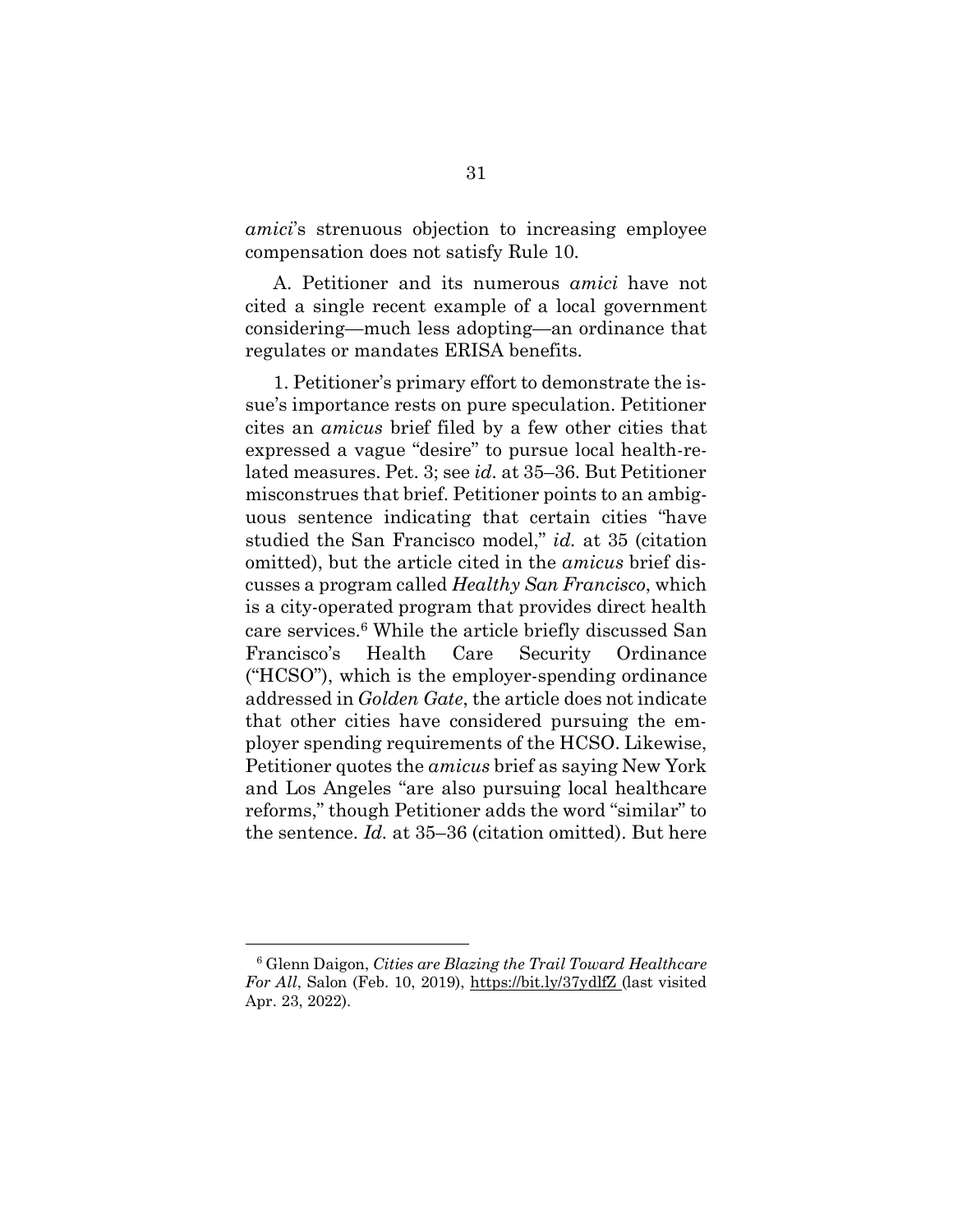again, the cited articles indicate these cities are considering direct health services like *Healthy San Francisco* rather than an employer payment obligation.<sup>7</sup>

Petitioner provides no indication that any of the cities it identifies have considered or adopted any law imposing obligations *on employers*. Indeed, Petitioner provides no specifics whatsoever about any such laws. Ultimately, it remains to be seen what any future laws will look like or how courts will address them. Should some jurisdiction go further than Seattle and "dictate[] the specific benefits employers [a]re to provide," *Merit Construction*, 759 F.3d at 130 (quoting *Golden Gate*, 546 F.3d at 655), the Court can take that case. Petitioner's protestations about the changed state of affairs since *Golden Gate* are unfounded.

2. *Amicus* the Chamber of Commerce's effort to fill the Petition's gap only undermines the pitch for certiorari. The Chamber cites various minimum or living wage ordinances,<sup>8</sup> but these merely contain optional benefit alternatives (*i.e.*, a lower minimum wage where employers choose to offer benefits), which are analogous to the prevailing wage provisions that have, for decades, been upheld by every circuit. See *supra* Part I.A. Those laws plainly do not interfere

<sup>7</sup> Sarah Varney, *Beyond Beltway's 'Medicare-for-All' Talk, Democrats in States Push New Health Laws*, Kaiser Health News (Feb. 14, 2019), https://bit.ly/3rKm31r (last visited Apr. 23, 2022); Daigon, *supra* note 6.

<sup>8</sup> Chamber Br. 13–14 (citing Berkeley, Cal. Mun. Code 13.27; Oakland, Cal. Mun. Code Ch. 2.28; Marin Cnty., Cal. Admin. & Pers. Code § 2.50.050; San Leandro, Cal. Mun. Code § 1-6-625; Sonoma, Cal. Mun. Code § 2-377; Richmond, Cal. Mun. Code Ch. 7.108.040(A)(5)); *id* at 15 (citing Albuquerque, N.M. Mun. Code § 13-12-3(b); Bernalillo Cnty., N.M. Cnty. Code § 2-220(d)).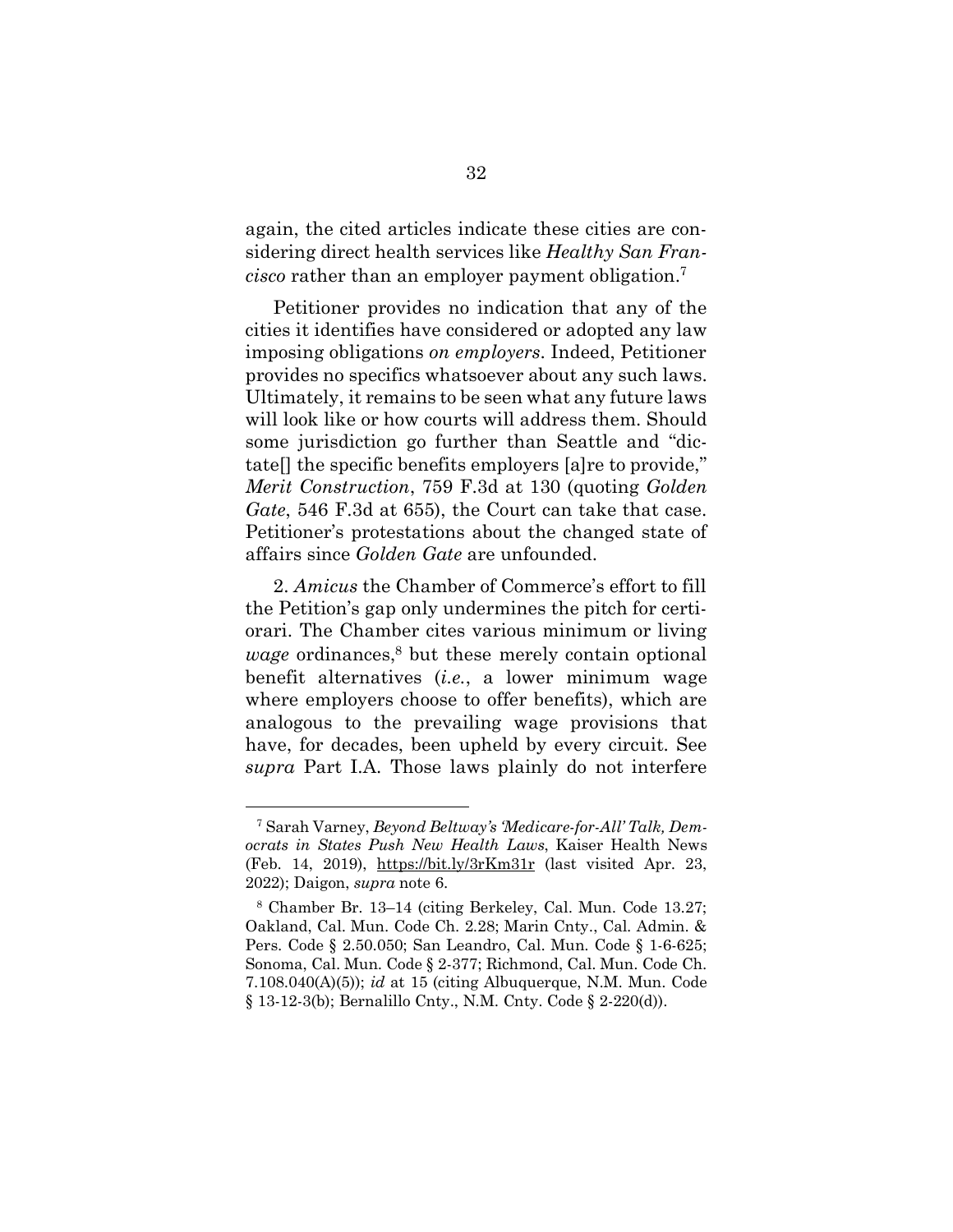with uniform benefits administration, and there is no reason to upset the status quo by wiping them off the books.

For instance, the Chamber and other *amici* (American Benefits Council Br. 20–21; Chamber Br. 13) cite an Oakland ordinance that requires employers to pay employees a \$20 minimum wage, which is reduced to \$15 if the employer provides health insurance. Oakland, Cal. Mun. Code Ch. 5.93. Although another industry group initially challenged this ordinance on ERISA preemption grounds, the district court dismissed the claims based on the basic principles addressed above, and the industry group never appealed. See *Cal. Hotels & Lodging Ass'n* v. *City of Oakland*, 393 F. Supp. 3d 817, 829 (N.D. Cal. 2019). Finally, although the Chamber cites the San Francisco HSCO addressed in *Golden Gate* (and an analogous San Francisco ordinance applicable to airport workers, (S.F., Cal. Admin. Code § 12Q)), this hardly demonstrates any trend in the years since *Golden Gate*.

B. Petitioner's "uniformity" concerns are again based on nothing more than unfounded speculation. Contrary to Petitioner's baseless assertions, the decision below does not open the floodgates for myriad laws "requir[ing] plans and plan sponsors to adopt" specific plan terms, such as "vesting rules" or "leave entitlements," thus requiring employers to "tailor<sup>[]"</sup> their plans "to the idiosyncratic policy preference of every jurisdiction in which they operate." Pet. 34–36. Seattle's ordinance does not require plan sponsors to make any such changes to their plans, and nothing in the Ninth Circuit's decision would permit such an ordinance. Indeed, the Ninth Circuit has made clear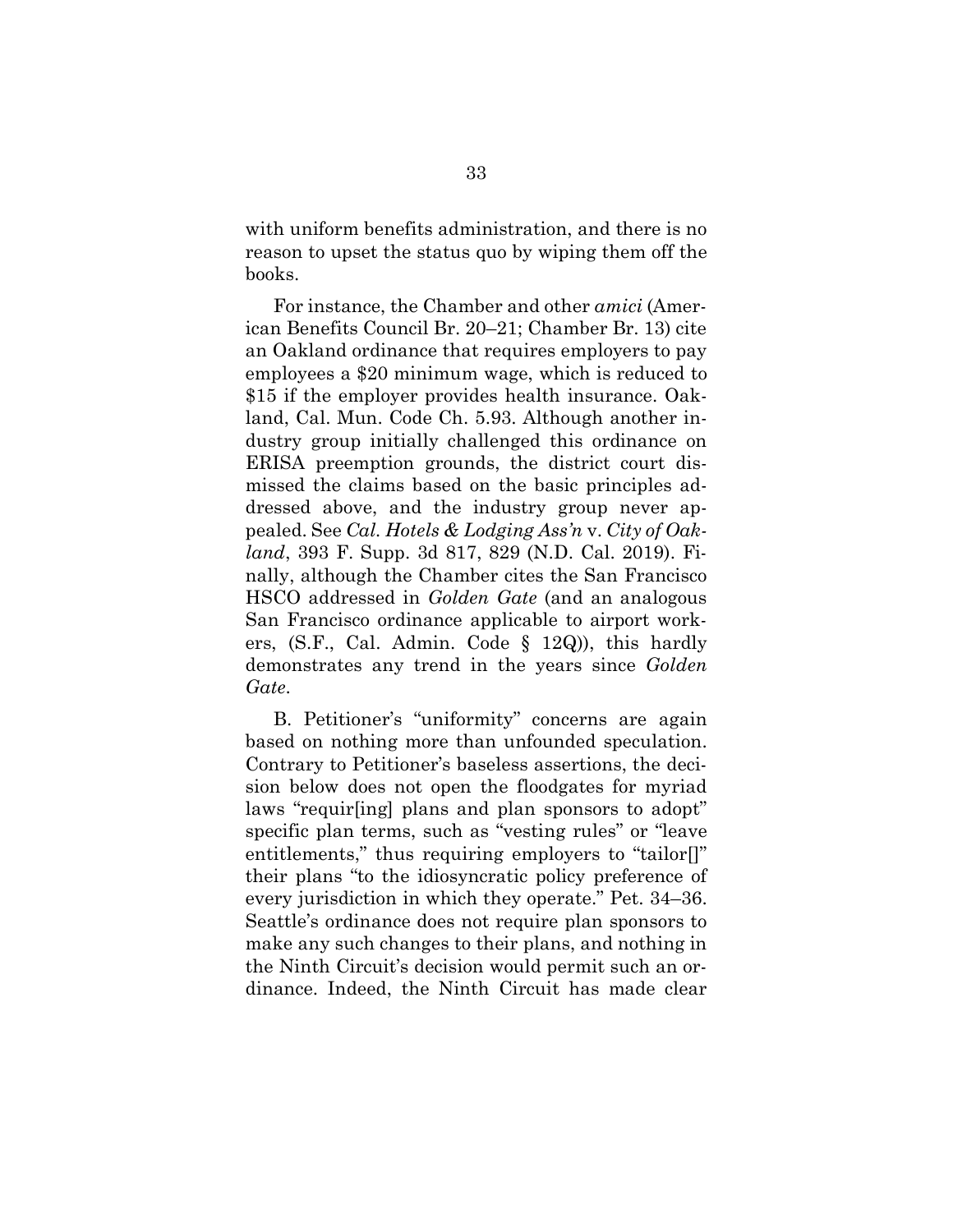that ERISA does preempt laws that require changing ERISA plans. *Supra* p. 10.

Petitioner and its *amici* also complain about employers having to comply with different local *wage* laws. Pet. 36. But employers have long been required to monitor and comply with state and local wage and other employment laws, and ERISA's preemption provision was never intended to change this. As this Court has made clear, "States possess broad authority under their police powers to regulate the employment relationship," including through "minimum and other wage laws." *Metropolitan Life*, 471 U.S. at 756 (citation omitted); see *Keystone*, 37 F.3d at 960 ("ERISA's preemption clause aims 'to ensure benefit plans will be governed by only a single set of regulations,' not to bestow on employers a uniform regulatory and economic environment for all their activities across the country.") (citation omitted). Petitioner and its *amici* do not identify a single decision that has approved a law that crossed that line and directly regulated ERISA plans.

### **IV. THIS CASE IS A POOR VEHICLE TO DECIDE THE QUESTION PRESENTED**

Petitioner's question presented turns on the provisions of the Seattle ordinance that allow compliance through ERISA plan expenditures. But this case is a poor vehicle to address that issue. That is because the Seattle ordinance contains a strong severability provision:

If any clause, sentence, paragraph, subdivision, section, subsection, or portion of this Chapter 14.28, or the application thereof to any employer, employee, or circumstance, is held to be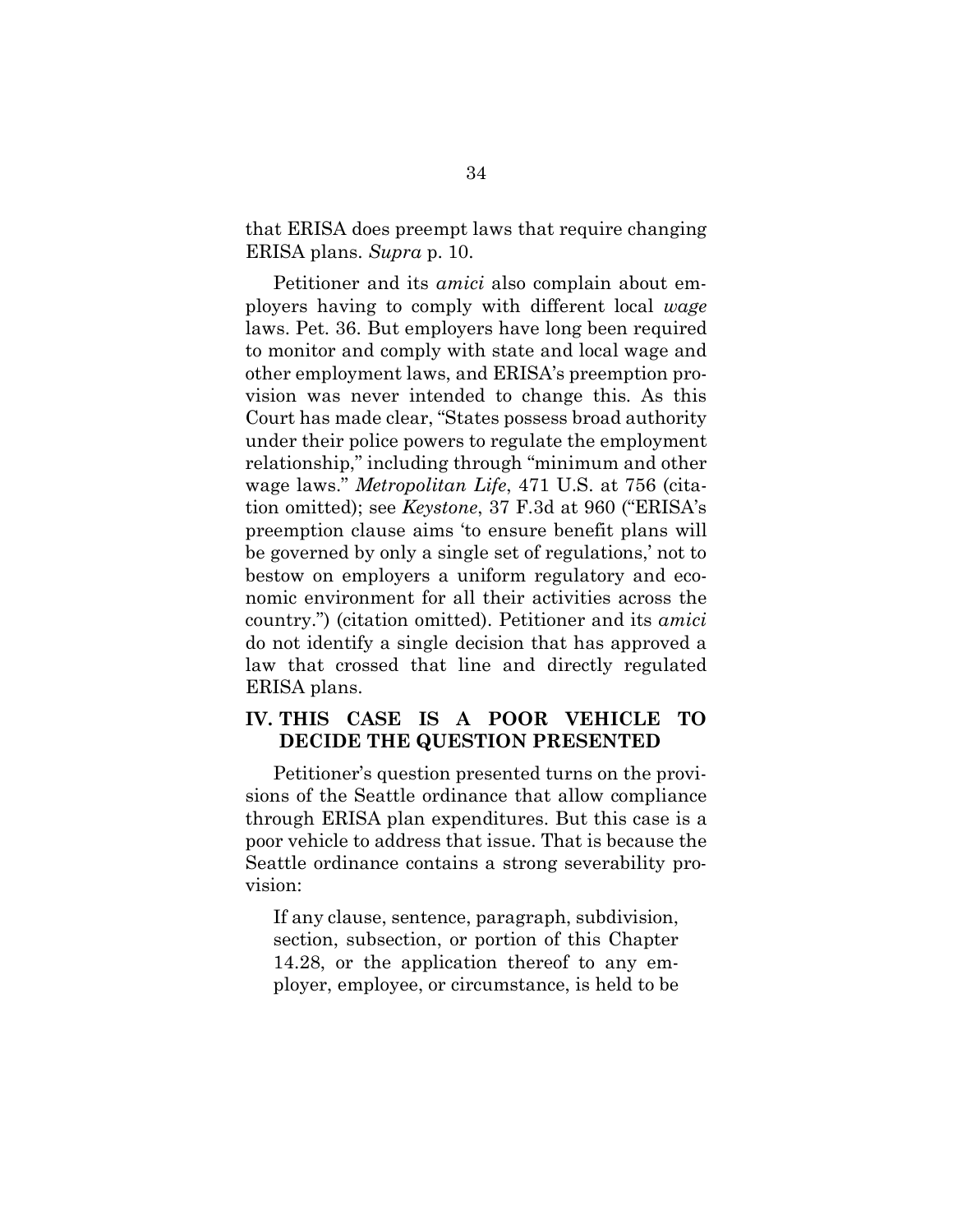invalid, it shall not affect the validity of the remainder of this Chapter 14.28 or the validity of its application to other persons or circumstances.

SMC 14.28.250. The Court is bound by that provision. See, *e.g.*, *Leavitt* v. *Jane L.*, 518 U.S. 137, 139 (1996) (per curiam) ("Severability is of course a matter of state law.").

Accordingly, even if Petitioner could find some "reference" or "connection" to ERISA plans in the provisions allowing employers to make payments through ERISA plans, the severability provision means that employers would still have to satisfy the law by paying additional wages. And as discussed above, that cash-payment option is not even plausibly the subject of a conflict among the courts of appeals or with this Court's decisions.

Critically, employers who oppose the ERISA payment options would be in exactly the same position they are in now: they already can choose not to change their ERISA plans (if they have them). They do not need a court order prohibiting them from doing what they need not do in the first place. And no matter what the outcome, such employers would still be required to pay the additional wages.<sup>9</sup>

<sup>&</sup>lt;sup>9</sup> This vehicle concern will not always arise. For one thing, political constraints may prevent state and local governments from adding a similar severability provision—they will not want to enact a law that risks losing the flexibility of compliance through health plan expenditures. For another, if Petitioner is correct about the cash-payment option, then a court will soon hold a similar law preempted, teeing up this issue for review.